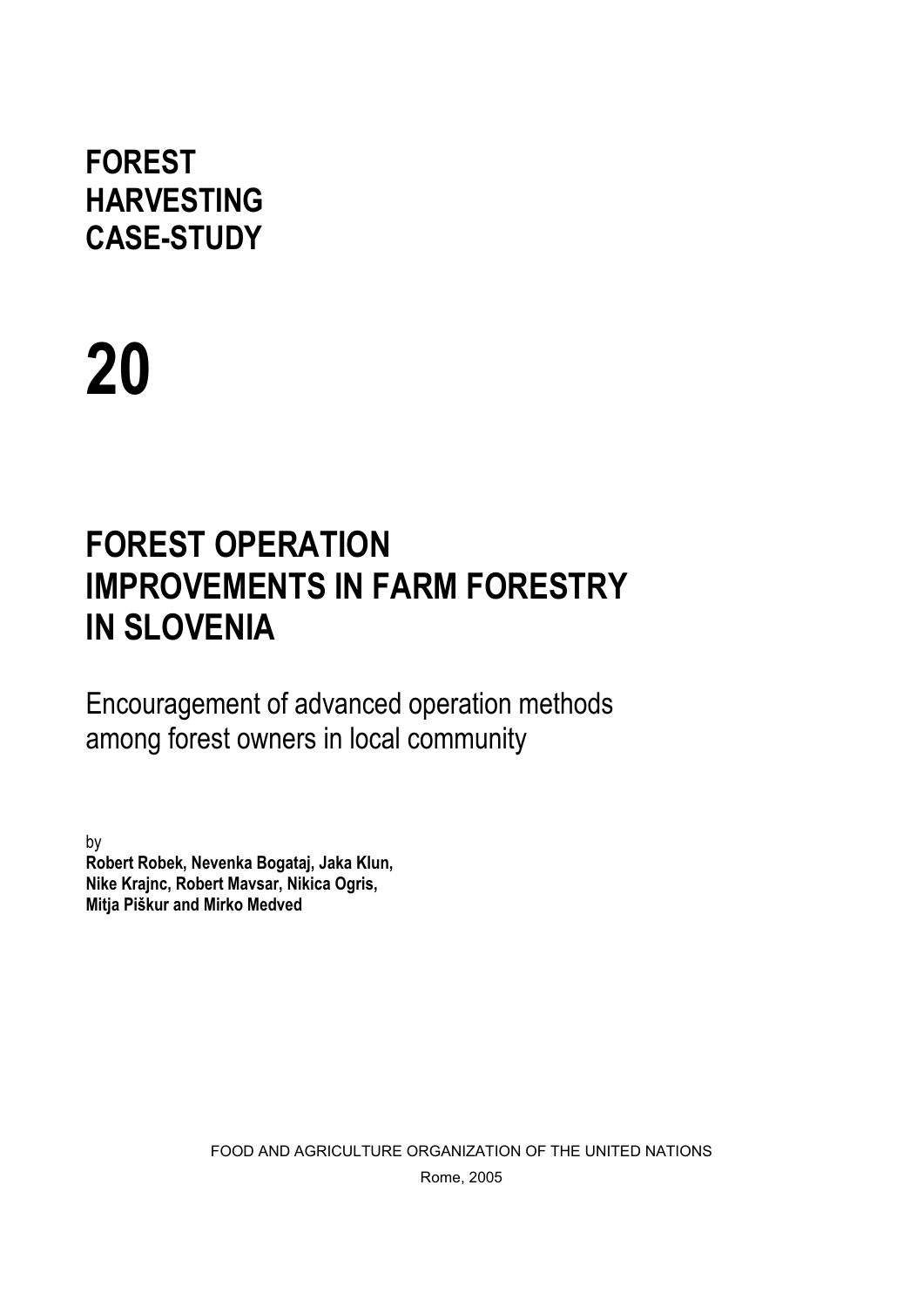The designations employed and the presentation of material in this information product do not imply the expression of any opinion Whatsoever on the part of the Food and Agriculture Organization of the United Nations concerning the legal or development status of any country, territory, city or area or of its authorities, or concerning the delimitation of its frontiers or boundaries.

All rights reserved. Reproduction and dissemination of material in this information product for educational or other non-commercial purposes are authorized without any prior written permission from the copyright holders provided the source is fully acknowledged. Reproduction of material in this information product for resale or other commercial purposes is prohibited without written permission of the copyright holders. Applications for such permission should be addressed to the Chief, Publishing Management Service, Information Division, FAO, Viale delle Terme di Caracalla, 00100 Rome, Italy or by e-mail to copyright@fao.org

C FAO 2005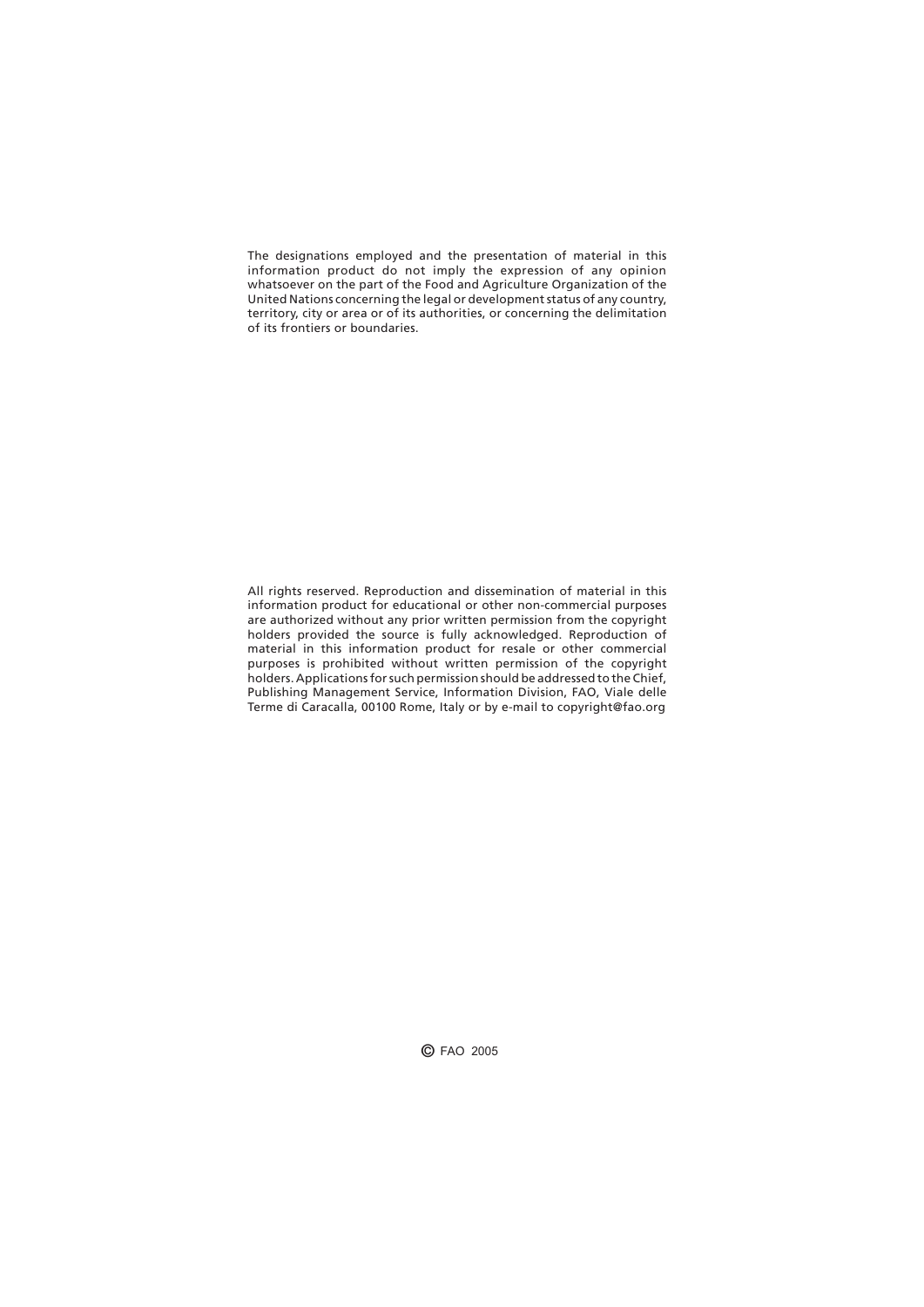#### **FOREWORD**

Case studies on wood production, adapted to the environment, represent a part of the series of initiatives introduced by the Forest Products and Economics Division (FOP), of FAO, by which environment friendly techniques of timber harvesting and road construction are promoted. Their endeavour is to encourage progress in technologies and their adjustment to the objectives of sustainable forest management. Reaching such objectives is particularly demanding in non-industrial private forests of rural areas, to which this Case Study is also dedicated.

In the past, forests and wood represented a basis for economic stability in rural areas. This especially applies to Europe, where a large share of private forests and a number of forest owners are historically conditioned. After social changes at the end of the twentieth century and global environmental transformations, advances in harvesting and utilization of wood in small-sized forests are urgently needed.

All the above-mentioned issues apply also to Slovenia – a young European county and recent European Union member. In Slovenia over 65 percent of forests are privately owned, and the size of an average forest estate is below 3 ha. For this reason both the Ministry of Agriculture, Forestry and Food and the Ministry of Education, Science and Sport of the Republic of Slovenia have, in the framework of the target-oriented research programme – entitled Competitiveness of Slovenia 2001- 2006 – supported the study of development and promotion of innovative approaches for improvements in forest operations in rural areas. This has been in cooperation with FAO's FOP.

The study is an example of a holistic approach to the possibilities of encouraging technological progress among forest owners within the local community, in areas that are related to timber harvesting/processing and utilization of wood. Regarding the assistance offered in the realization of this study we owe particular gratitude to employees of the Slovenian Forestry Institute and the Slovenian Forestry Service, to foresters from the Local Unit Luče and to all forest owners in the Solčava region.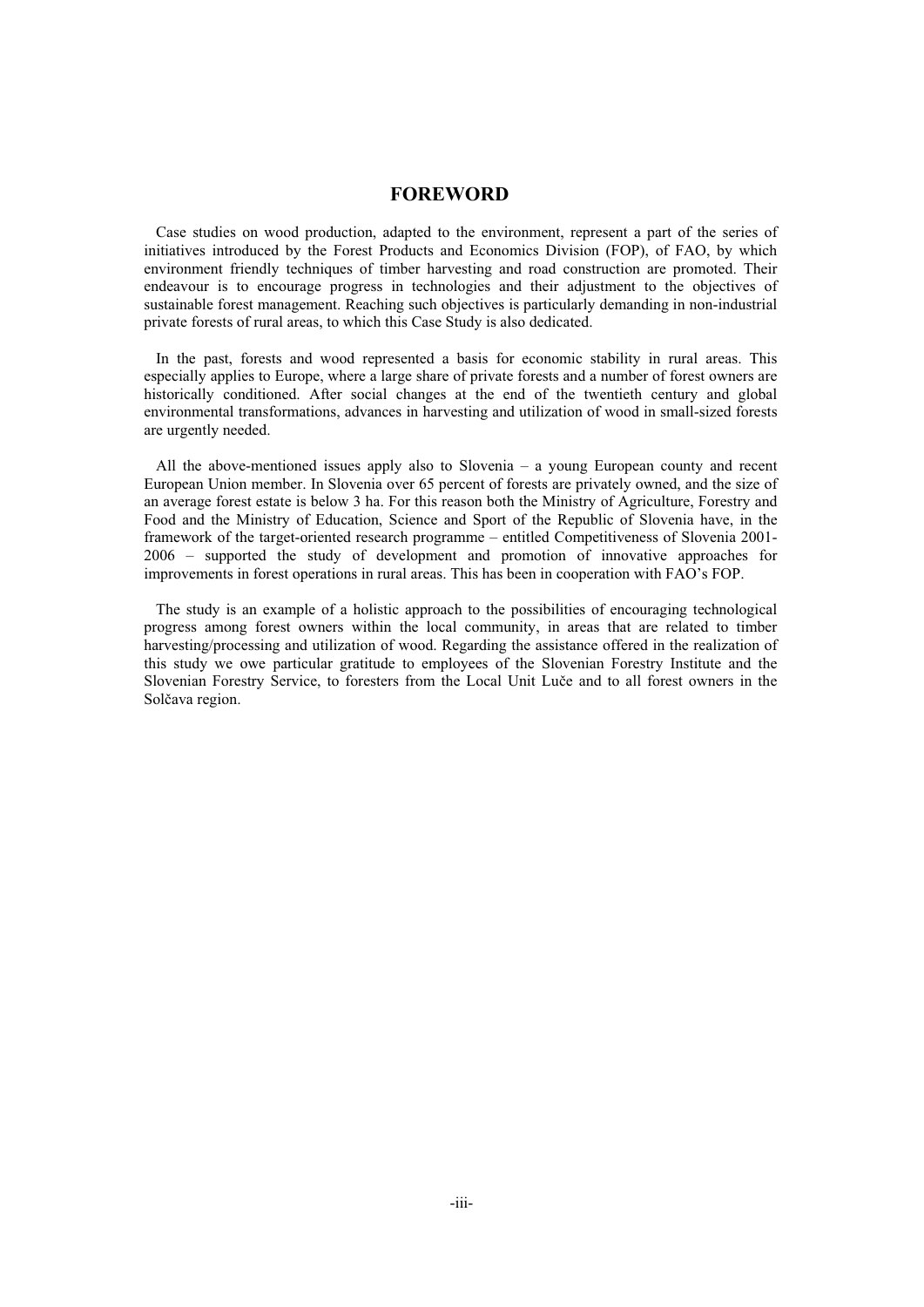# **SUMMARY**

In order to contribute to sustainable rural development practices in forest operation improvements among non-industrial private forest owners, the encouragement of technological development in timber harvesting/processing and wood utilization has been conducted in the local community of Solčava (North Slovenia) with a:

- study of the significance of timber harvesting/processing and wood utilization, the core of which was an inquiry carried out among forest owners owing more than 5 ha of forests;
- study of the developmental incentives among owners, the crucial part of which represented a set of two workshops with the forest owners and foresters involved.

The rural local community of Solčava includes 552 inhabitants and 10 238 ha of forests on the eastern part of the Alps. Isolated farm estates are the predominant type of settlement; the largest settlement is the village of Solčava, where 242 inhabitants live in a total of 100 households. Nearly 80 percent of the area is covered with coniferous forests, 83 percent of which belong to 135 households.

The inqiuiry covered 58 households that own 82 percent of the private forests in Solčava. The questionnaire comprised 120 questions that analysed present conditions and future expectations in the households, forests belonging to households, wood balance, work performance in timber harvesting and sawing, use of wood biomass for energy, machinery and equipment, accessibility of the forest, work qualifications and occupational safety, timber sale as well as information and cooperation with other forest owners.

 By comparing advantages and obstacles in areas of equipment, qualification and integration of forest owners, the priorites for encouraging technological development – which should alleviate the trend in declining economic significance of forestry and at the same time ensure environmental protection – were identified. According to opinions of forest experts in Solčava, one should above all consolidate interest ties among forest owners, raise the levels of qualification and knowledge of modern methods of work in forests and with wood in general and methodically support the investment in equipment for those owners who are already semi-professionally performing services in the sector of production and processing of wood.

Expert meetings were prepared where the assessment of development options related to forest operations served as a link between inquiry and workshops. The workshops themselves were organized on the principle of full participation aimed at the forest owners who have a clear vision and sufficient courage to assume a leading role in this sector within the local community of Solčava. The following methods and techniques that were applied related to work with groups: generation of ideas, attainment of agreements, group techniques and an action plan with an H-method.

Group procedures, conducted among Solčava's forest owners, were a new and valuable lesson for all participants. First results indicate that large blunders or resentment did not occur, whereas to exult in possible success is still premature. Interest groups were formed, the principal actors are known and what follows this is the realization of technological initiatives, which are close to owners and should lead to sustainable exploitation of forests and a holistic development within the area of Solčava.

Through present research some obstacles have been removed for the realization of concrete projects, which will in the ensuing years surely lead to new and better work practices in forests and a higher quality of wood products in Solčava. The Case Study proved to be a highly enlightening lesson for all those who will be involved in similar endeavours, not necessarily due to a precise quantity, but due to the complexity of approach, selection and application of methods.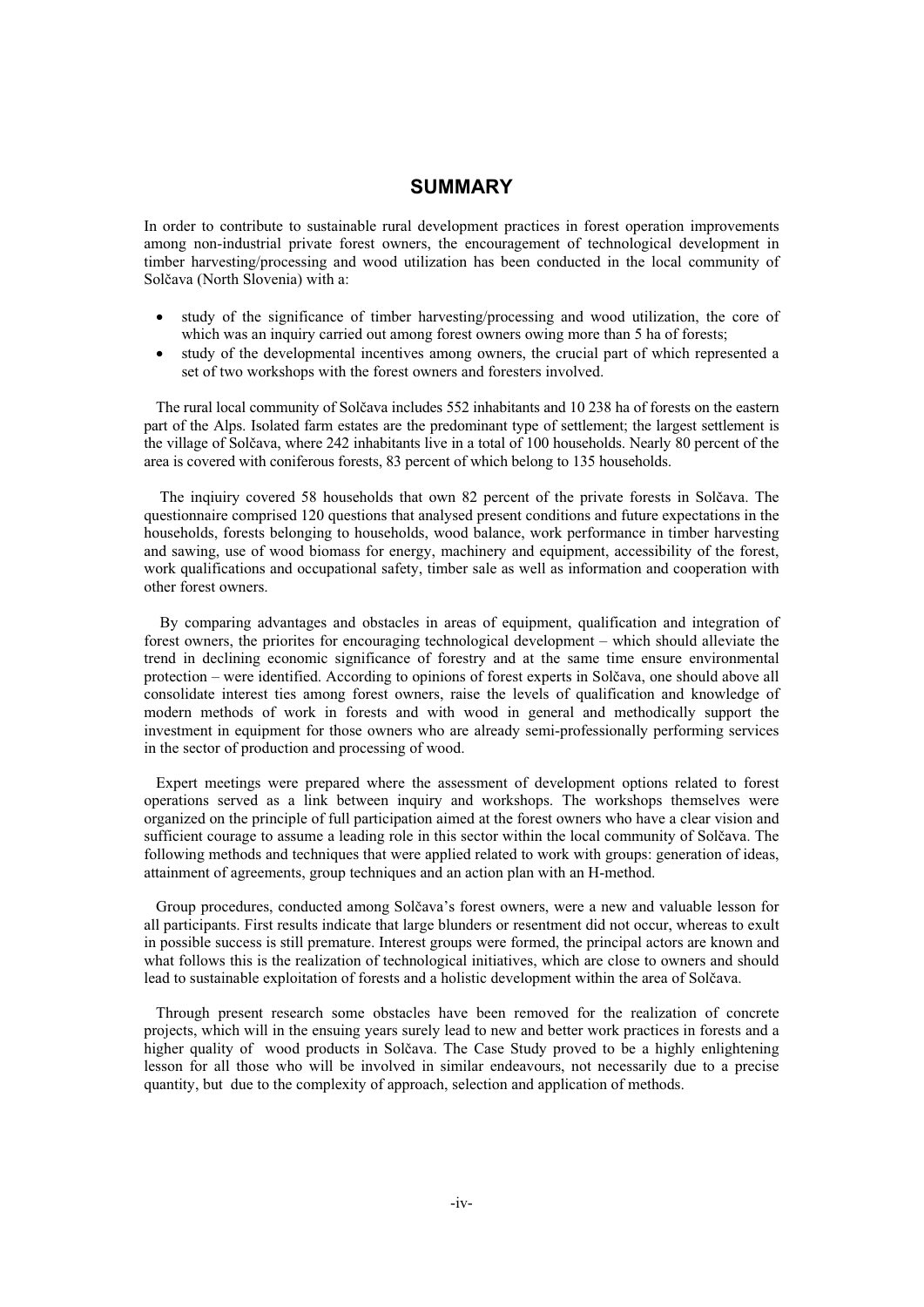# **SYMBOLS, ABBREVIATIONS, DEFINITIONS**

#### **Symbols**

| cm             | centimetre     |
|----------------|----------------|
| ha             | hectare        |
| km             | kilometre      |
| m              | metre          |
| m <sup>2</sup> | square metre   |
| m <sup>3</sup> | cubic metre    |
| kWh            | kilowatt hour  |
| €              | Euro (US\$1.1) |

#### **Abbreviations**

| <b>WH</b>   | working hour                                                                   |
|-------------|--------------------------------------------------------------------------------|
| М           | household group: locals – medium sized forest estate $(5.0 - 49.9$ ha)         |
| L           | household group: $\text{locals} - \text{large forest estate}$ (50.0 – 99.9 ha) |
| XL          | household group: $locals - very large forest estate (100.0 ha and more)$       |
| <b>OUT</b>  | household group: non-locals – forest estate in the community, over 5.0 ha      |
| <b>SFS</b>  | Slovenian Forestry Service                                                     |
| <b>FAO</b>  | Food and Agriculture Organization of the United Nations                        |
| <b>NIPF</b> | Non-industrial Private Forest                                                  |

#### **Definitions**

- **Forest exploitation:** common term for all production procedures in timber harvesting as well as construction and maintenance of forest roads.
- **Wood utilization:** common term denoting procedures for sawing timber, the use of wood biomass for energy purposes and sale of wood products.
- **Forest owner:** a person, who according to the data in the registry of forest owners, owns or co-owns a forest. A synonym for the term 'forest owner', also is the term, 'private forest owner'.
- **Household:** every family or non-family group of persons, who resides at the same place and collectively uses the means for meeting the basic life requirements.
- **Forest estate:** total area of private forests owned by all household members. The management of the forest estate is unified, it is managed in the same manner.
- **Local community:** spatially rounded off area where the working population and inhabitants of a settlement, of a part of the settlement or of more connected settlements fulfils certain common interests.
- **Local communal authority:** a basic local self-managing community, which, within the framework and in compliance with the constitution and legislation, arranges and performs its tasks that have been legally transferred to it, and which comprises one or more settlements.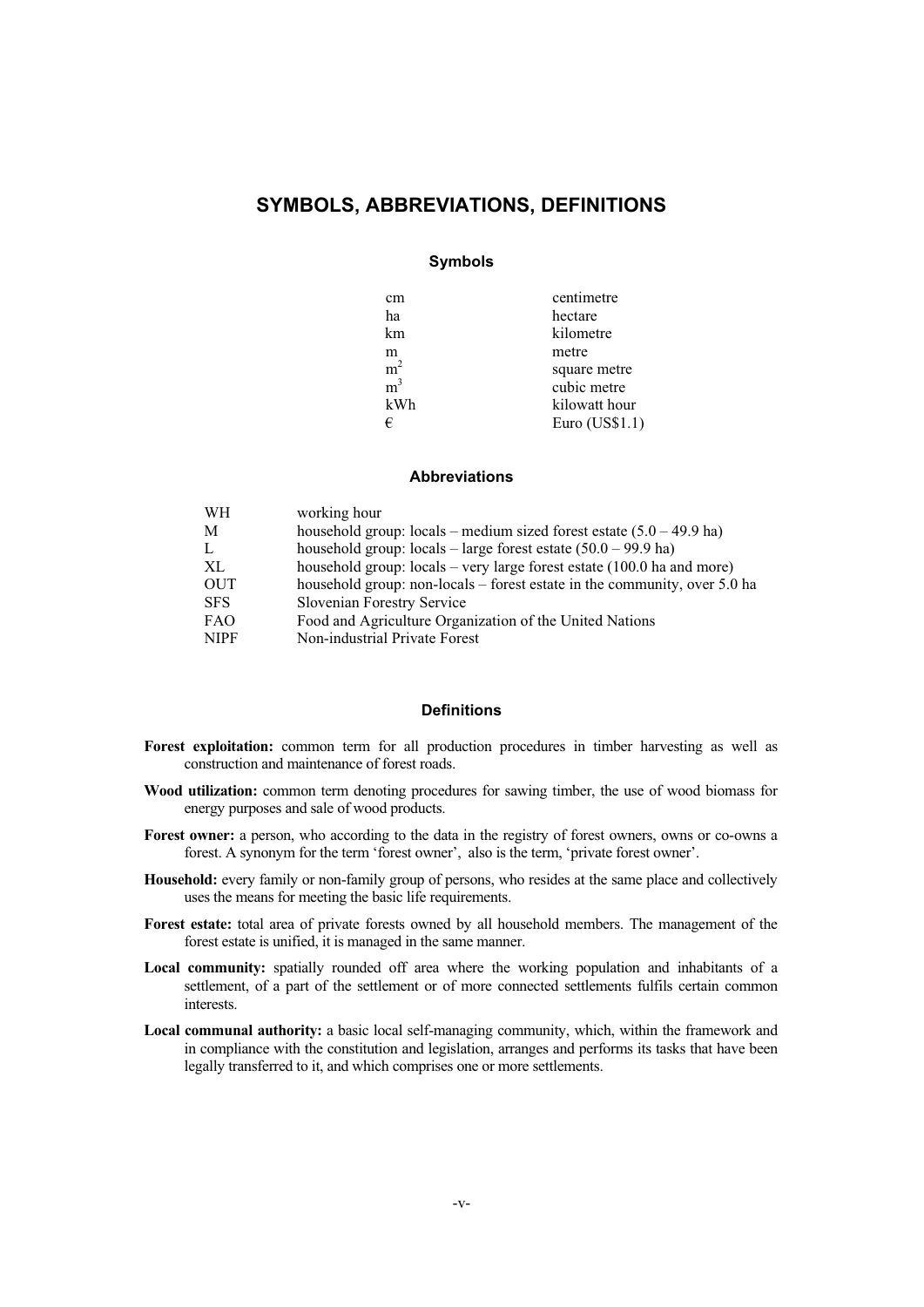# **CONTENTS**

| 1.         |                                                                                                                                                         |  |
|------------|---------------------------------------------------------------------------------------------------------------------------------------------------------|--|
| 1.1        |                                                                                                                                                         |  |
| 2.         |                                                                                                                                                         |  |
| 2.1        |                                                                                                                                                         |  |
| 2.2        |                                                                                                                                                         |  |
| 3.         |                                                                                                                                                         |  |
| 3.1        | METHODS FOR ASSESSING THE ROLE OF THE FOREST OPERATION 11<br>3.1.2 Questionnaire on the role of timber harvesting/processing and utilization of wood 11 |  |
| 3.2        |                                                                                                                                                         |  |
| 4.         |                                                                                                                                                         |  |
| 4.1<br>4.2 | 4.1.4 Machinery and equipment for timber harvesting and wood processing 24                                                                              |  |
| 4.3        |                                                                                                                                                         |  |
| 5.         |                                                                                                                                                         |  |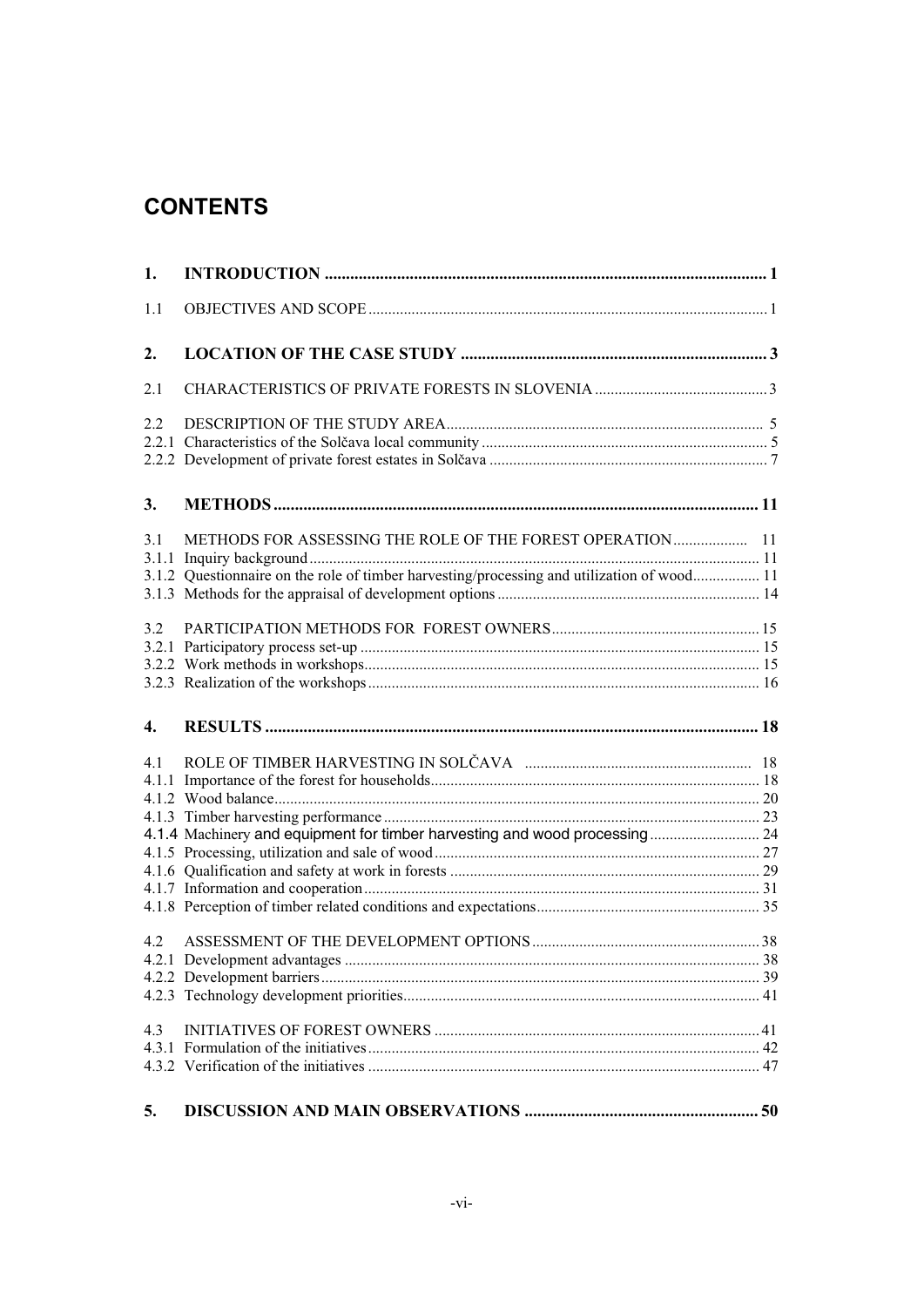| 53. APPROACHES TO TECHNOLOGY DEVELOPMENT PROMOTION 53          |  |
|----------------------------------------------------------------|--|
| 5.1 POSSIBILITIES FOR FOREST OPERATION RELATED IMPROVEMENTS IN |  |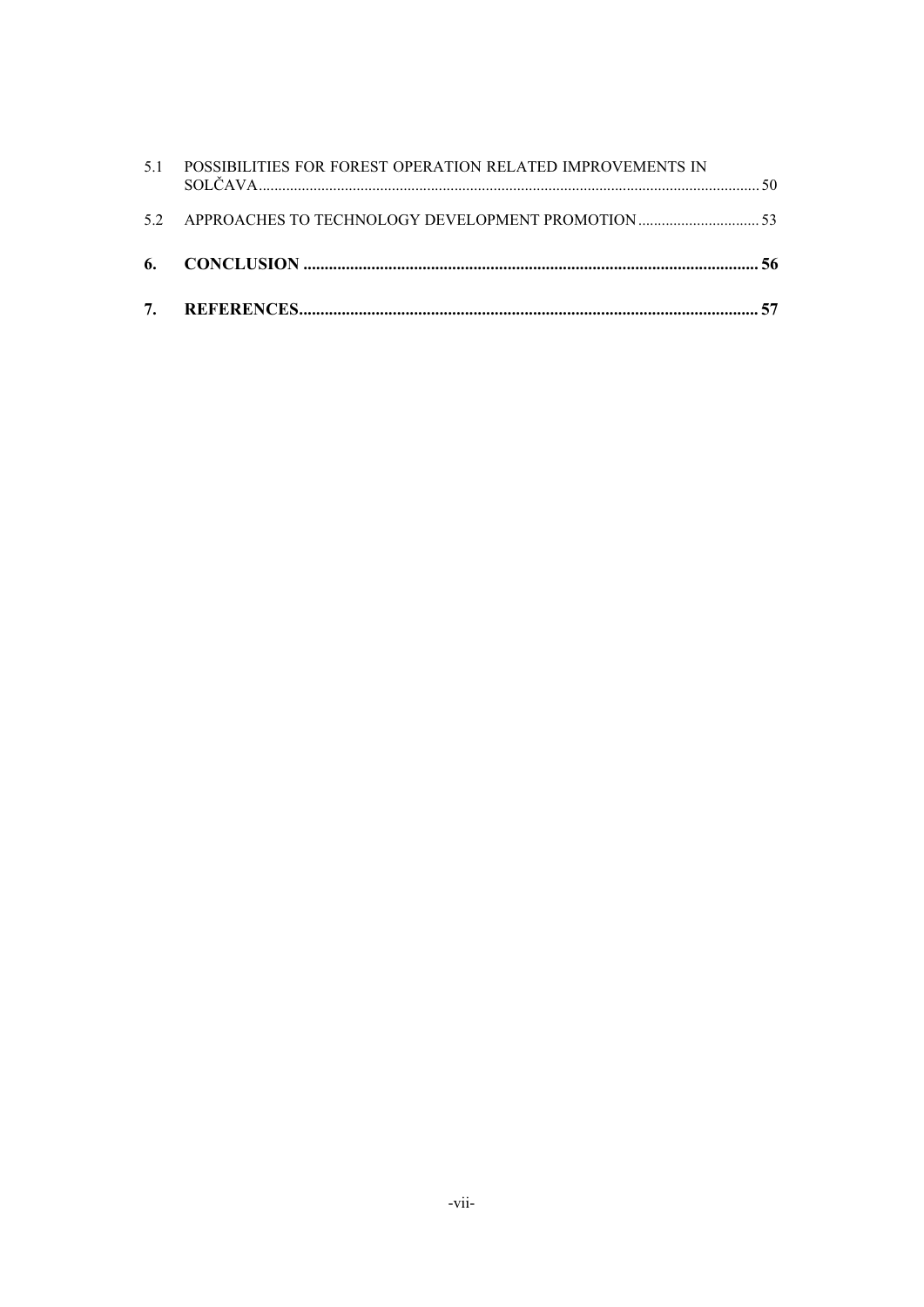# **1. INTRODUCTION**

Forests in Europe are predominantly privately owned. The average size of private forest estates in Europe amounts to approximately 11 ha, whereby several millions of private forest owners own less than 3 ha of forest property (TBFRA, 2000). Some typical characteristics of owners of small forest estates are (Lahdensaari [ed], 2001):

- reduced interest for working in forests;
- inefficient equipment and qualification for work in the forest environment;
- low profitability and insufficient skills for promoting wood products in the market.

The consequences of such management practices are reflected in the lack of exploitation of small forest estates and in non-usage of silvicultural and protective methods. Extensive management in small forest estates is a frequent phenomenon also found worldwide (TBFRA, 2000).

When applying suitable timber harvesting/processing and wood utilization technologies, forests and wood products can be an important and – in mountainous regions – a strategic natural resource **(**Buttoud, 1999a). This may significantly contribute to sustainable rural development (Jisha, 1998). Results are wood assortment and various wood products, which are used within the household or are marketed. When used in households they reduce costs, whereas when marketed they increase household revenues. Technologies applied by forest owners in these activities should within the legislative frame enable efficient transformation of the raw material into products and services.

The technological process that relates to timber harvesting/processing and the utilization of wood is interconnected in an all-inclusive production and value chain **(**Heinimann, 2000). Improvements in the equipment, qualification level and the organization of private forest owners should lead to a considerable increase in economic and social efficiency, as well as an environmental acceptability of the harvesting, processing and utilization of wood in rural areas. Improvements may be attained not only by optimization of individual practices with a specific owner, but also through optimization of the entire chain within the local community.

 Advisory services that are oriented towards individual forest owners need to be upgraded by developmental plans and projects 'adapted to the measure of the local population' (Niskanen and Vayrynen, 1999**;** Pelruso and Turner, 1994**;** FAO, 1997) so that foresters can balance between protective and developmental tendencies in the utilization of private forests. There is a need for effective examples of such promotional and encouraging activities, which, if adapted to local conditions and tradition, will re-establish the rightful role of wood in modern society.

# **1.1 OBJECTIVES AND SCOPE**

The development of timber harvesting/processing and wood utilization technologies represent intended changes in the existing technological level through the introduction of new methods and procedures or by the reorganization of existing ones among forest owners. The goal of technological development is to increase commercial and social efficiency, as well as environmental acceptability of the entire chain (Harrison [ed.], 2003).

 Technological progress on the one hand depends upon the conditions and trends in the individual household and on the other hand on the social conditions in the local and larger environment. Although financial incentives (e.g. subsidies) are of great significance, important environmental and social objectives related to the technological development of timber harvesting/processing and utilization of wood may also be achieved by mobilizing the innovative potentials of forest owners in the local community.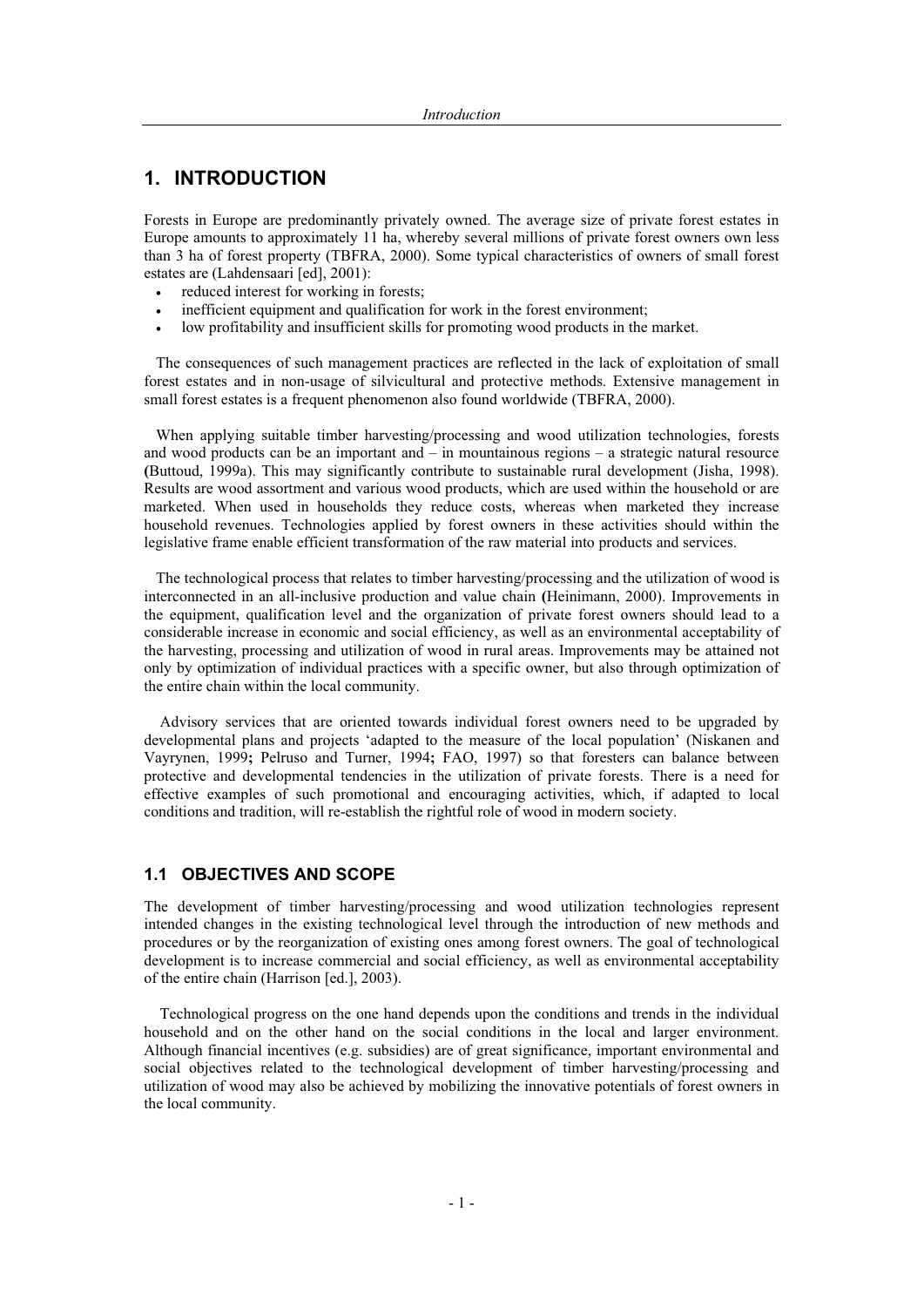The objective of this study is to contribute to sustainable forest management practices by the promotion of advanced timber harvesting/processing and wood utilization among private forest owners in the local community.

The Case Study consists of two parts:

- the study of the significance of timber harvesting/processing and wood utilization among private forest owners for the development of the local community of Solčava;
- the study of developmental incentives for the improvement and progress of timber harvesting/processing and wood utilization in the local community.

The study of the significance of timber harvesting/processing and wood utilization also includes an analysis of current conditions and assessment of development possibilities in this area. The study of developmental incentives, however, includes the detection, selection and verification of proposals related to improvements in the technology of timber harvesting/processing and wood utilization in the local community.

In the production chain of forest exploitation also considered are the production procedures of opening up the forests by means of forest roads and skid trails. Similarly, in the complex of wood utilization also included are the sawing of timber, use of wood for energy purposes, as well as the marketing and sale of wood. This entire procedure will hereafter be known as timber harvesting/processing and wood utilization.

The selected local community of Solčava is an example of a small rural community in the Alps, with a long tradition in the management of private forests.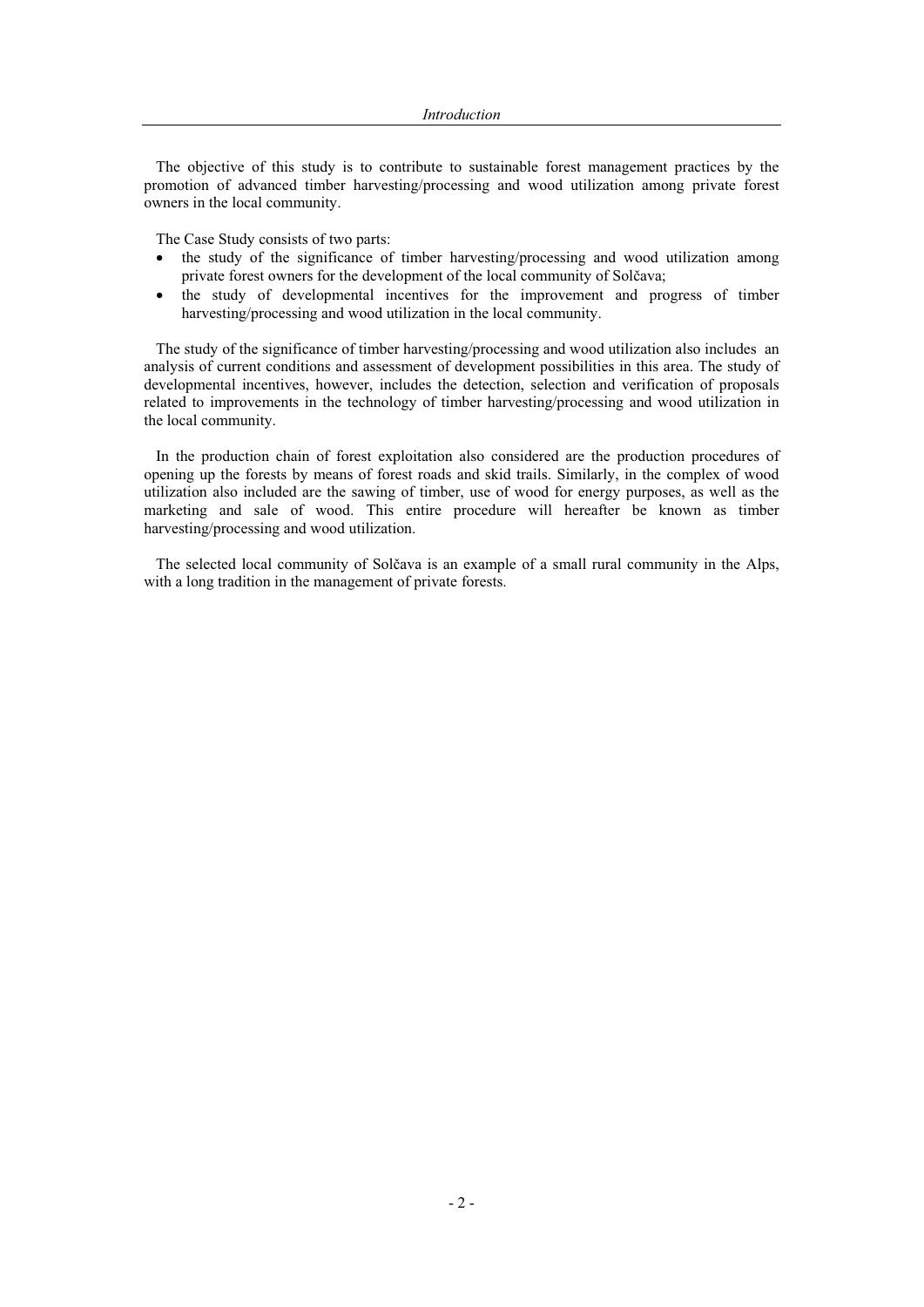# **2. LOCATION OF THE CASE STUDY**

The Republic of Slovenia lies at the heart of Europe where the Alps and the Mediterranean meet the Pannonian plains and the Karst. Slovenia has a population of 2 000 000, and its capital city is Ljubljana (see Figure 1). It covers an area of 20  $273 \text{ km}^2$ . The terrain is characterized by a short coastal strip on the Adriatic Sea, an Alpine mountain region adjacent to Italy and Austria, and by a mixed area of mountains, valleys and plains with numerous rivers to the east. More than one-third of the area lies 600 m above sea level. Climate is Mediterranean on the coast and moderately continental with mild to hot summers and cold winters on the rest of the lower altitudes.



Figure 1. *Location of the case study* 

The official language is Slovene, which belongs to the group of the South Slavonic languages. Slovenia gained its independence in 1991, and it enjoys one of the highest GDPs per capita among the transitional economies of Central Europe. The investment inflow as a percentage of the GDP, however, is still the lowest in the region. Historical ties to Western Europe, a strong economy and a stable democracy recently make Slovenia a small but prosperous EU and NATO member.

# **2.1 CHARACTERISTICS OF PRIVATE FORESTS IN SLOVENIA**

Slovenia may have only one inch of the sea coast per inhabitant, yet on the other hand it may boast of over one-half ha of forests per inhabitant. According to the Global Forest Resources Assessment (TBFRA, 2000) forests cover 54.5 percent of Slovenia. Seventy percent of the forests are owned by non-industrial private forest (NIPF) owners (see Table 1).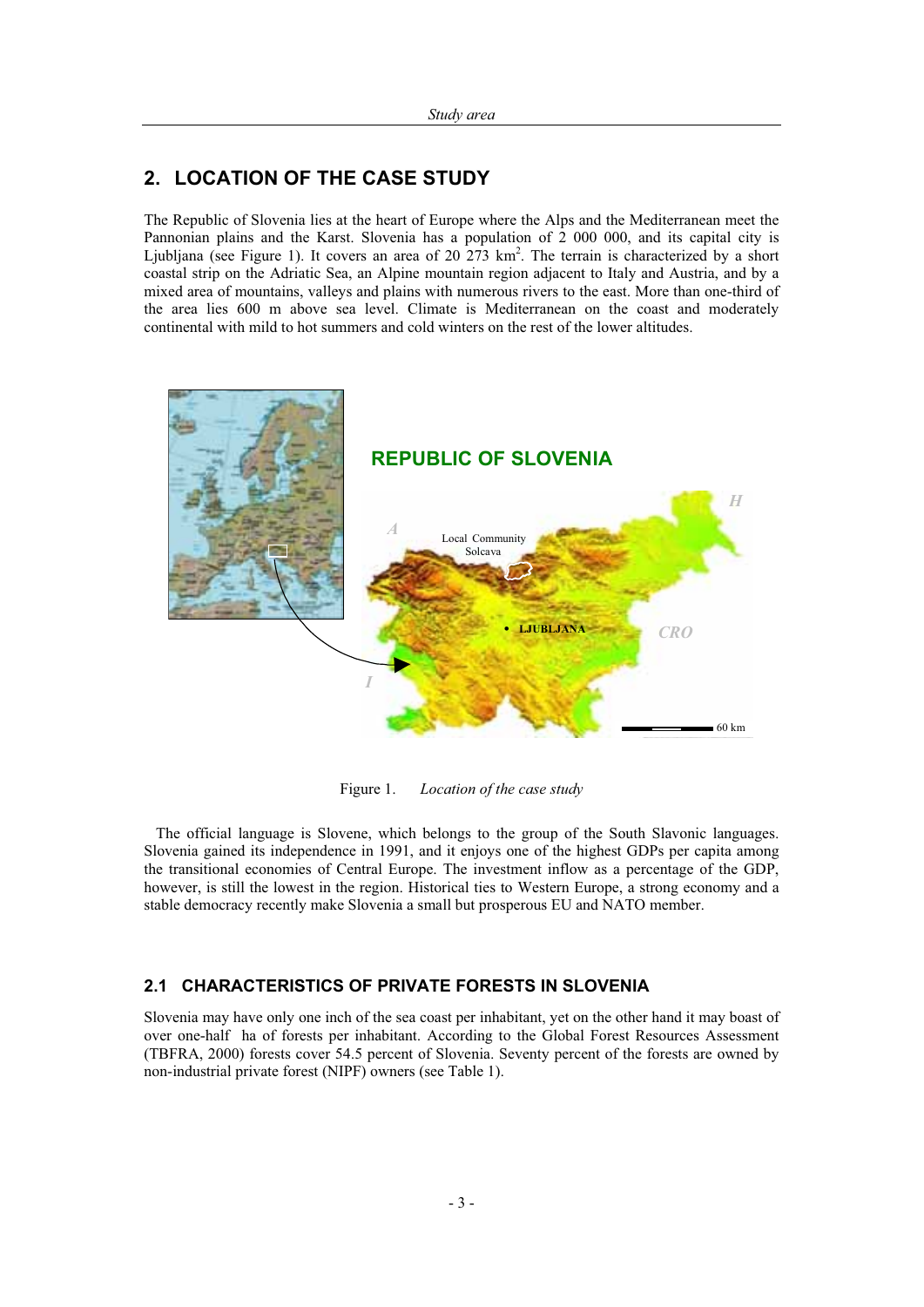| <b>Parameter</b>             | Units          | Country  |         |        |         |
|------------------------------|----------------|----------|---------|--------|---------|
|                              |                | Slovenia | Europe  | Italy  | Austria |
| Forest and other wooded land | $(1\ 000$ ha)  | 1 1 6 6  | 21 5422 | 10.842 | 3 9 2 4 |
| Share of private forests     | $\frac{1}{2}$  | 70.0     | 54.8    | 66.0   | 82,5    |
| Average woodlot size         | (ha)           |          |         |        |         |
| Average annual cut in NIPF   | $\rm (m^3/ha)$ | 2.1      | $---$   | 14*    | $5.4*$  |

Table 1. *Slovenian NIPF forests compared with forests in Europe* 

\* (Source for annual cut in NIPF: LAHDENSAARI [ed], 2001)

Forestry and forest management in non-industrial private forests may pride itself of a long tradition in Slovenia. The first known piece of legislation in this field, the Ortenburg Forest Regulation, was written already in 1406. Another important nationwide regulation – which established sustainability of timber supply – was Empress Maria Theresa's, Forest Regulation for Carniola, in 1771. Because of timber shortage in the Karst region, which was caused due to its vicinity to the Italian port of Trieste, the well known "control method" of forest management has been consequently practised since 1890.

 After the Second World War the idea was extended from state-owned forests to the NIPF sector in Slovenia – at that time part of Yugoslavia. The nationalization of private forests also occurred at that time. By 1968 the first regulations related to all private forests in Slovenia were endorsed and regularly updated within the period of ten years. After Slovenia gained its independence, a new Forestry Act was passed in 1993, which adequately reflected changes in the political system. Forest land restitution was conducted in the mid-1990s, and it has not yet been completed.

Although various forest management approaches for the private forest have been implemented in the past, practically none of these has remained unchanged during the transition period. At present, non-industrial private forests are unevenly distributed throughout the country (see Figure 2) with several local peculiarities. Now the transition from "restriction" to "collaborative" management among private forest owners has also been introduced, and recently new approaches in forest extension have been launched as well (Zavod za gozdove Slovenije, 1999**;** Ingles, Musch and Quist-Hoffman, 2000).



Figure 2. *Share of non-commercial private forests in local communities in the year 2000*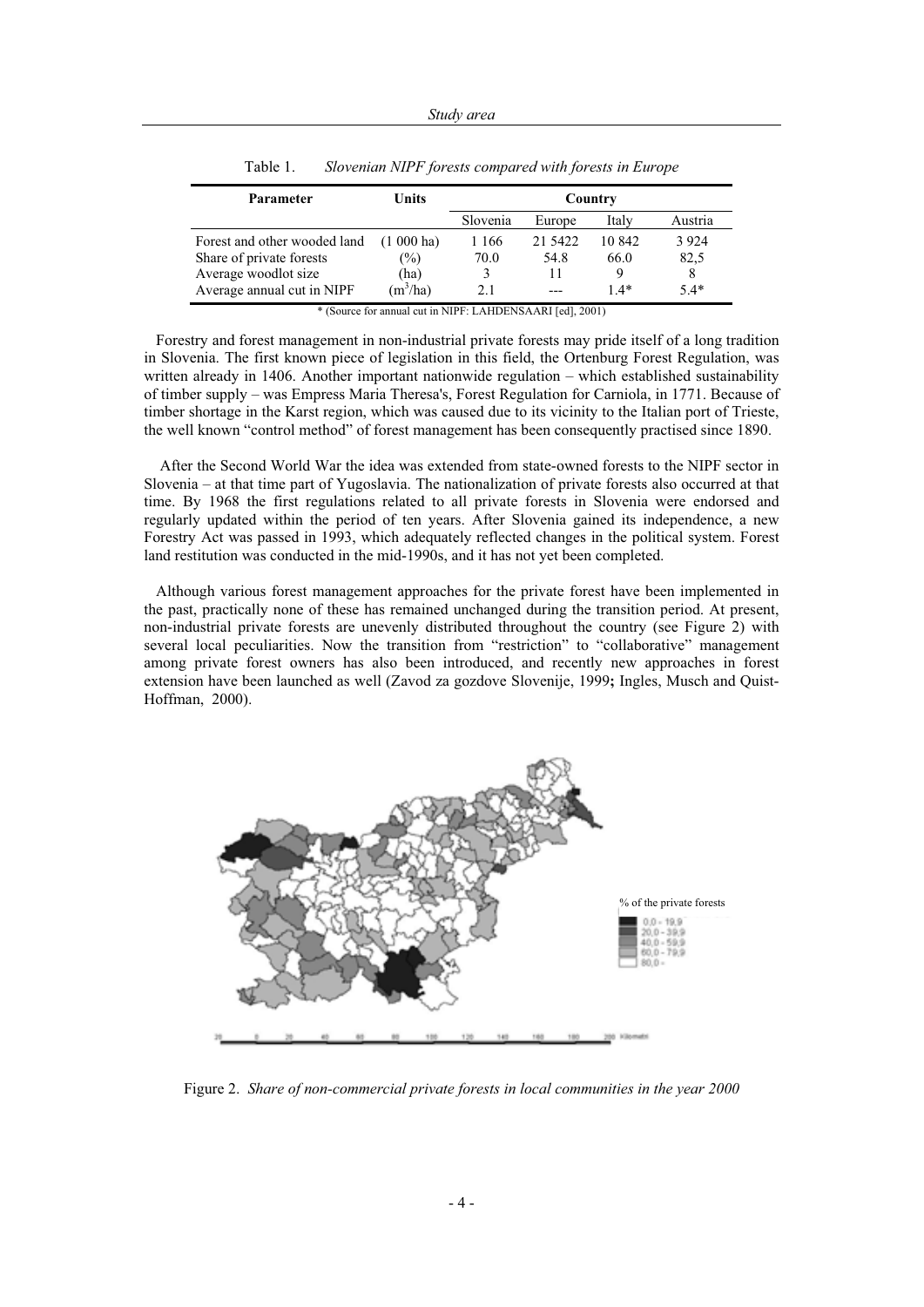#### **The future of the small private forest estates in Slovenia**

In Slovenia 65 percent of the allowed wood felling is being realized, whereby the major part of the non-realized potential is in private forests. Among 300 000 forest owners only 1 or 2 percent of them possess 20 or more hectares of forests. The tendency of the further breakup of forest estates is continuing. Within the last 20 years the size of an average forest estate has fallen from 3.01 to 2.37 ha. The qualification of forest owners to perform work in the forest is inadequate, their level of organization and connections is similarly insufficient. There are fewer and fewer farm estates, whereas the number of increasingly aging owners and non-farmers is increasing.

The socio-economic conditions that influence the management of private forests are rapidly changing. Forest work activity and wood processing represent an appropriate occupation for those farms where agriculture yields inadequate incomes. Because of the heterogeneity of forest owners the measures needed in technological development in wood harvesting among forest owners will have to be targeted and adapted to local conditions. Within local communities foresters will have to identify and encourage forest owners to acquire a partial specialization for work in forests. Technological development and suitable tools and work methods are required for survival in market conditions.

# **2.2 DESCRIPTION OF THE STUDY AREA**

#### **Selection of the study area**

During the selection of the subject for the Case Study, required was a sufficiently interested local community with diverse types of forest estates regarding size and socio-economic levels. Interest for cooperation is greater where there is a clear objective of such cooperation and where there is a sufficient number of local support in the progress – i.e. innovative forest owners and representatives of the forestry sector who are well trusted by the inhabitants.

Subsequent to preliminary inquiries at the Slovenian Forestry Service (SFS) three local communities (Lom, Železniki and Solčava) were considered in the final selection of candidates for the subject of the study. On the basis of further detailed discussions with local foresters it was assessed that the strongest interest for cooperation could be expected from forest owners in the municipality of Solčava, which possesses all the typical characteristics of a rural community. Local foresters and representatives of the Solčava municipality have shown a great interest in gaining additional information on development plans through the study. In this manner, one of the essential conditions for cooperation was attained – namely, a common objective.

The average size of the forest estate in the Solčava community is one of the largest in Slovenia and is more comparable with conditions in Central Europe and Scandinavia. Because it is easier to promote technological development among larger forest owners, the community of Solčava was chosen.

#### **2.2.1 Characteristics of the Solþava local community**

#### **Location**

The local community of Solčava (see Figure 3) is located within the Zgornje Savinjska (Upper Savinjska) region, which consists of the communities of Gornji grad, Nazarje, Luče, Ljubno and Mozirje. It lies in the mountainous area of the Kamniško-Savinjske Alps and the alpine ridge of Karavanke, where amid predominantly carbonate peaks there are three typical glacial valleys: Robanov kot, Logarska valley and Matkov kot. It is the third smallest municipality in Slovenia. It comprises two cadastral communities with a total area of 10 238 ha, and according to the latest census (SURS, 2002) it has 552 inhabitants. The predominant type of settlement is an isolated farm estate; the largest settlement is the village of Solčava, where 242 inhabitants live in altogether 100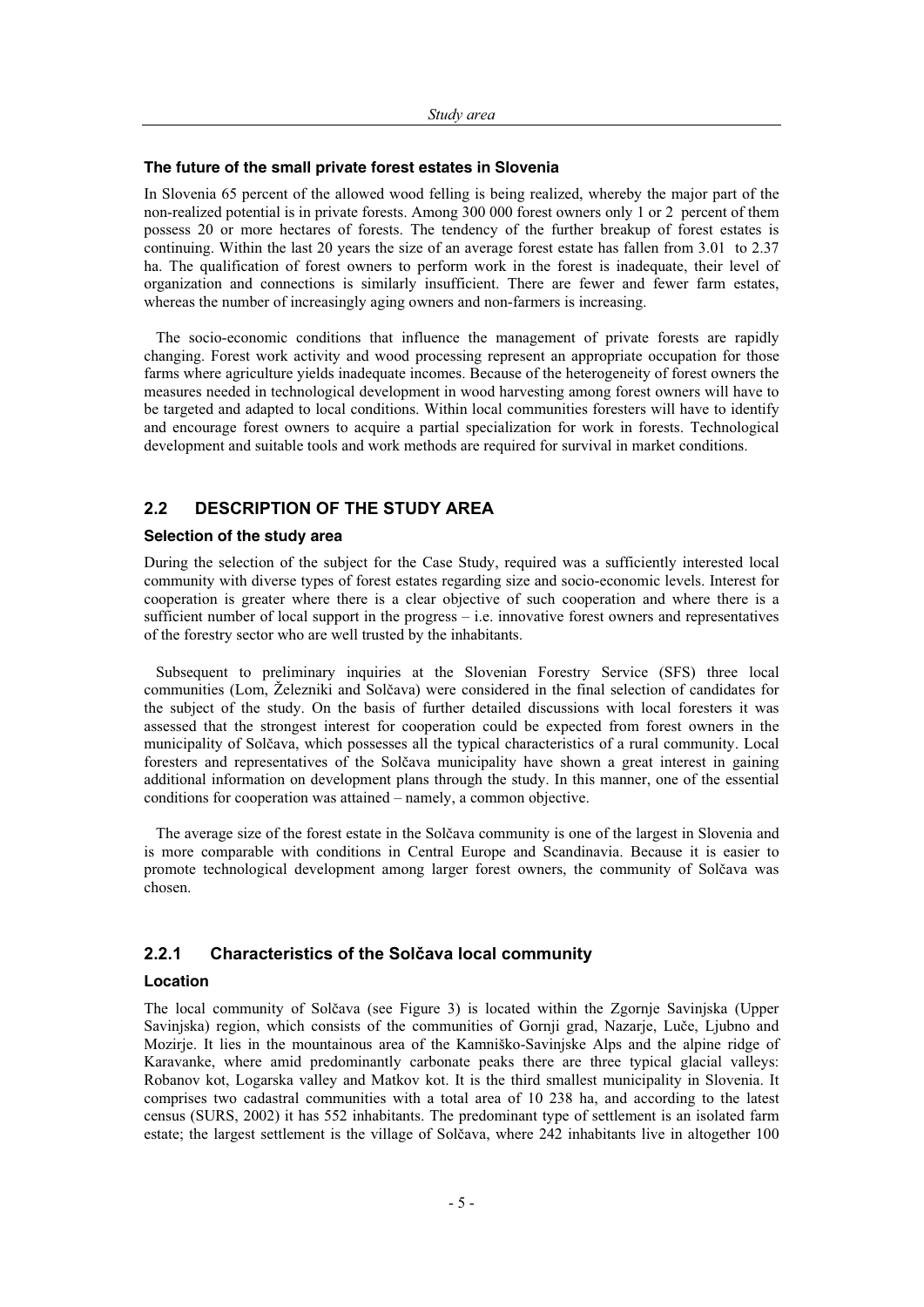households. Forestry, agriculture and tourism are its principal economic activities. Among these, forestry – particularly for agricultural households – represents a very important source of income. The forest land restitution process in the local community is approaching the end.



Figure 3. *Location of the local community Solčava* 

#### **Forest management characteristics**

The total area covered by forests amounts to 8 179 ha, whereas the area of forest space is 9 067 ha. A typical feature of Solčava's forest environment is a considerable intertwining of the ecological, social and productive functions of forests. The area of the community is in the district of the future Karavanško-kamniško-savinjski regional park, and a large part of the forests is situated in the landscape parks of Logarska dolina (valley) and Robanov kot.

The forest management unit of Solčava comprises all private and state owned forests within the Solčava local community. The management of forests within this unit is directed by the SFS, by the Regional Unit Nazarje and the Local Unit Luče. The unit consists of two forest districts: Solčava and Logarska valley.

In accordance with the proposal introduced by the forest management unit of Solčava for the period 2000–2009 (Zavod za gozdove Slovenije, 2002), within this unit a private form of ownership prevails (6 818 ha or 83.4 percent). When the denationalization process is completed there will not be left almost any state-owned forests. The share of forest ownership by another type of private ownership is equal to 3 percent. More detailed analysis of the private forest estates is represented in an independent chapter.

The major part of this forest management unit is located among a mountainous forest landscape. Within this unit one finds mostly multipurpose forests (49 percent), while 11 percent of the forest area is intended for special purposes, there where the forest management measures are allowed. The latter are located predominantly in the region of landscape parks. Here 14 percent of the area is covered by forest reserves, where forest management measures are not allowed.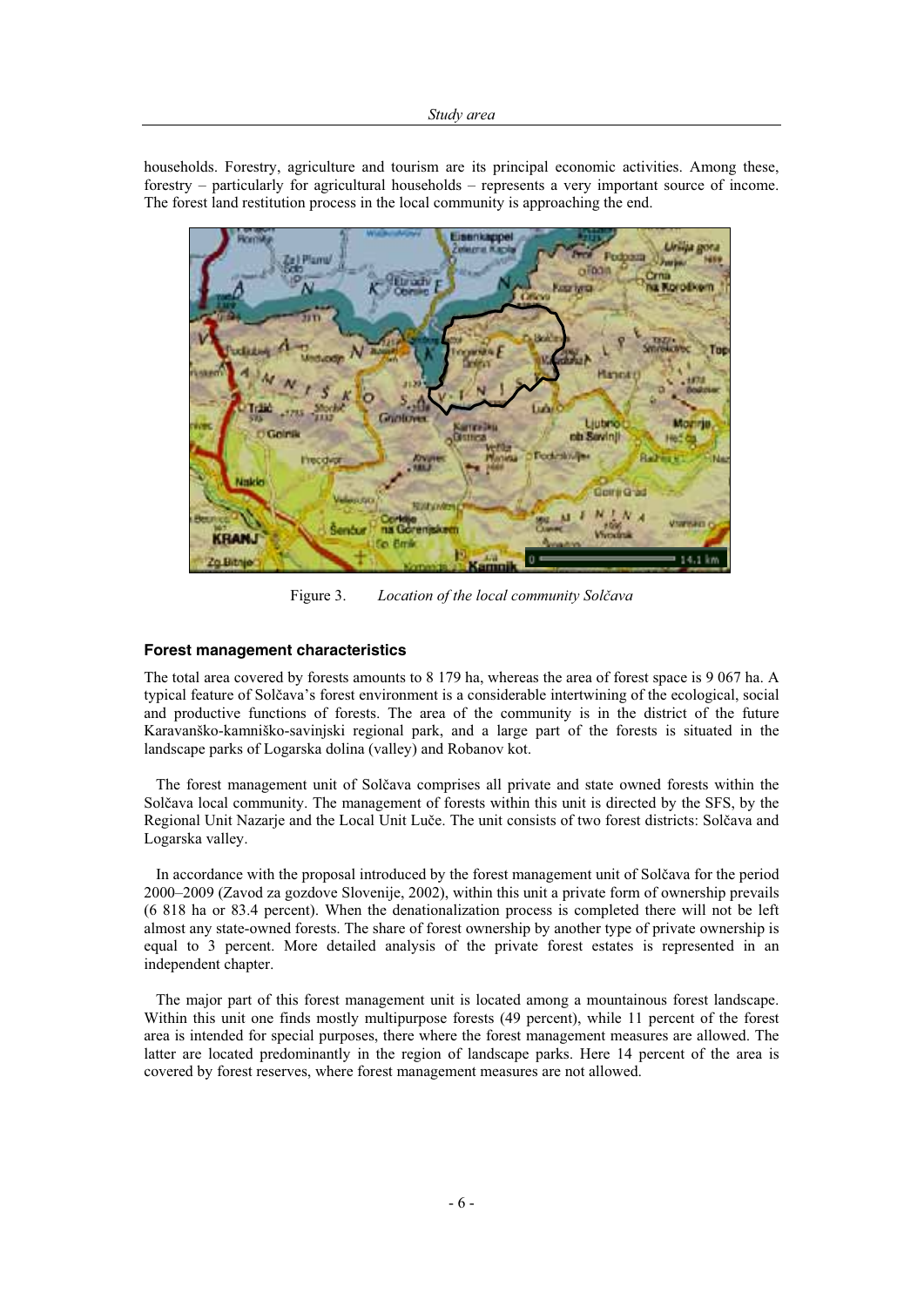

Photo 1. *Forest landscape with individual settlements of small units in the environs of Solþava* 

The average growing stock of forests within this unit amounts to approximately 300  $m^3/ha$ . The prevailing tree type within this growing stock are conifers (71 percent); no less than 37 percent of the growing stock are trees with a diameter of over 40 cm. Among the conifers the predominant tree is spruce (50 percent of the growing stock), whereas among the broad-leaved trees it is the beech (25 percent of the growing stock). Ten percent of the growing stock is represented by the larch, which in higher altitudes is mixed with the spruce and beech stands. The growing stock and increments are larger in privately owned forests, which is primarily due to the lower share of the protective forests. Within this unit there is a predominance of large timber, and what is typical is also the high proportion of well-preserved forests.

The total length of all roads in the Solčava unit amounts to  $107.3$  km. Almost 60 km of forest roads are located in private forests, while 10.6 km of these roads run through the state-owned forests. The average density of forest skidding tracks in the unit amounts to 15.7 m/ha, whereas their average density in private forests is equal to 41 m/ha. The further opening up of forests is limited by field conditions and restrictions related to construction of forest infrastructure within the protected areas.

# **2.2.2 Development of private forest estates in Solþava**

A century and a half ago one-third of the area of the present Solčava community was covered by forests. It was settled by 796 inhabitants, who bred 749 heads of cattle, 246 pigs, 812 sheep and 5 horses (Gozdno gospodarstvo Nazarje, 1979). At that time, Solčava was an integral part of the Austro-Hungarian Empire; wood and consequently also forests did not have any particular value, except for private use in construction and heating of farm premises as well as for cooking. Because of this predominantly self-sustainable way of life, farms were oriented to the highly developed cattlebreeding and arable farming.

A hundred years later, according to the census of the Agricultural Farm Estates from the year 2000 (Dernulc, 2002), the community numbered 53 family farm estates which bred 472 heads of cattle, 11 milch cows and 131 pigs. These farms use 5 108 ha of land, of which 681 ha are intended for agricultural use. These agricultural areas are primarily pastures and meadows, whereas tilled grounds and vegetable gardens represent only 2 226 ha. Fields intended for the cultivation of cereals no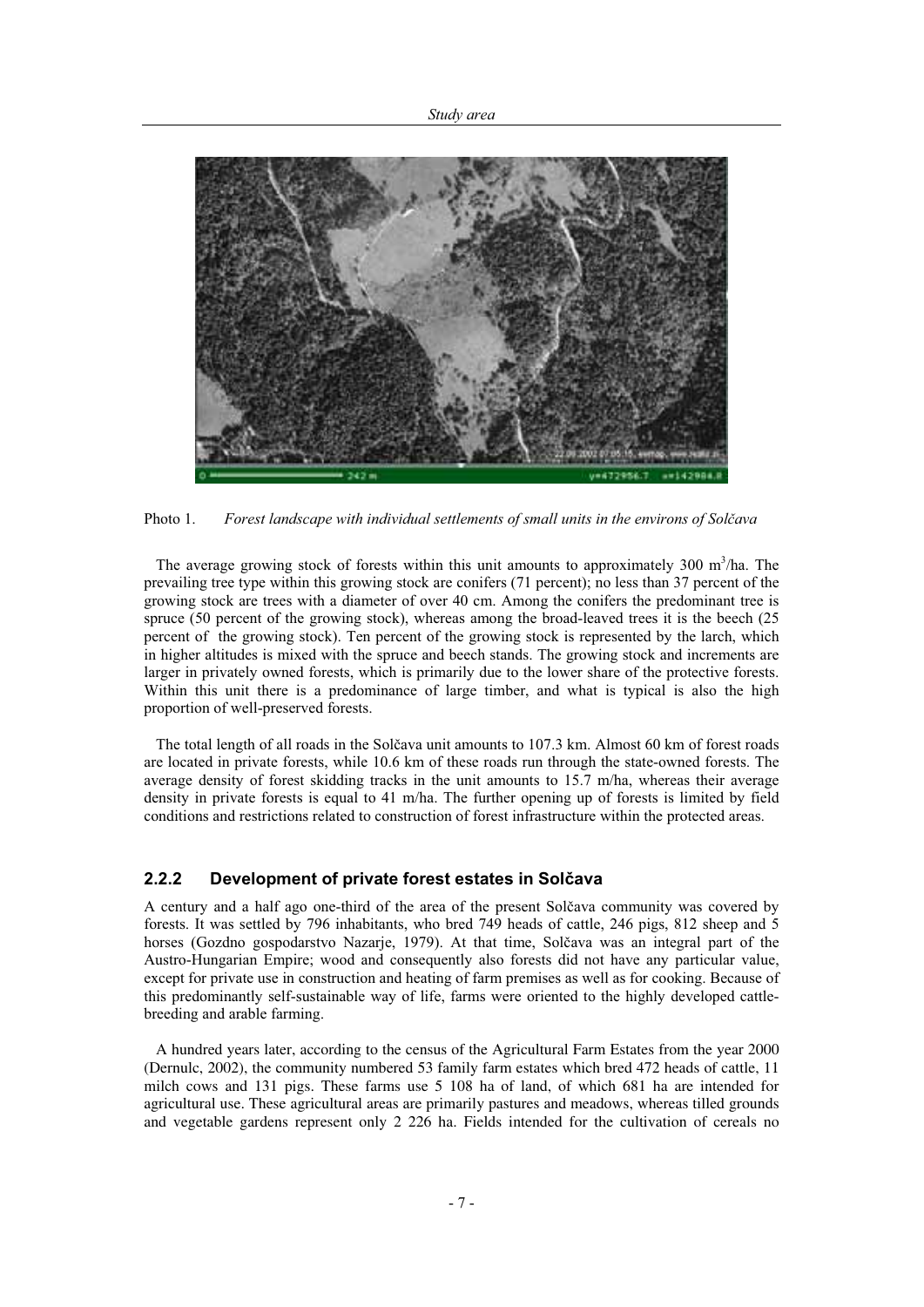longer exist. Fruit-trees cultivated in intensively tended plantations are also absent, whereas there are 991 fruit-bearing-trees distributed around in non-plantations.

A comparison between the year 1900 and the current situation indicates the following negative trends: a decrease in the number of inhabitants by 29 percent, number of cattle by 35 percent and that of pigs by 46 percent. The area of private forests has only in the last 65 years increased by 123 percent. In Table 2 is a survey of forest areas after the year 1935 regarding the type of ownership. From the year 1960 onward, already five silvicultural plans have been elaborated, which are also the main source of the data given in the Table.

| Table 2. | Forest acreage in FMU Solčava regarding the type of ownership (Sources: Forest            |
|----------|-------------------------------------------------------------------------------------------|
|          | management plans of the FMU Solčava 1961-1970, 1971-1980, 198-1990, 1991-2000, 2000-2009) |

| <b>Forest category</b> | Forest acreage through the years (ha) |         |         |         |         |         |  |
|------------------------|---------------------------------------|---------|---------|---------|---------|---------|--|
|                        | Year                                  | Year    | Year    | Year    | Year    | Year    |  |
|                        | 1935                                  | 1960    | 1970    | 1980    | 1990    | 2000    |  |
| Total, all forests     | ---                                   | 6957    | 6966    | 7042    | 7807    | 8 1 7 9 |  |
| All private forests    | 3 0 5 7                               | 3 1 1 3 | 3 1 3 2 | 3 2 0 5 | 3 3 5 2 | 6818    |  |
| -Commercial forests    |                                       | 2850    | 2920    | 2993    | 2946    | $4432*$ |  |
| - Protected forests    | ---                                   | 263     | 211     | 2.11    | 406     | 2686 *  |  |
| % of private forests   | ---                                   | 44.7    | 44.9    | 45.5    | 42.9    | 83.4    |  |

\* In 2000 commercial forests are multipurpose forests as well as forests for special purposes, where certain measures are allowed; to protected forests, however, are added also the special purpose forests, where the measures are not allowed

Prior to the Second World War there were 3 057 ha of private forests in the Solčava region. Because of the nationalization after 1945 the acreage of private forests was not significantly changed, since nationalized areas are mostly composed of non-forest (pastures) and infertile areas. At that time the farmer-forest owner was allowed the maximum possession of 50 ha of forest land.

 During denationalization these areas were, in the form of protected forests, returned to forest owners. The acreage of the commercial forests in private ownership has thus increased by 50 percent, whereas the area of protected forests by no less than 661 percent. The factor that also greatly contributed to the increase in the forest area was the spontaneous afforestation of pasturelands.

Parallel to the increase in forest acreage the ownership structure was altered as well. Up to 1990 it was fairly similar; after the denationalization, however, it has significantly changed. The land was returned primarily to mountainous farms. These restitutions, however, brought about an increase in the number of larger estates.

 Due to the large number of heirs, the number of co-owners increased as well (see Table 3). For the year 1935, forest management plans indicated the following classes and numbers of owners: 50 – 80 ha: 11; 80 – 120 ha: 5; and over 120 ha: 6 forest estates. In Table 3 are represented the size categories, and in the case of the category over 100 ha, considered are the same number of owners as it used to be after the denationalization in 2000.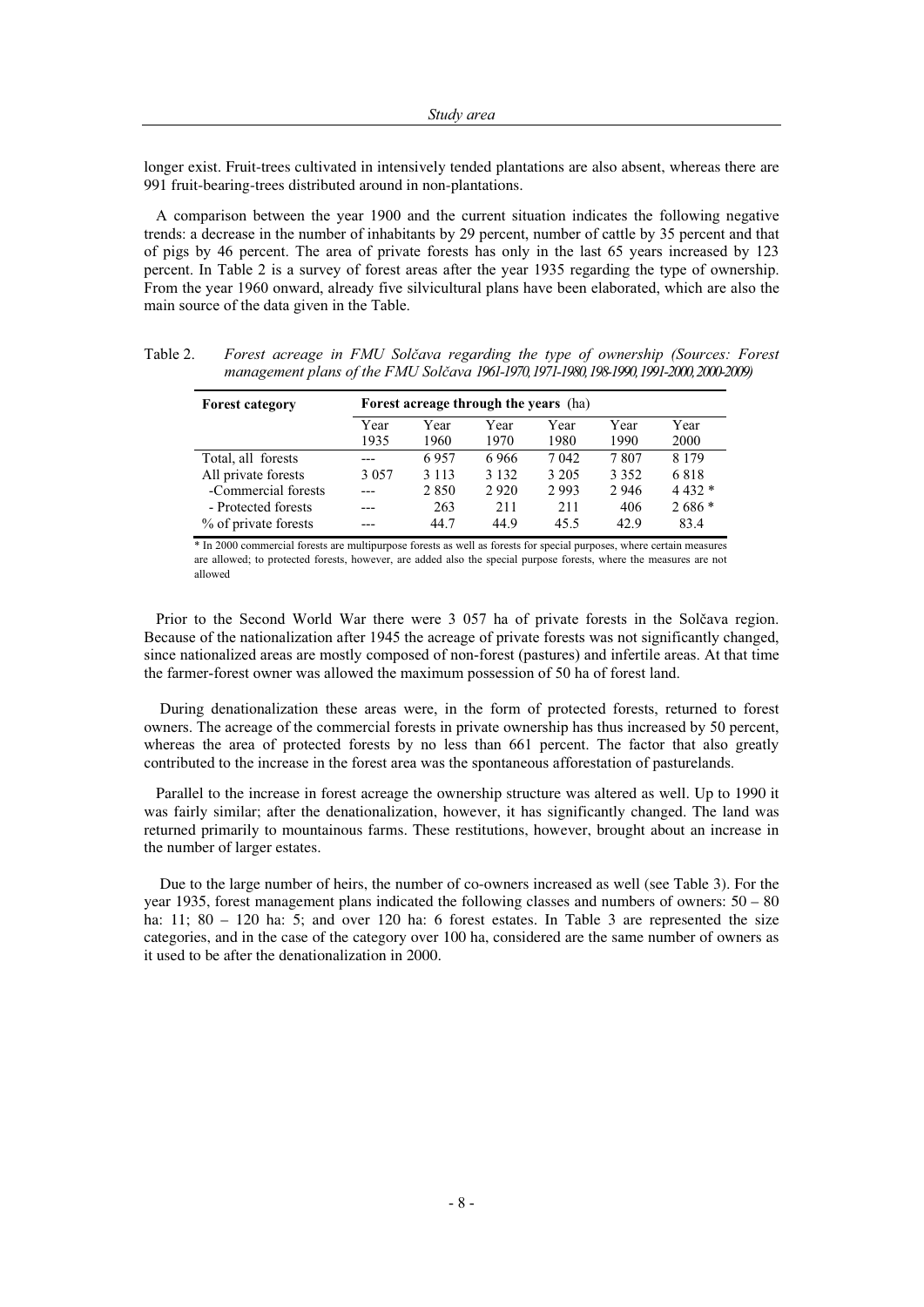| <b>Size</b>         | Number of forest owners in different periods (n) |                |      |          |      |                   |
|---------------------|--------------------------------------------------|----------------|------|----------|------|-------------------|
| category            | Year                                             | Year           | Year | Year     | Year | Year              |
|                     | 1935                                             | 1960           | 1970 | 1980     | 1990 | 2000              |
| Up to 1 ha          |                                                  | $\theta$       | 3    | $\theta$ |      | 58                |
| $1-2$ ha            | 17                                               | 14             | 17   | 18       | 21   |                   |
| $2-3$ ha            |                                                  | 2              |      |          |      | 84                |
| $3 - 5$ ha          |                                                  | 4              | 3    | 10       |      |                   |
| 5 to 10 ha          | $\overline{2}$                                   | 8              | 9    | 12       |      | 20                |
| 10 to 15 ha         |                                                  | 3              | 5    | 3        | 20   |                   |
| 15 to 20 ha         |                                                  | $\mathfrak{D}$ | 4    | 3        |      | 49                |
| 20 to 30 ha         | 6                                                | 9              | 10   | 8        |      |                   |
| 30 to 50 ha         | 10                                               |                | 8    | 7        | 16   | $(30 to 100)$ ha) |
|                     |                                                  | 44             |      |          |      | 70                |
| Over 50 ha          | 15                                               |                | 36   | 35       | 38   |                   |
| Over 100            | ┑                                                |                |      |          |      | $\mathcal{L}$     |
| <b>Total owners</b> | 67                                               | 86             | 95   | 96       | 95   | 289               |

Table 3. *Structure of the private forest estates in FMU Solþava (Sources: Silvicultural plans of the FMU Solþava 1961-1970, 1971-1980, 1981-1990, 1991-2000, 2000-2009)* 

The number of forest owners is equal to 145, yet if taken into account also the co-owners, who abound particularly in the denationalized areas, the amount is no less than 289. In Sočava, similarly as elsewhere in Slovenia, there occurred a considerable breakup of land ownership, primarily into the small-sized forest estates of up to 5 ha.

Ratios between the planned and realized felling in private forests in the Solčava community are shown in Figure 4. The data covering the latest period took into account the realization in 2000 and 2001. The realization of felling exceeded the amount envisaged by the plan only during the period  $1961-1970$ . In the penultimate period the planned felling was by one-quarter lower than in the two prior periods. Within the last plan the envisaged felling increased to 4.9  $m^3/ha$  per annum, whereas only 75 percent of that figure was actually achieved. This discrepancy between the planned and achieved felling emphasizes the need for the development of timber harvesting and wood processing among forest owners in Solčava.



Figure 4. *Planned and realized felling in commercial forests in m<sup>3</sup> /ha/year* 

#### **The history of the exploitation of forests**

Prior to the year 1850 forest management in the Solčava region considerably lagged behind agriculture as an economic activity. Wood was primarily used as fuel and as construction material. Larger felling of beechwood commenced with the increased needs for charcoal in the Železna Kapla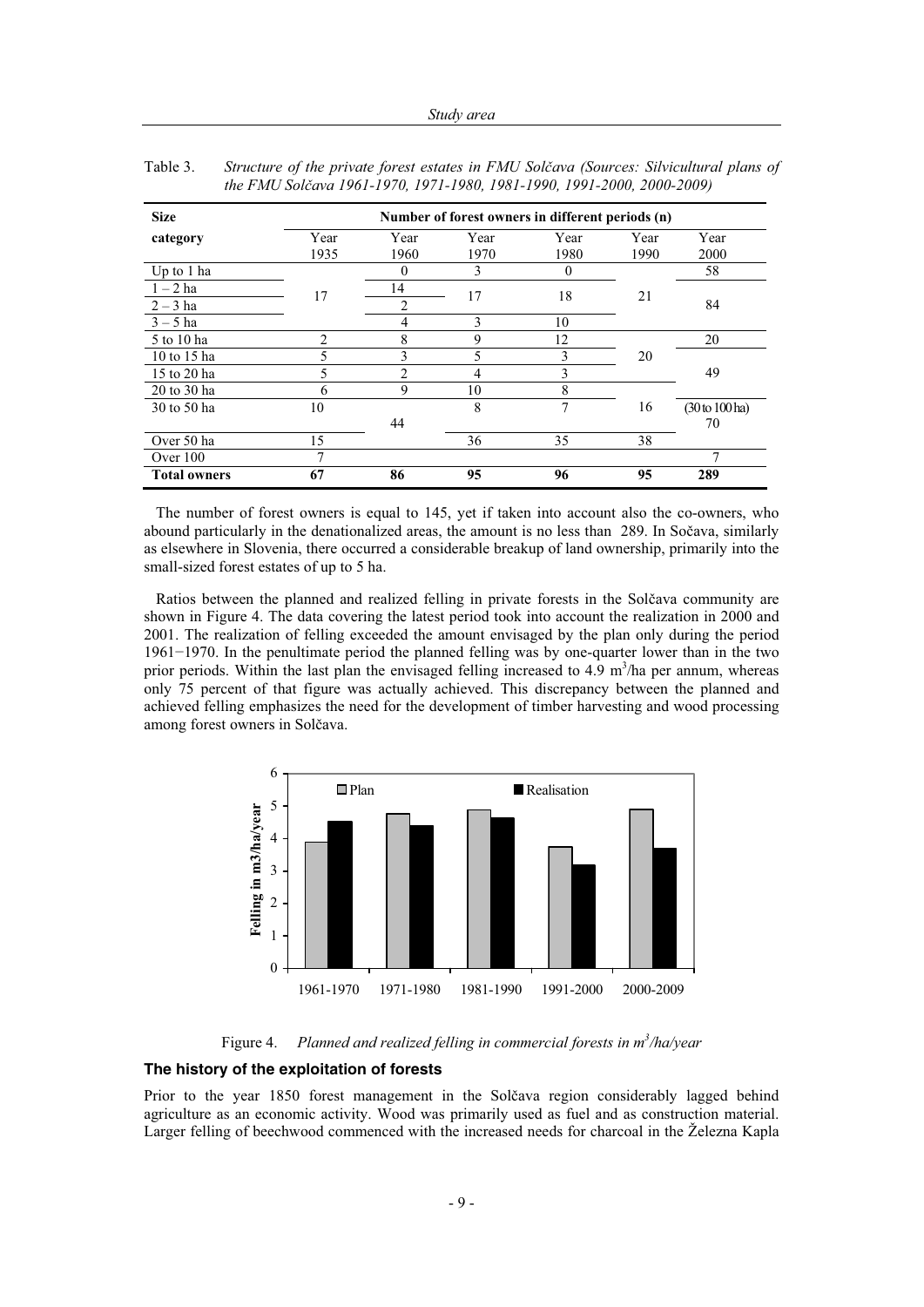and Gorenjska regions (Štiftar, 1997). At that time a "charcoal" road was also constructed across the Pavlič's mountain ridge. Parallel to new market demands (masts, heavy beams), later there also began the harvesting of conifers, particularly larch trees.

The closed nature of these forests also conditioned the technology of skidding. According to notes written by Robanov Jože (Vršnik, 1978), felling was conducted in summer, which was followed by manual skidding, with the use of picks (lifting hooks), to large piles in the proximity of channels and ravines and the subsequent wait for the winter season. An abundant snowfall, followed by the rapid arrival of spring with an immediate rise in temperature were the favourable conditions for the unleashing of large avalanches, which smoothed the hollows, edges and rocks in the channels (ground slides). Loggers had to seize the right time to clear the logs of snow and release them along the avalanches down to the walls and across the walls. If they managed to get half of the logs undamaged under the walls as the snow melted away they were quite satisfied. In rainy weather, or during the next winter, the manual skidding was then once again done from under the walls and up to the place that was accessible to draught livestock.

A second way of skidding was along the wet or frozen wood chutes and by loose floating (wood drifting [on the rivulet Bela and other torrential streams flowing into Savinja]). The wood was floated to the selected sawmill, where the buyer took the wood, marked it and paid for it. Several years might have passed from the actual felling and frequently the costs of the skidding and the loss and devaluation of wood considerably exceeded the received payment. The revenues were then invested into the construction of roads, buildings and in the removal of stone material from the harvest land.

The above described technology of timber harvesting demanded a great deal of time, labour and an adequate work force. In the Solčava region, similar to elsewhere during the middle of the twentieth century, the technology has undergone significant changes. An increase in the number of tractors, chainsaws and the forest road mileage indirectly also influences the number of workers employed in the forestry sector in the Solčava region. This number of workers dropped from 40 in 1961 to 27 in 1985 and to only 4 in 1997. Furthermore, at present, the forest management unit with a capacity of over 15 000 m<sup>3</sup> does not employ a single forester (Štiftar, 1997).



Photo 2. *Wood skidding in the Solþava region around 100 years ago*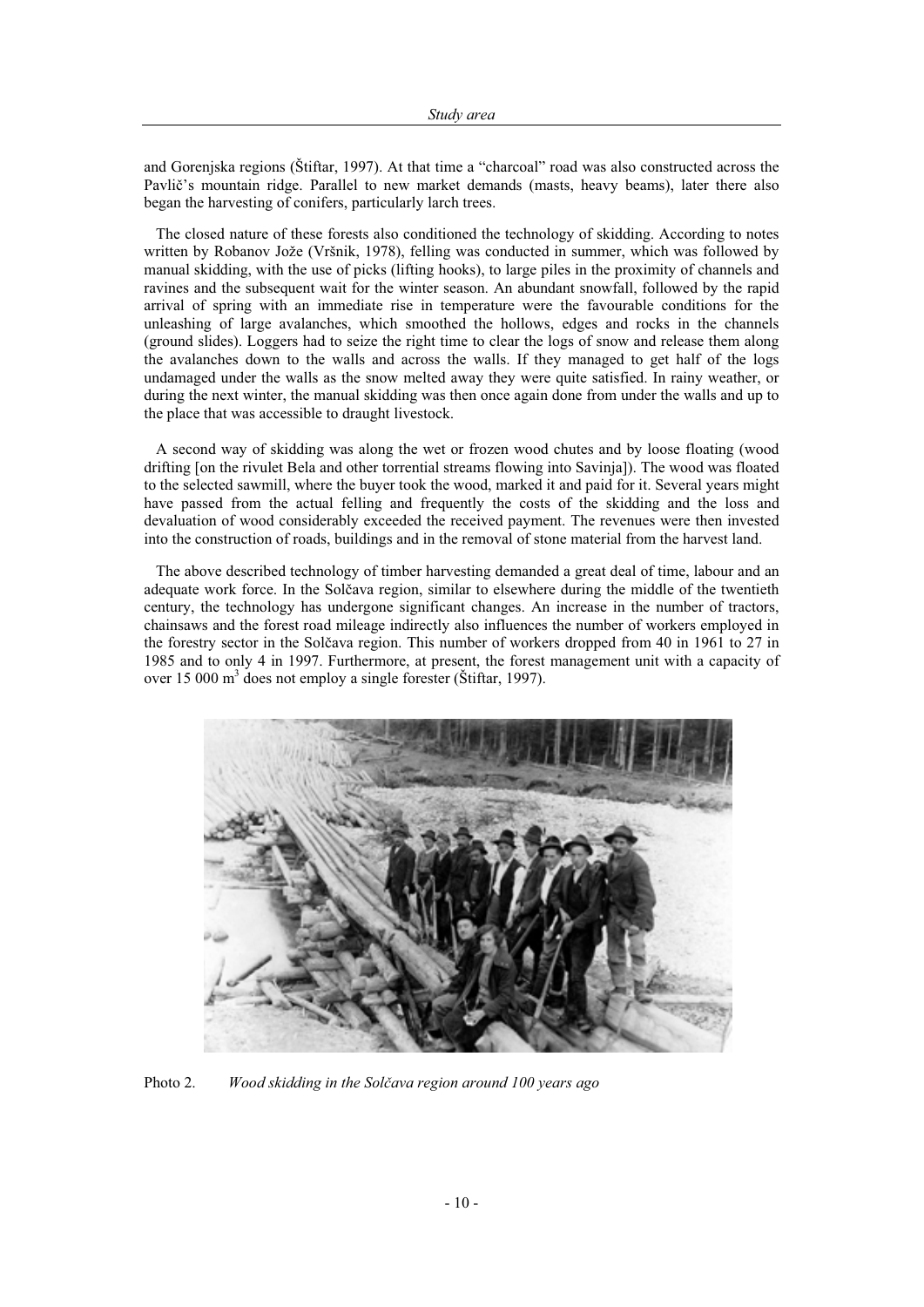# **3. METHODS**

In the community of Solčava, where there is a prevalence of privately owned forest estates and where the majority of forest owners are farmers, the encouragement of technological development in the timber harvesting/processing and utilization of wood was conducted with two studies, each with its own methodological background:

- x **Study of the significance of the production and utilization of wood**. The methodological basis for it is an inquiry carried out among the forest owners.
- x **Study of the development incentives among the owners**. The methodological basis for it are participatory procedures among the interested forest owners.

# **3.1 METHODS FOR ASSESSING THE ROLE OF THE FOREST OPERATION**

#### **3.1.1 Inquiry background**

During preparations of the inquiry on the significance of timber harvesting/processing and wood utilization it was assumed that the development of wood production among forest owners in the local community:

- depends on the size of the forest estate and is related to the type and extent of the domestic utilization of wood;
- depends on the conditions in the primary wood production and the use of the wood for energy purposes in the region;
- is less dependant on agricultural production and activities that are not based on wood.

The objective of the research was not the verification of the above-mentioned assumptions; however, on that basis a list of variables was elaborated for the analysis of conditions and trends in the production and utilization of wood that are of the greatest importance to forest owners.

The selected data collection method was sample interviewing of forest owners directly at their residences. In gathering the data the scope was limited to forest owners who own a forest in the region of the municipality of Solčava and whose permanent residence is located within Slovenia.

# **3.1.2 Questionnaire on the role of timber harvesting/processing and utilization of wood**

#### **Interview unit**

The interviewed unit in the study was a **household**, which comprised at least one person who was, in the spring 2002, listed in the index of forest estate owners as an owner of a forest in the area of the Solčava municipality, as well as the **entire forest estate** owned by any member of such a household. The basis for the selection of interviewed units (respondents) represented the index of forest owners. The SFS – Regional Unit Nazarje provided an excerpt stating the holders of property rights for forest land in the municipality of Solčava. According to this document there are 95 such holders of property rights for forest land in the community of Solčava, and in the community of Logarska Valley there are 59. The number of all co-owners, according to the latest available data (Zavod za gozdove Slovenije, 2002), amounts to 289.

From this list of all holders of property rights for forest land in the Solčava municipality eliminated were all non-private owners (the state, companies, etc.) and of what was left was assembled the private owners who live at the same address. This assembling was conducted with the assistance of district foresters so that a list of private forest owners was obtained according to households. The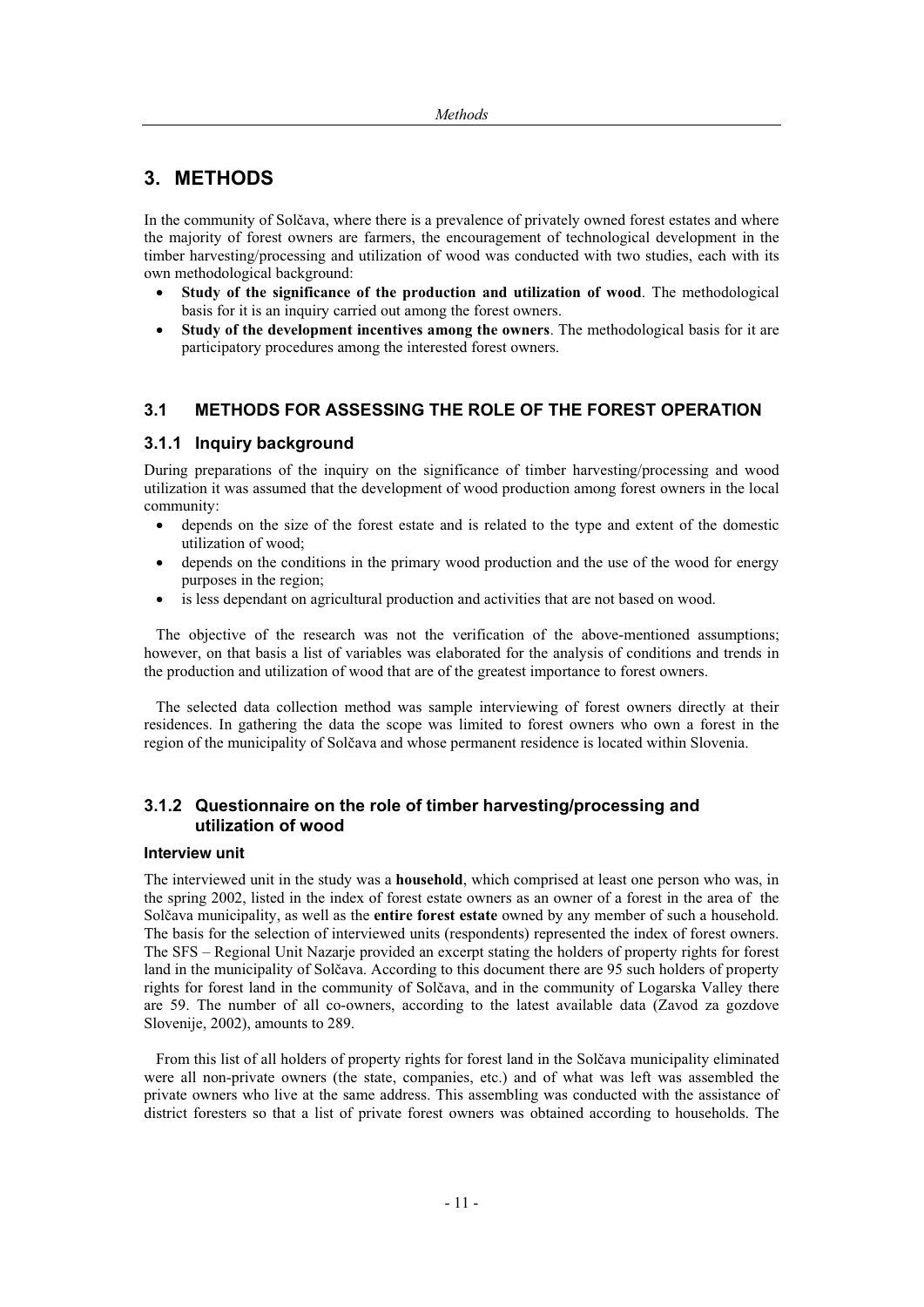forest areas owned by household members was summed and thus was obtained the size of the forest estate per household.

#### **Sample of households and the list of respondents**

The analysis of data acquired from all collected excerpts from the forest owners' index demonstrated that the population of households which own a forest in the region of the Solčava municipality totals 135 units (see Table 4).

| Size category of the forest Number of<br>estate | households | <b>Share of</b><br>households | Forest area | <b>Share of</b><br>area | Average estate<br>size |
|-------------------------------------------------|------------|-------------------------------|-------------|-------------------------|------------------------|
|                                                 | (N)        | $(\%)$                        | (ha)        | $(\%)$                  | (ha)                   |
| Up to 1 ha $(*)$                                | 24         | 17.8                          | 9.3         | 0.1                     | 0.4                    |
| From 1 to 5 ha $(*)$                            | 25         | 18.5                          | 66.6        | 0.8                     | 2.7                    |
| From 5 to 30 ha $(**)$                          | 25         | 18.5                          | 390.5       | 4.8                     | 15.9                   |
| From 30 ha to 50 ha $(**)$                      | 10         | 7.4                           | 351.8       | 4.3                     | 35.2                   |
| From 50 up to 100 ha                            | 29         | 21.5                          | 1 964.0     | 24.1                    | 67.7                   |
| Over 100 ha                                     | 22         | 16.3                          | 5 3 7 6 .1  | 65.9                    | 244.4                  |
| <b>Total</b>                                    | 135        | 100.0                         | 8 1 5 8 . 3 | 100.0                   | 60.4                   |

Table 4. *Analysis of households that own a forest in the area of the Solþava municipality* 

The first- and second-sized categories of the forest estate jointly cover only 0.9 percent of the total area of forests in Solčava, although these comprise no less than 36.3 percent of the forest owners. The owners of such small forest estates usually do not participate in the role of the local promoters of technological progress (local doers, resource persons) (Sennblat, 1988a,b). For this reason the first two-sized categories (\*) of the forest property were removed from the list of potential respondents, yet they were not eliminated from cooperating in group procedures in the workshops.

In order to obtain a similar number of forest estates, according to size categories, the third- and the fourth-sized categories (\*\*) were unified into a single one and thereby obtained three broadened forest estate size categories. The fourth category of the research is represented by owners who reside in Slovenia, yet outside of the studied local community. These owners possess 25.3 percent of the forest area in the region of the Solčava municipality. Assuming that their relation towards technological development in the timber harvesting/processing and utilization of wood differs from that of the locals, they were ranged in a separate group.

In studies of larger local communities, where there are several hundred or even several thousand owners, the stratified sampling proved to be obligatory for a rational realization of the inquiry (Medved, 2002). In the case of interviewing a relatively small population of the Solčava households, the sampling level was determined by taking into account our experience and a starting point that would include at least ten sample units in a single category.

Subsequent to the exclusion of small forest owners, there were 84 households where the random sampling was conducted in 75 percent of the households from the second and in 50 percent of the households from the first forest estate category; this as well as separately for households within the Solčava municipality and those located outside of it. In the interviewing process in the third category of the forest owners all households were included. In the fourth category, a random selection was done of ten households located out of the Solčava municipality.

The final interviewing list comprised 63 addresses and represented also the same number of households classified into four groups (see Table 5). The data on the size category were based on the extract of the state of forest areas provided prior to the inquiry. The final classification of a household in the individual category was conducted after the interview was completed, when the owner provided an updated condition of the estate.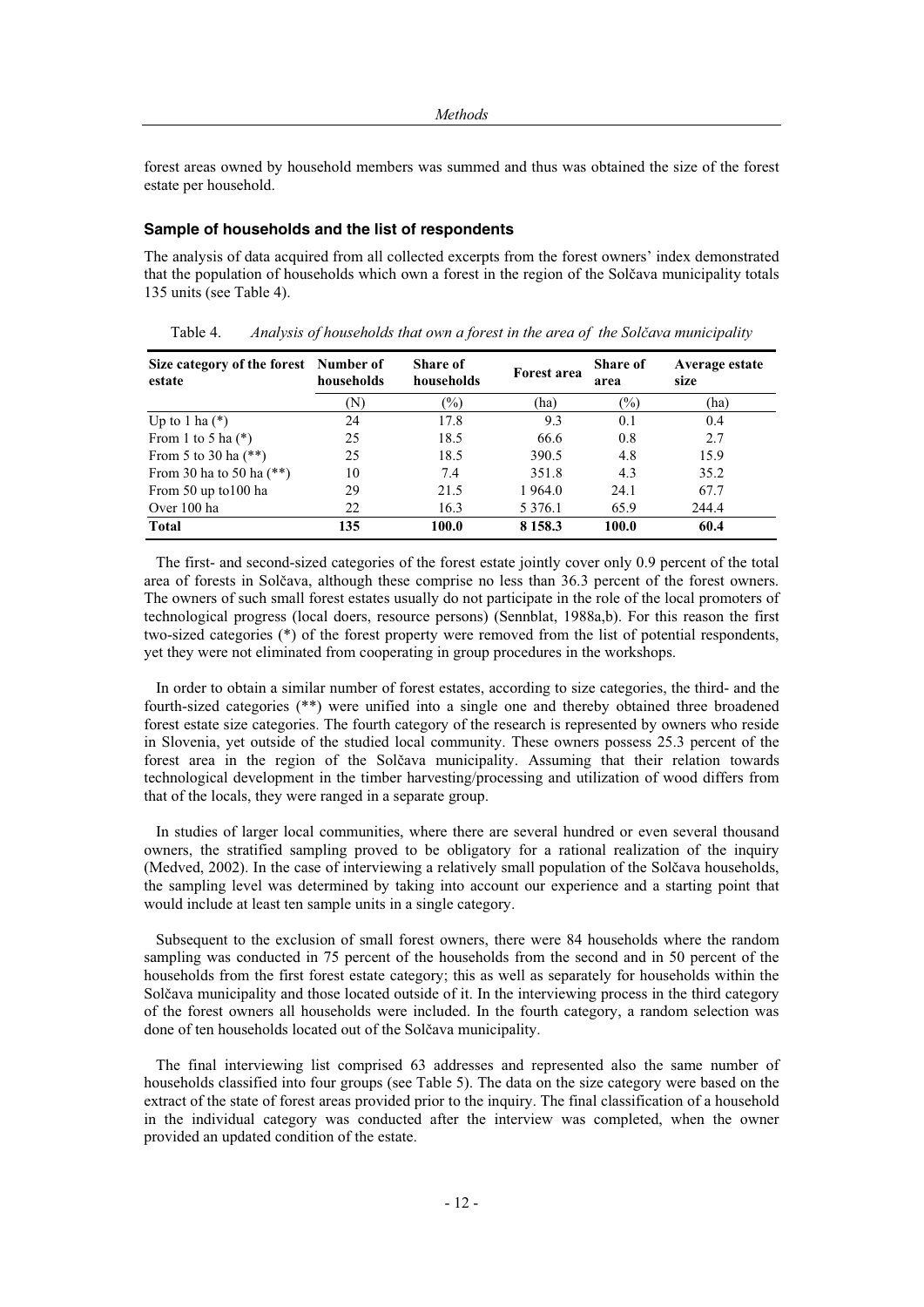| Household group |                                                                   | Abbreviation | Number of planned<br>interviews(n) |
|-----------------|-------------------------------------------------------------------|--------------|------------------------------------|
| l. group:       | Locals – medium forest estate $(5.0 - 49.9$ ha)                   | М            | 14                                 |
| 2. group.:      | Locals – large forest estate $(50.0 - 99.9$ ha)                   | L            | 14                                 |
| $3.$ group:     | Locals – very large forest estate $(100.0$ ha and more)           | XL           | 25                                 |
| 4. group:       | Non-locals – forest estate in the local community, over<br>5.0 ha | OUT          | 10                                 |

Table 5. *Groups of households where interviews were planned* 

Regarding the selected households, the local district foresters provided names of persons who were best acquainted with the timber harvesting/processing and utilization of wood in households; this facilitated the interviews.

#### **Questionnaire**

On the basis of experience from previously conducted interviews and in cooperation with both the local foresters in the Regional Unit Luče, as well as with representatives of the Solčava municipality, a complex questionnaire was devised containing 120 questions. The questionnaire was divided into 13 chapters. The draft and the proposal for the questionnaire were tested prior to the actual interviews among the forest owners who did not possess forests in the Solčava municipality; all the comments and notes were carefully included in the final version of the questionnaire, which was contained in 10 A4 pages.

The largest possible number of data collected per household amounted to 490. The questionnaire's chapters were prepared and modified by experts for individual sectors. The questionnaire's most comprehensive chapter examined the wood balance in households (125 variables), whereby the input and output of wood per interviewed household was analysed. Also fairly extensive was the chapter on the purchase and equipment (103 variables) for timber harvesting/processing and utilization of wood.

Two perception questions (personal viewpoint) questions were placed at the end of each chapter. The first one concerned the general assessment of the state of affairs related to the chapter's principal topic. In the second question the respondent expressed his/her prospects for the future and expectations related to the development of technology for timber harvesting/processing and the utilization of wood for his/her particular household within the next five years.

#### **Realization of the inquiry interviews**

Two months before initiating the interviews the first announcement in the local newspaper was published, in which an approximate time framework for the inquiry was given. The final term was extablished during the period when there were no major agricultural activities (mowing) so that the interviews were held between 20 and 30 May 2002. Fourteen days prior to the interview a written notice was sent to the selected households concerning the intention and timing of the interview, how it would be conducted, its course and the ultimate use of the collected data.

The questioning of selected household members in the wider area of the Savinjska Valley was conducted in three days, from 20 to 22 May 2002; for others, located in other parts of Slovenia, until 30 May 2002. The questioning was conducted by eight interviewers, who also collaborated on preparing the contents of the questionnaire. Prior to conducting the inquiry they did practice interviews among themselves so as to unify their approach to the respondent as well as the interview procedure.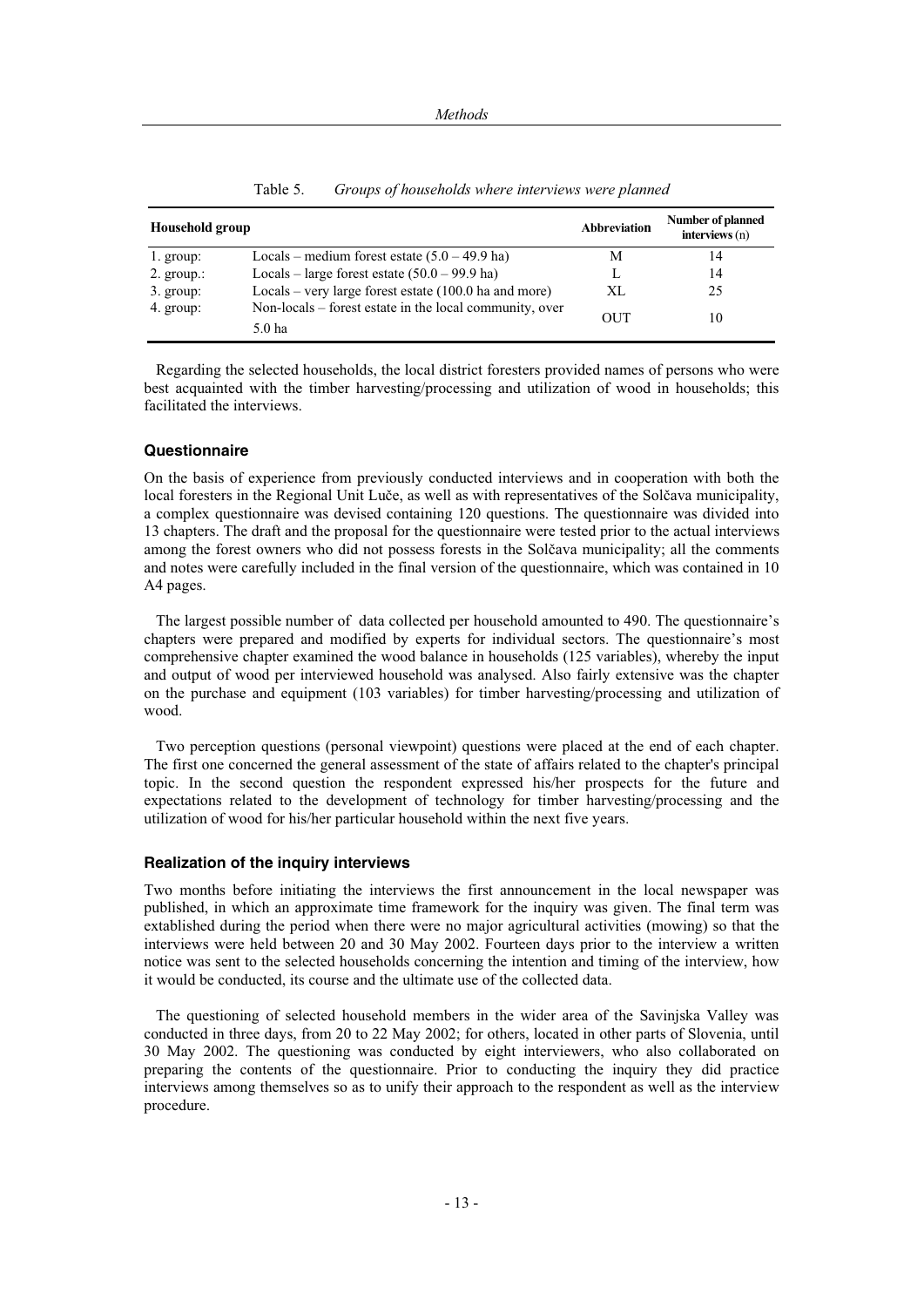Each interviewer was given an inquiry district, where – on the basis of a prior telephone announcement and of the adjustment of the timing of the interview – from three to ten interviews were conducted with the respondent. The interviewer also received a folder containing questionnaires, a map of the district, directory of addresses (including telephone numbers and local names of the farms), a personal visiting card, an authorization by the Slovenian Forestry Institute permitting the inquiry and a small present (a book, *Safe Tree Felling*) to be given to every respondent. Because of the sparsely located farms and relatively large inquiry districts each interviewer used one's own means of transport.

The questions in the questionnaire were answered by the forest owner or a member of the selected household who was well acquainted with the timber harvesting/processing and utilization of wood within that household. Only exceptionally were questions also answered by several household members (e.g. father and son). In many instances the respondent was a son of the forest owner (See Photo 3). The average duration of a single interview was 94 minutes.



Photo 3. *Atmosphere during an interview* 

#### **3.1.3 Methods for the appraisal of development options**

After the entry of the inquiry data into the computer and following the control of the data, a unified file was created which represented the basis for further processing. The anonymity of the data in the processing was ensured by coding the questionnaires and by condensing the processing concerning the size categories of the forest estate or of the socio-economic household types. The processing of data of specific chapters was completed by the authors of chapters concerned.

The apprisal of the development options for technological progress development in the timber harvesting/processing and utilization of wood among forest owners in the Solčava municipality was profiled at three meetings of the interdisciplinary project team and at the workshop conducted with local foresters.

 The results of the inquiry was the basis for the assessment of the development possibilities; this was critically considered first within the project team at the institute and later was completed in collaboration with experts and connoisseurs of forestry, adult education experts, forest owners and conditions within the local community. The meetings and a workshop with experts were conducted using material, minutes and resolutions prepared beforehand. At these meetings were elaborated the draft and the entire scheme of group procedures for Solčava's forest owners.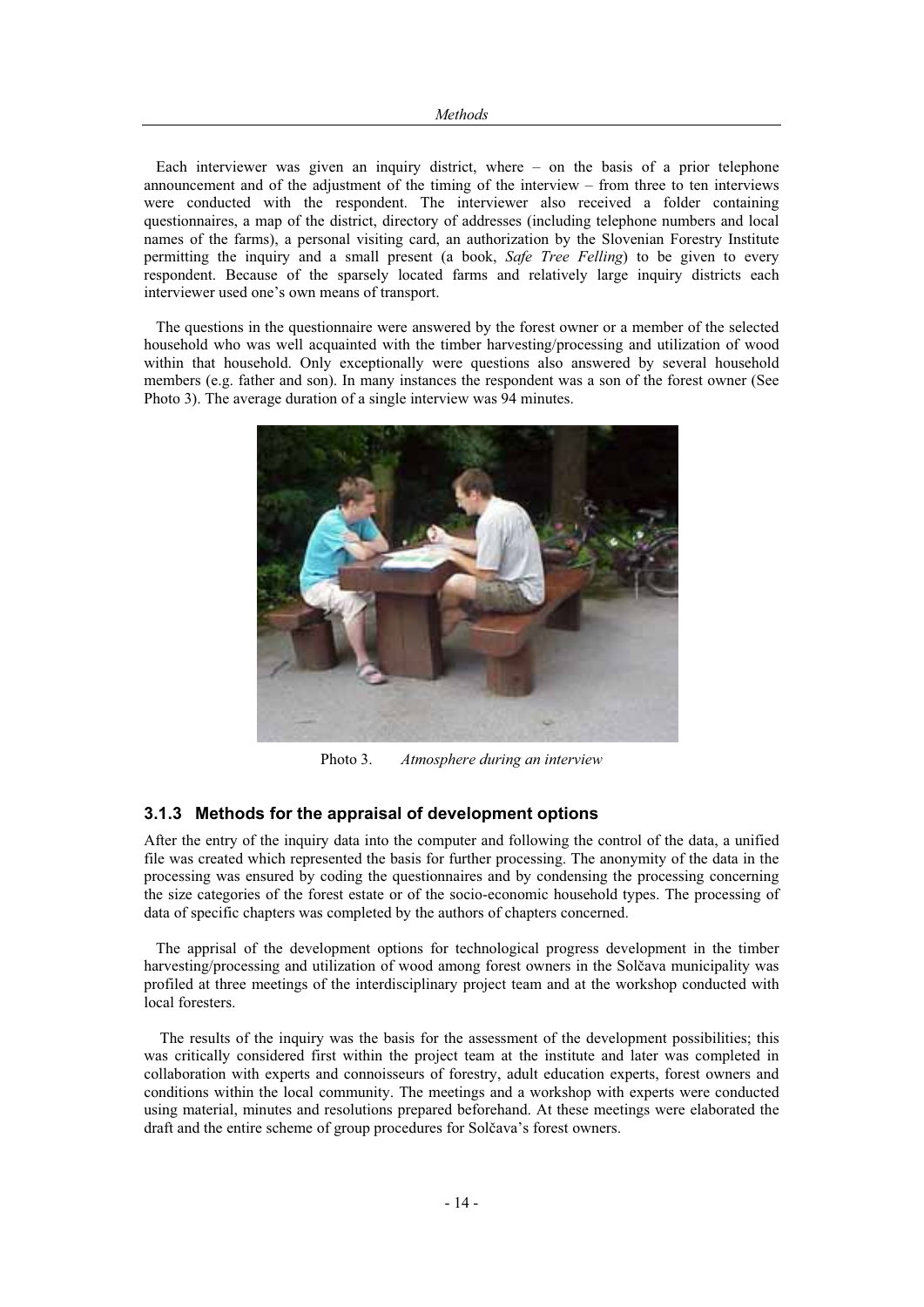# **3.2 PARTICIPATION METHODS FOR FOREST OWNERS**

# **3.2.1 Participatory process set-up**

The second part of the study comprised a series of two half-day workshops conducted with forest owners and other interested members from the local community. The objective of the first workshop was the collection and formation of development incentives, devised as action plans, for the increase of revenue from the production and utilization of wood. The objective of the second workshop was to encourage forest owners to realize their selected incentives.

The workshops were prepared on the principle of full participation (Chambers, 1992; Buttoud**,** 1999b), which signifies the equal role of all participants within the group process, i.e. owners and public and professional expert services. To achieve the objectives of the workshops the following methods and techniques related to work with groups were applied: generation of ideas, attainment of agreements, group techniques, action plans with an H-method and various modified approaches adapted to work with groups (Ingles, Musch and Quist-Hoffman, 2000; Toplak *et al.*, 2002).

The activities in the workshops were directed by moderators who were trained within the framework of FAO's project Training For Trainers, at the Academy for Moderators and at the internal workshop of the project group (in January 2003). The number of moderators was adapted to the number of participants and to the arrangement of participants into groups.

# **3.2.2 Work methods in workshops**

#### **Work methods in the first workshop**

At the first workshop there was a selection of the method of voting with neutral voting units and the H-method.

#### **Voting**

We proposed to the participants of the workshop four topical subjects that could further influence the development of the production and utilization of wood. Each participant was given the possibility of three votes (beans), which he/she might, following his/her own judgement, distribute among the proposed subjects. Further activities were planned to take place in two separate rooms, where a different subject matter was discussed. Two subjects that were granted the majority of votes were then assigned to the individual group by the casting of lots.

#### **H-method**

This method is used for the evaluation of the conditions and the collection of proposals for the improvement of current conditions. It is composed of three parts, namely: **H-form, pairing comparison** and **action plan**. The work begins with the preparation of an H-form, whereas the results are allocated to pairing comparisons. The selection in comparisons of pairs determines the subject matter that the group is to deal with in greater detail within the action plan. Each group selects its leader and reporter.

The **H-form** is planned in five steps, which are arranged in a logical sequence from an individual reflection on the subject studied by the group discussion. Questions within this method usually begin with: "How do you assess ...?". The H-form contains the following steps:

- Individual assessment of conditions: each participant evaluates the current conditions by a grade from 0 to 10.
- Each participant notes down at least three explanations, why he/she did not opt for mark 10 (and clarifies the deficiencies). The group discusses individual proposals and arranges them according to their significance.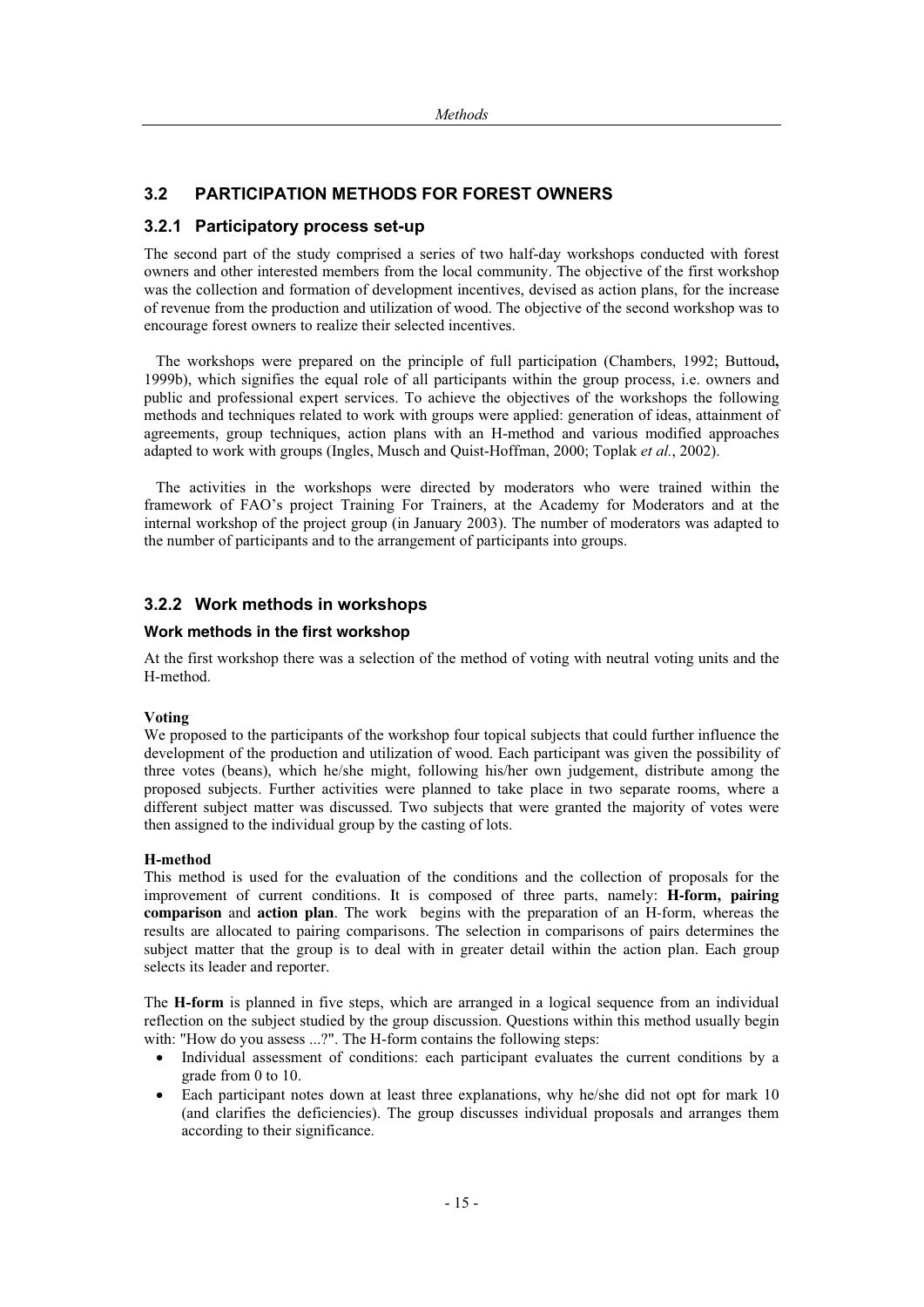- Each participant notes down at least three reasons why he/she did not opt for mark 0 (and clarifies the benefits). The group discusses individual proposals and arranges them according to their significance.
- Joint evaluation: on the basis of benefits and deficiencies the group defines the joint evaluation of the conditions.
- The group elaborates at least three proposals for improvement of present conditions.
- After the elaboration of the H-form, reporters from groups report results of the groups' work.

**Pairing comparisons**: group (sitting by the table) works again on its own. In the pairing comparison method all proposals are compared for improvement in pairs – everyone with each other. At the end, the individual proposals that have been chosen are counted; this results in a list of proposals arranged in order of importance.

**Action plan:** The group deals with the proposal that has been selected in most cases and prepares the action plan. It should answer the basic questions: What, Why, How, By what, By whom, How are we to know?

#### **Work methods in the second workshop**

Work methods in the second workshop differed from the first one because it was necessary to inform the participants of the possibilities offered by already existing plans for cooperation and education of adults, as well as of a survey of development incentives.

**Lecture method:** Participants were offered three different lectures and thus provided additional information on the process of initiative verification.

**Target:** Participants assessed the course of work and its results. Within the target they presented their evaluation by scores from 1 to 5 (the highest score is the target's centre).

**Modified basic group technique:** The basic group technique was modified, since the list of development incentives from the first workshop (H-method) were already available. In complementing the list of proposals, the basic principles of the basic group technique were applied, whereby participants propose new contents. The voting or identification is subsequent to the elaboration of the list that includes the opinions of the participants. The workshop participant writes his/her name on a piece of paper. It is then fixed beside the incentives that he/she considers important for his/her development and for the realization of which to actively cooperate in the future. Such a method represents at the same time a voting procedure on the importance of incentives. Regarding the three incentives that were granted the majority of votes one should select those individuals who would organize and direct further activities of the interested forest workers within the local community.

#### **3.2.3 Realization of the workshops**

The realization of the workshops in the Solčava local community was first planned five months after the completion of the interviews, in October 2002. In relation to the availability of moderators and the thorough and complete preparations for the workshops, the dates were postponed to 18 and 25 January 2003, respectively. In order to prevent interruptions in contacts with forest owners during the intervening time, the following procedures were followed:

- All forest owners were informed on the course of the works within the project via the local newspaper.
- x A leaflet was published which contained the principal findings of the inquiry, which actually was enclosed with Christmas and New Year greetings, all of which were sent to personal addresses of interviewed forest owners (see Photo 4).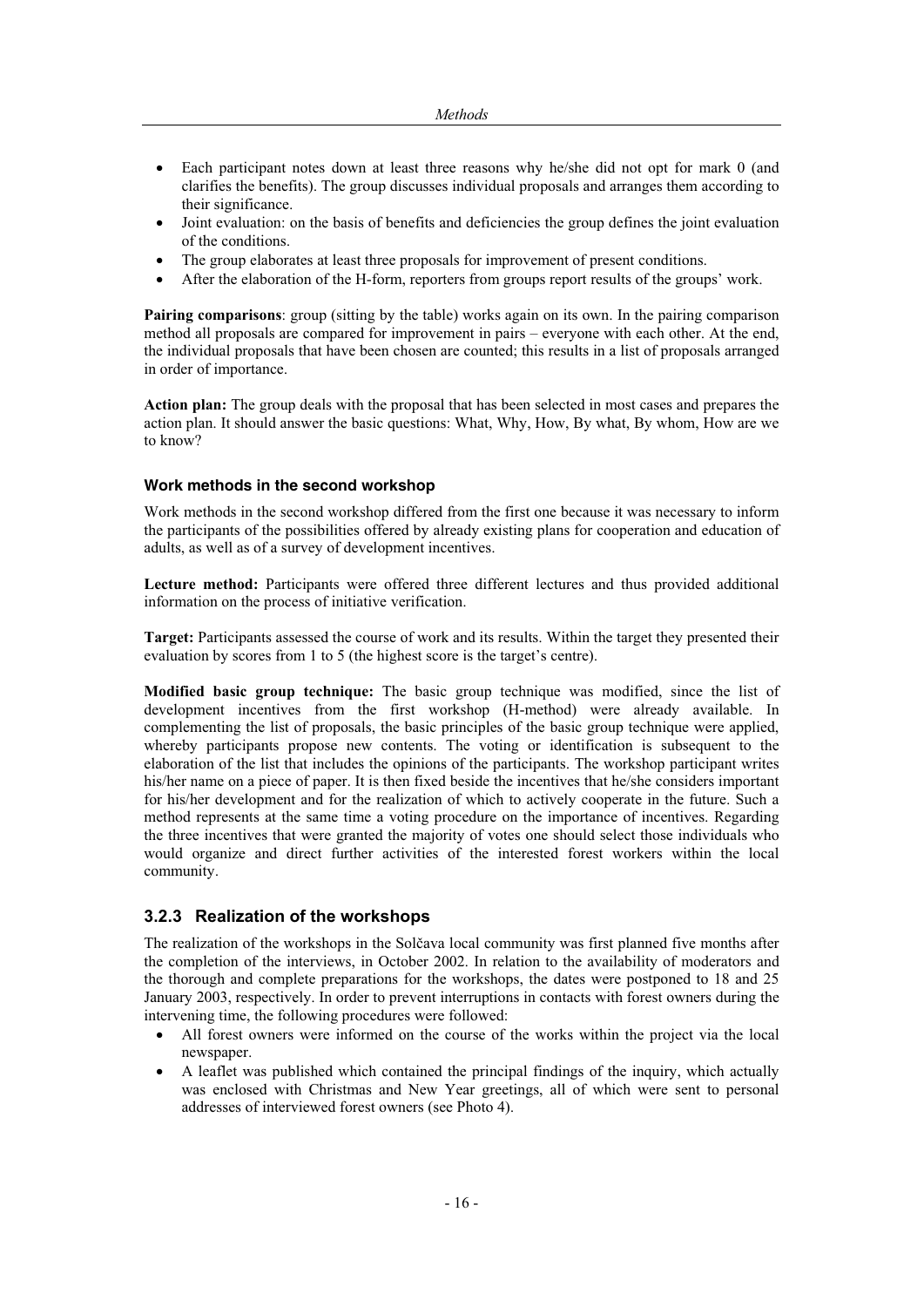

Photo 4. *Presents given to participants of the inquiry and group procedures: A – a book, '*Safe Tree Felling'*, B – small wooden mortar for participants of the second workshop with forest owner; C – New Year's greeting card with a note of thanks for participating in the interviews* 

Information on the workshop proposed for all inhabitants was published in a local journal, which was sent to all households within the local community. In addition, the interviewed forest owners were notified by a written invitation, and together with the Christmas greeting card was sent a summary of the principal findings of the inquiry. The forest owners were also personally invited by local foresters, who traditionally meet them during the period of New Year festivities.

Regarding the precise timing of workshops and the rural nature of the local community, a great deal of attention was concentrated on the adequate timing of sending messages and on their form, since numerous forest owners receive mail only once per week. The term 'workshop', which had been used in our direct collaboration with forest owners, was replaced with the term 'meeting'. Messages were simple and contained only basic information on the 'meeting'.

All members of the project team participated in the realization of workshops, yet not all of them already had experience in the organization, procedure and realization of group methods. For this reason two weeks prior to the realization of workshops the preparatory education was organized on the basic elements of the work in group procedures.

The preparations also included the selection and equipment of premises where the workshop was to take place. The workshop space was arranged differently in each case, depending on the programme and organization of workshop activities.

As stated above, the workshops took place on the Saturdays of 18 and 25 January 2003. The first one was conducted in the forenoon, whereas the other in the afternoon. Both were held in winter conditions (30 cm of snow), which hindered the access; on the other hand it is precisely in such conditions that farmers have more time to spare.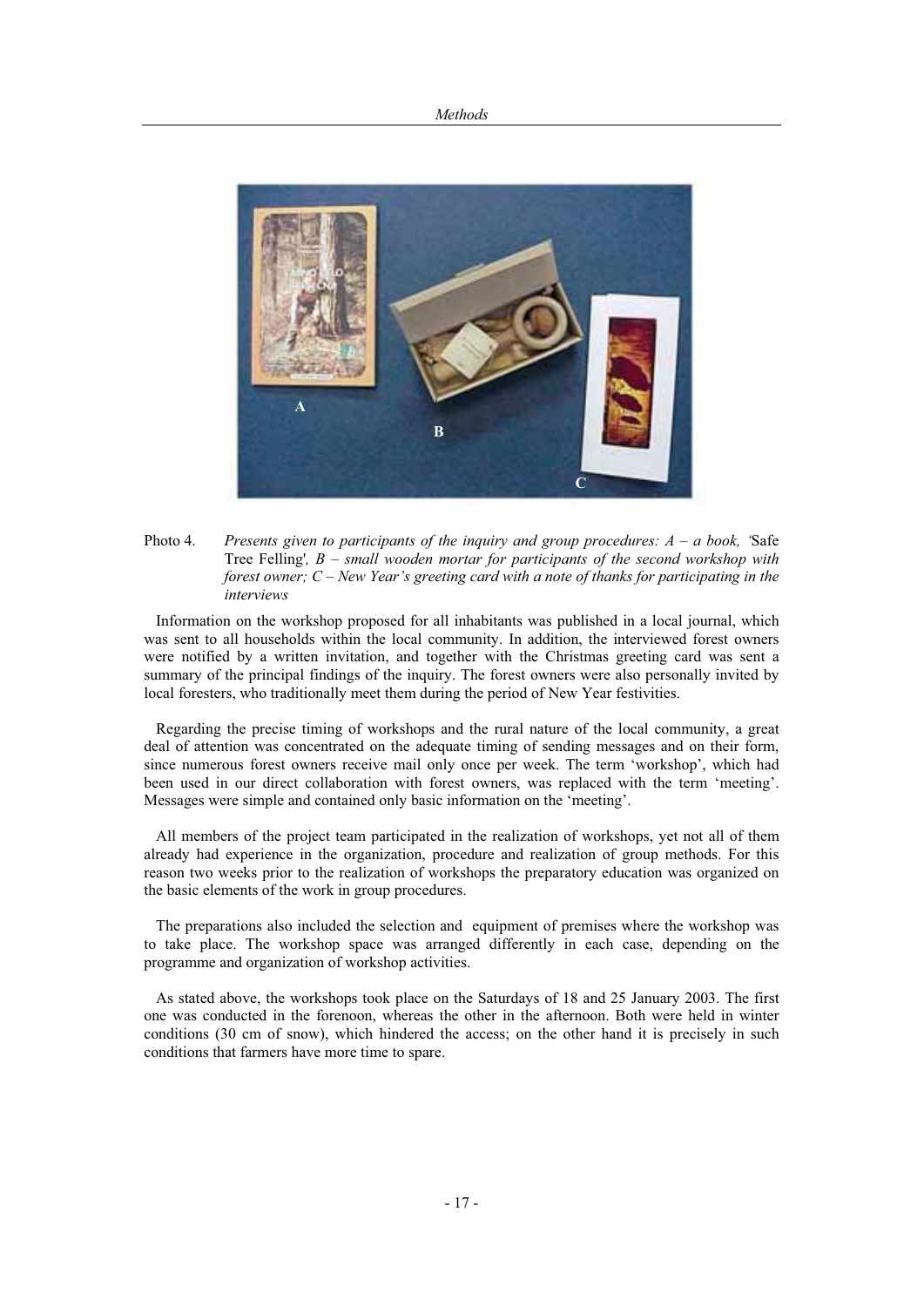# **4. RESULTS**

# **4.1 ROLE OF TIMBER HARVESTING IN SOLýAVA**

# **4.1.1 Importance of the forest for households**

# **Characteristics of the interviewed households**

Out of a total of 135 households that own a forest in the region of the Solčava community, 58 of them were interviewed. This covered 82.3 percent of the total area of private forests in the community. Eighty-six percent of the interviewed households are located within the region of the Solčava community, whereas 14 percent are situated outside. The distance of an average household from the centre of the local community is 6 km, and it is situated at an altitude from 660 to 1 140 m above sea level.

For the most part (66 percent) the interviewed households are rural farm economies, which are situated in the countryside, out of settlements. They include a total of 221 members, out of which 36 percent at least occasionally work in the forest. Seventeen percent of them are children under 15; 14 percent are employed; 30 percent are farmers; 24 percent are pensioners; and the rest (15 percent) are students, invalids or those employed in liberal professions.

The overall sample of the socio-economic status (see Table 6) is typical of conditions in the Solčava region. The only exception is the small share of senior farm estates, which are more frequently found in the local community than in the sample.

| Socio-economic<br>status | <b>Description</b>                                                                                                                    | Proportion in the Total area<br>questionnaire $(\%)$ | (ha)       |
|--------------------------|---------------------------------------------------------------------------------------------------------------------------------------|------------------------------------------------------|------------|
|                          | Full-time farm No one of the active family members (15–65 years) of the<br>household's core is employed outside of the farm           | 50                                                   | 3 3 4 0 .0 |
|                          | Part-time farm Different forms of employment on/outside the farm. At least<br>one active family member is employed solely on the farm | 21                                                   | 14714      |
| Supplementary<br>farm    | No one of the active family members is employed on the<br>farm on a full-time basis                                                   | 12                                                   | 356.2      |
| Senior farm              | All members of the farm household are older than 65 years -<br>(senior non-farm estates are classified under 5)                       | 5                                                    | 138.0      |
|                          | Non-farm estate Family members who do not perform any farm work and do<br>not live on the farm                                        | 12                                                   | 307.3      |

Table 6. *Socio-economic status of interviewed households* 

The average size of the area managed by an interviewed household amounts to 112.2 ha, out of which 87.3 percent are forests, 9.7 percent are agricultural areas and 3.0 percent are areas under spontaneous afforestation. In addition to this, 13.8 percent of interviewed households also rent additional areas (agricultural plots of land, areas under spontaneous afforestation). The average size of the rented agricultural area measures 7.3 ha.

On the basis of the actual size of the forest estate, the interviewed households were ranged into groups (see Table 7), which represented a base for further analyses.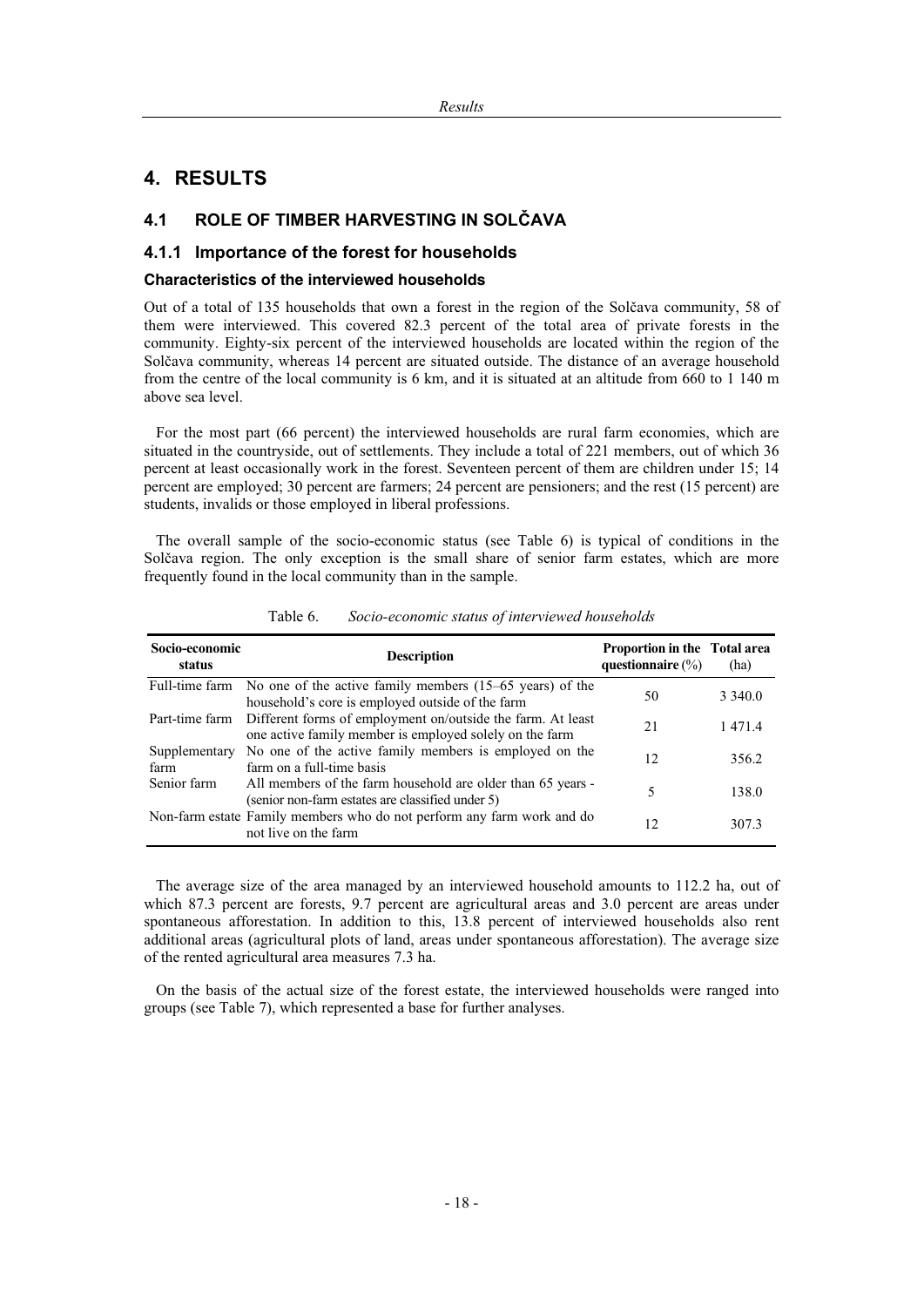| Household | Number of      | Average area of forests |       | Total |         |
|-----------|----------------|-------------------------|-------|-------|---------|
| group     | questionnaires | exploitable             | other | total | area    |
|           | (n)            | (ha                     | (ha)  | (ha)  | (ha)    |
| М         | 15             | 20.4                    | 5.5   | 25.9  | 388.5   |
|           | 18             | 48.5                    | 22.2  | 70.7  | 1 251.0 |
| XL        | 17             | 126.2                   | 94.5  | 220.7 | 3 707.4 |
| OUT       | 8              | 27.9                    | 5.3   | 33.2  | 265.7   |

Table 7. *Number of filled-in questionnaires and the area of forests owned by interviewed households* 

#### **Condition of forests and their role**

The interviewed households that have permanent residence in the Solčava community (groups M, L and XL) own an average of 108.3 ha of forests (out of which 38.4 percent are protected forests). The owners in group OUT possess an average of 33.2 ha of forests (out of which 15.8 percent are protected forests).

Almost 90 percent of respondents claim that the condition of forests they manage is good or excellent. In the past five years the major part of the damage in forests was caused by natural phenomena, such as sleet, snow, wind and hail (see Table 8). There are also many forests where the damage was a consequence of timber harvesting (felling and skidding). In the last five years only 5 percent of interviewed owners did not incur any commercial damage in their forests.

Table 8. *Proportion of respondents who incurred commercial damage since 1998* 

| Factor                               | Percentage of answers (%) |
|--------------------------------------|---------------------------|
| Tourism and recreation               | 8.6                       |
| Construction of forest thoroughfares | 37.9                      |
| Insects and disease                  | 39.7                      |
| <b>Skidding</b>                      | 50.0                      |
| Wild animals                         | 60.3                      |
| Snow, sleet, wind                    | 70.7                      |

All interviewed owners believed that besides timber harvesting there may also be some other roles, listed below, of considerable importance related to their forests (see Table 9). The majority of respondents selected as a very important function of their forests the protection of the soil and water resources, while as second they placed timber harvesting. Respondents considered as less important the production of non-wood forest products and the role of the forest as a subject of research, education and conservation of the cultural heritage.

Table 9. *Significance of the role of forests owned by the interviewed households.* 

| Role of the forest                                       | Insignificant | Important      | Very important |
|----------------------------------------------------------|---------------|----------------|----------------|
|                                                          | $\frac{1}{2}$ | $\binom{0}{0}$ | $\binom{0}{0}$ |
| Protection of the soil and water resources               | 5.2           | 3.4            | 91.4           |
| Wood production                                          | 14.0          | 19.3           | 66.7           |
| Conservation of rare/protected plants and animal species | 28.1          | 28.1           | 43.8           |
| Recreation and tourism                                   | 32.7          | 32.8           | 34.5           |
| Research and conservation of the cultural heritage       | 40.4          | 24.5           | 35.1           |
| Production of non-wood forest products                   | 89.7          | 6.9            | 3.4            |

The ecological role performed by the forest may be in conflict with the forest's production role. Forty-three percent of the respondents stated that they are restricted in managing their forests. In the majority of cases this is a restriction or prohibition related to felling in the protected forests and in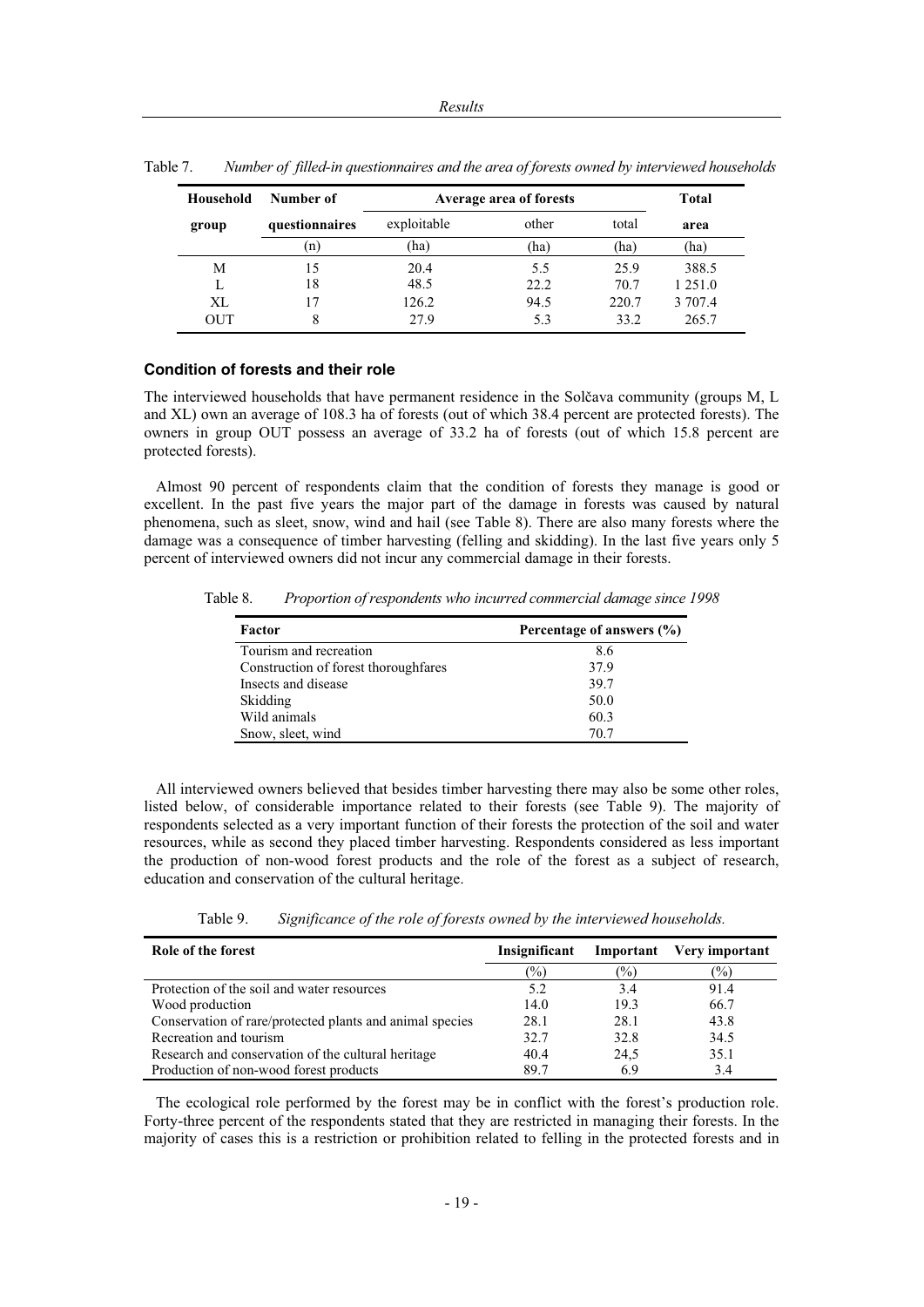those forests that are a part of the landscape parks. Up to the present, none of the respondents has ever received any compensation for the loss of income due to such limitations in forest management; however, since 1998, 55 percent of the interviewed owners received subsidies for individual activities in the forestry sector. The largest part of subsidies has been paid out for silviculture axctivity. Slightly less than half of the respondents (45 percent) have not received any subsidy from the forestry sector since 1998.

The interviewed households in the region of the Solčava community gain most of their revenues from forestry and sawing (42 percent), which confirms the immense commercial economic significance of forests within the local community. The employment outside the farm represents slightly less than one-third of the total household revenues (25 percent). Pensions are also a relatively important source of income (19 percent). The income generated by agricultural activities represents the smallest share. The respondents estimate that household income related to employment will until 2007 increase on average by 5 percent, whereas income from agriculture will average a drop of 2 percent; revenues related to forestry and sawing will average a drop of 3 percent (see Table 10).

| Income source                  | М         |           |      |      | XL   |      | <b>OUT</b> |      | Total<br>average |      |
|--------------------------------|-----------|-----------|------|------|------|------|------------|------|------------------|------|
|                                |           | 2001 2007 | 2001 | 2007 | 2001 | 2007 | 2001       | 2007 | 2001             | 2007 |
| <b>Forestry and sawing</b>     | 29.2 31.9 |           | 49.4 | 41.9 | 59.4 | 55.5 | 9.8        | 11.0 | 41.6             | 39.1 |
| Agriculture                    | 14.5      | 13.5      | 19.2 | 16.7 | 12.3 | 11.4 | 2.3        | 1.6  | 13.6             | 12.2 |
| Employment, self-employment    | 26.6 24.9 |           | 16.4 | 28.3 | 20.2 | 23.6 | 54.8       | 54.3 | 25.4             | 29.6 |
| Pensions, student grants, etc. | 29.7      | 29.7      | 15.0 | 13.1 | 8.2  | 9.5  | 33.3       | 33.1 | 19.3             | 19.1 |

Table 10. *Average sources of income in households in the year 2001 and until 2007* 

Approximately 55 percent of households are satisfied with the current economic situation. Twentytwo percent evaluates their economic state as sufficient, whereas 19 percent of them rate it as fairly good. As to the question related to the expectations regarding the future economic situation of the household, 33 percent do not expect any changes, 26 percent expect an improvement, 19 percent expect a deterioration and 22 percent of the respondents have their own plans for the improvement of their economic condition. Regarding the household category, there appeared some evident differences. The greatest optimism is found in group L, whereas in category XL respondents are either very optimistic or exceedingly pessimistic.

# **4.1.2 Wood balance**

#### **Importance of wood for households**

Wood balance in households includes data on the quantity of wood that enters into households and data on further wood utilization. The wood, which becomes part of the system as a raw material, is used in households primarily for domestic use (fuelwood, wood for construction and sawn wood) or for sale.

The questions related to wood balance in households were completely answered by 95 percent of the respondents. Seventy-six percent of them believe that they are well aware of the quantity and structure of wood utilization that occurred in the household within the last five years.

Analysed were the flow of wood for the entire sample (see Figure 5) and the individual household categories (groups M, L, XL). The general finding was that the structure of wood balances regarding household categories does not significantly differ; what differs are merely the absolute quantities of wood between different groups. Individual households within a certain category, however, may, with regard to the quantity and structure of wood balance, significantly deviate from the average (see Figure 6).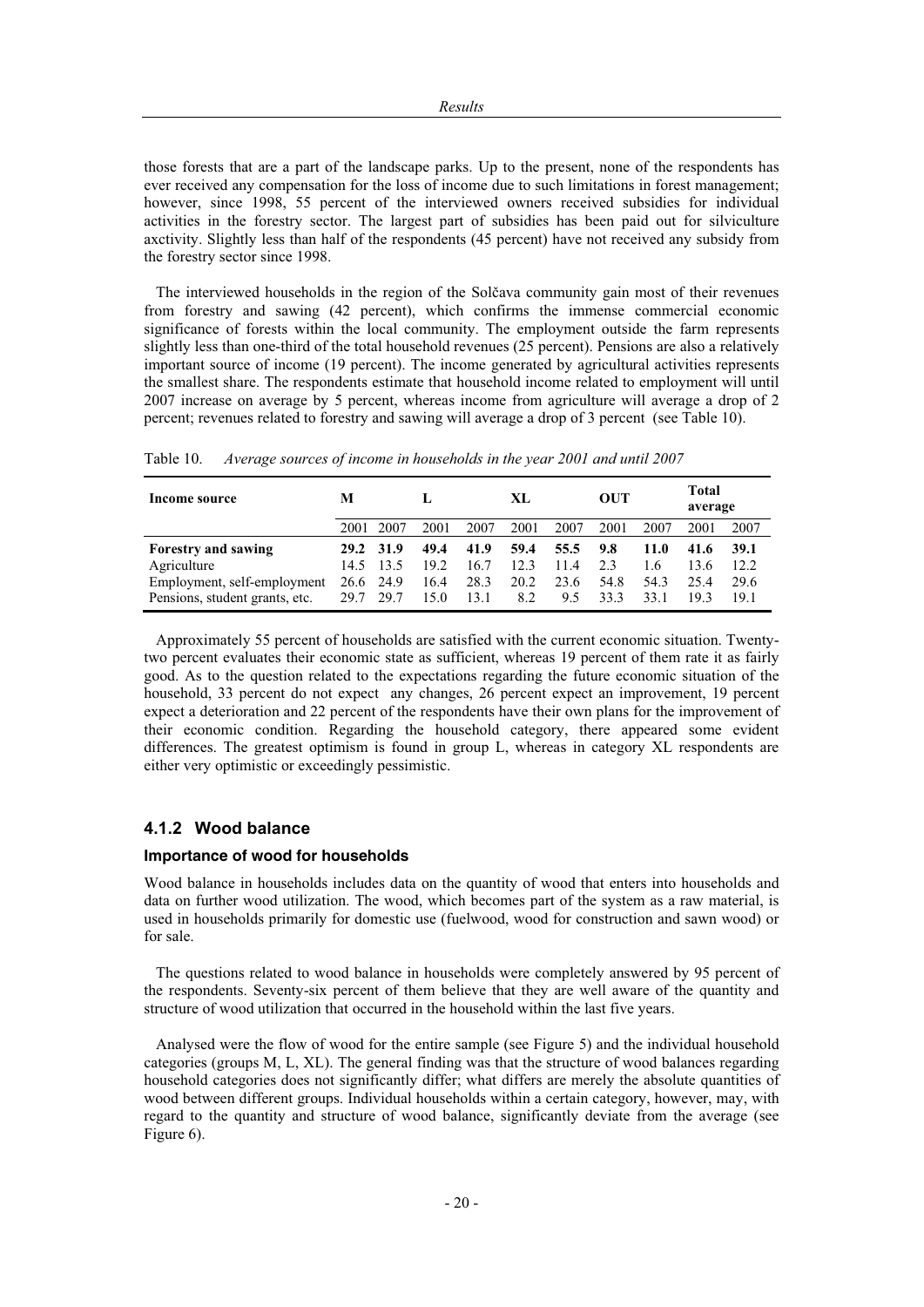The most important source of wood used in households is the forest (88 percent of all wood), 7 percent of wood belongs to the category of other wood material and only 5 percent of the wood is bought in the market. Most of the wood is obtained by regular or exceptional felling in group XL (55 percent), which is followed by L with 31 percent and M with 11 percent. The respondents outside the local community acquire only 3 percent of the entire quantity of wood, which was covered by our questionnaire.



Figure 5. *Average wood flow in interviewed households* 

The total quantity of the regular and exceptional felling among the interviewed households amounts to 9 168 m<sup>3</sup>/year, which is 40 percent of the entire recorded cut in the community or 42 percent of the cut in private forests. The respondents who possess more than 50 ha of forests (L, XL) cut no less than 82 percent of the entire quantity. The respondents in the group OUT cut only 3 percent of the recorded quantity of wood. Sixty-two percent of the total cut is contributed by fulltime farms, followed by the part-time farm with 22 percent, whereas other 3 socio-economic types contribute only 16 percent of the recorded annual cut.

The average cut among interviewed households in commercial forests amounts to  $2.5 \text{ m}^3/\text{ha/year}$ . The lowest intensity of felling is found in group OUT  $(1.5 \text{ m}^3/\text{ha/year})$ , whereas the largest is in group L (3.3 m<sup>3</sup>/ha/year). Respondents from group L cut 33 percent of the total amount of felled wood among the interviewed, yet they manage only 25 percent of commercial forests owned by all interviewed households.

In all groups the sale of round timber represents the most important element (73 percent of round timber is sent to the market). The majority  $(87 \text{ percent})$  of the total of  $7.768 \text{ m}^3$  of the conifer wood is sold. The predominant type of wood to be sold is round timber (58 percent), followed by pulpwood,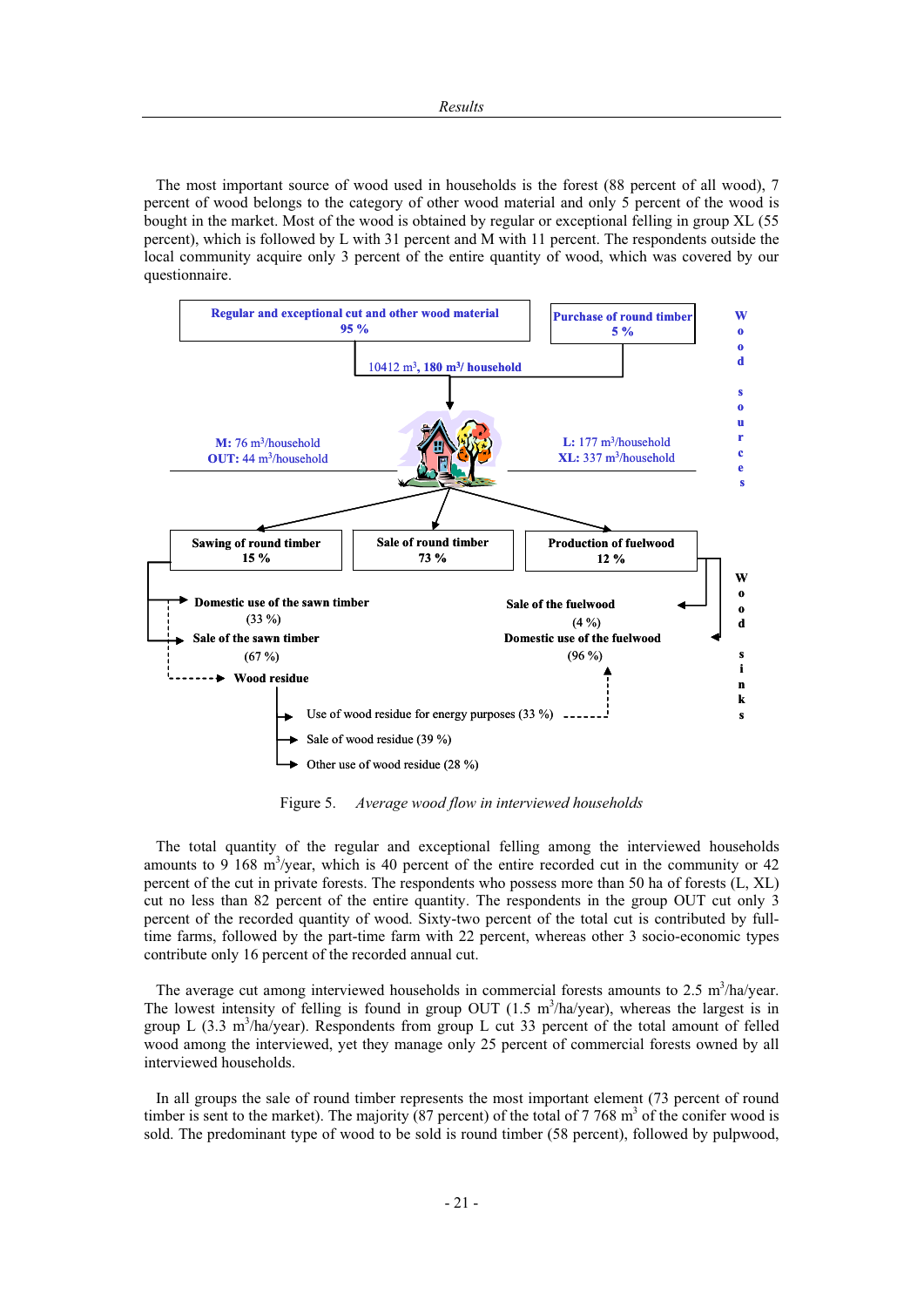wood for boards (22 percent) and construction timber (19 percent). The most significant market share is found in groups L and XL (selling 85 percent of all conifer wood).

 At home they process only 10 percent of the conifer wood. The timber of the broad-leaved trees represents only 15 percent of the total cut, the most of which (54 percent) is used as fuelwood. Yet despite this fact they still sell no less than 44 percent of timber of the broad-leaved trees in the market. The prevailing sorts of the wood sold are round timber (35 percent) and fuelwood. The more valuable sorts of timber of the broad-leaved trees are almost entirely sold-out (91 percent). The respondents from group XL are exceptional in the sale of timber of the broad-leaved trees, and they also have no less than 90 percent of the market share.



Figure 6. *Wood flow in a randomly selected household in group L* 

The total annual purchase of wood among the interviewed households amounts to 533  $m<sup>3</sup>$  (5.4) percent of all sources of wood in households). Only 9 interviewed households were buying wood and 75 percent of the entire purchase was conducted by 1 single household. The comparison between the purchase and sale highlights the fact that the majority of the timber felled in the community is sold and processed out of the home community.

Annually respondents harvest 747 m<sup>3</sup> of other wood material (on average 12 m<sup>3</sup>/household/year). The prevailing activity among these respondents is felling outside forests (57 percent), which is followed by silvicultural and protection activities in the young stands (29 percent) and by wood residue from felling and wood waste (14 percent). The majority of this wood is used as fuel (40 percent), 27 percent of it is processed, whereas 11 percent remains unused.

Fifteen percent of the round timber is used in primary processing. Practically only the conifer wood is sawn (99 percent). The interviewed households perform the majority of sawing by their own wood saws, while only 15 percent of timber is sawn by others. The largest share of timber is sawn in group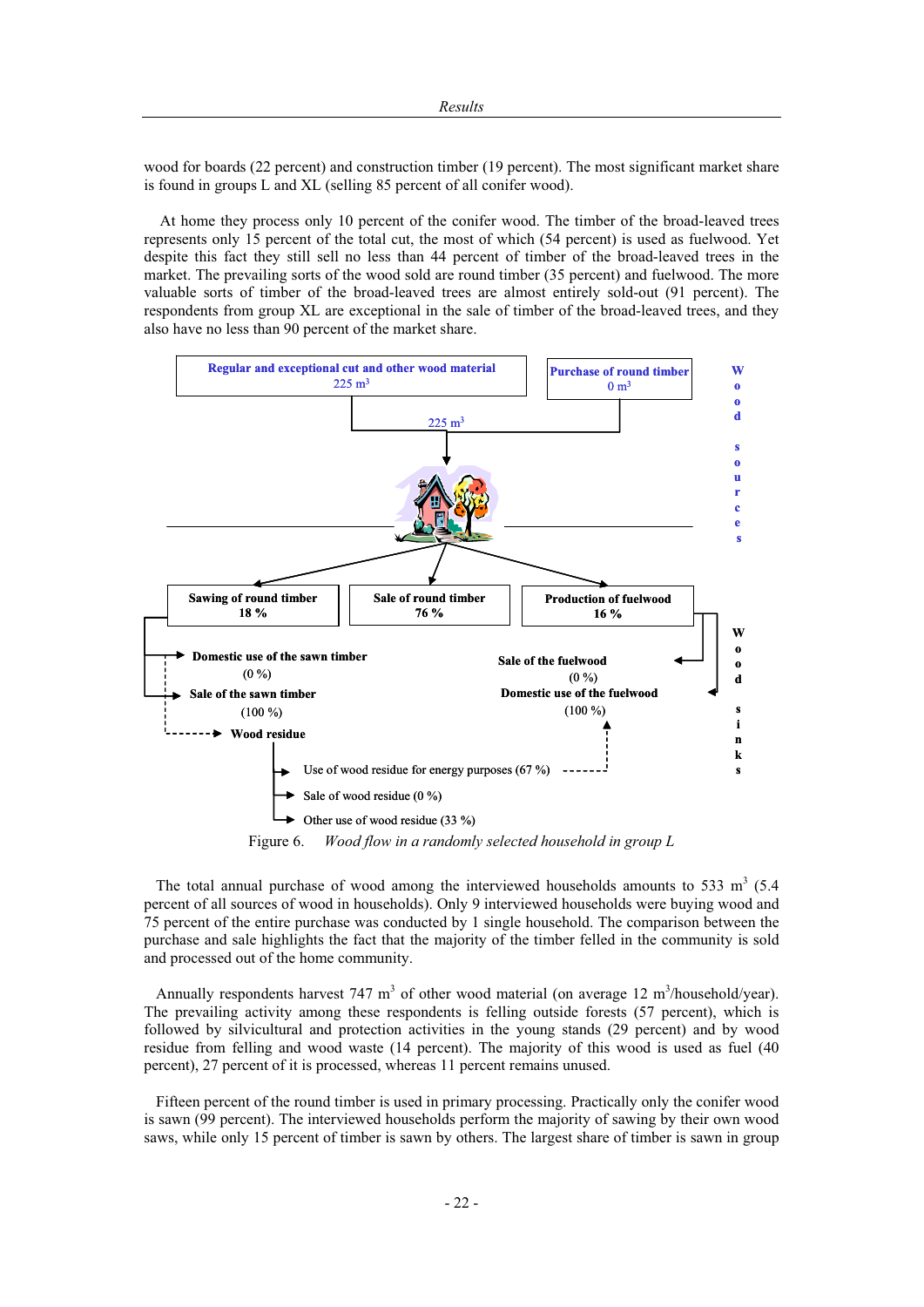XL (19 percent) and the smallest share in group M (only 7 percent). One saws primarily one's own timber and predominantly for one's own use. The extent of services provided for others is relatively small. Twenty-nine percent of the interviewed households sell its sawn timber, mostly from categories L and XL, which represents 97 percent of the total sale of the sawn timber.

For energy purposes households use 12 percent of the round timber. They annually prepare on average 21  $\text{m}^3$  of fuelwood per household. The greatest share of wood intended for energy purposes is spent in group XL (10 percent), which is, according to the absolute quantity, also to be expected. The major part of the fuelwood is used by this group (96 percent) for heating and cooking. No less than 87 percent of the prepared fuelwood are classical billets (20–30 cm); 3 percent are wood chips; whereas the rest are metric billets and wood bunches. The locals, who possess more than 50 ha (groups L and XL), collectively prepare 74 percent of the recorded fuelwood. The major part of the fuelwood is prepared on full-time farms (56 percent of the entire amount), followed by part-time farms with 24 percent and supplementary farms with 9 percent.

#### **4.1.3 Timber harvesting performance**

#### **The workforce**

The interviewed forest owners estimate that more than half of the felling and skidding operations are carried out by themselves and their family members and almost 40 percent of it in the framework of the neighbour assistance scheme; they hire companies primarily for loading and transport of timber (70 percent) and for the construction of forest roads. However, they themselves carry out the majority of the daily work related to silvicultural and protection activities and to the maintenance of skid trails and forest roads (see Figure 7).



**Family with relatives**  $\Box$  **Neighbours or hired workers**  $\Box$  **Various companies**  $\Box$  **Work not performed** 

Figure 7. *The workforce and performance since 1998* 

The majority of interviewed households that harvest timber every year belong to full-time farms. The usual time for felling in their forests is divided between the spring and autumn (38 percent each) and partially during winter (22 percent). The owners outside the local communities perform by themselves less than 20 percent of the felling, whereas half of it is done by hired workers. Since 1998 the felling and skidding were not performed by more than one-quarter of the interviewed households in group OUT.

In silviculture and protection activities the respondents themselves perform more than 70 percent of the daily work – in the circle of family and relatives. Somehow different is the case in group M,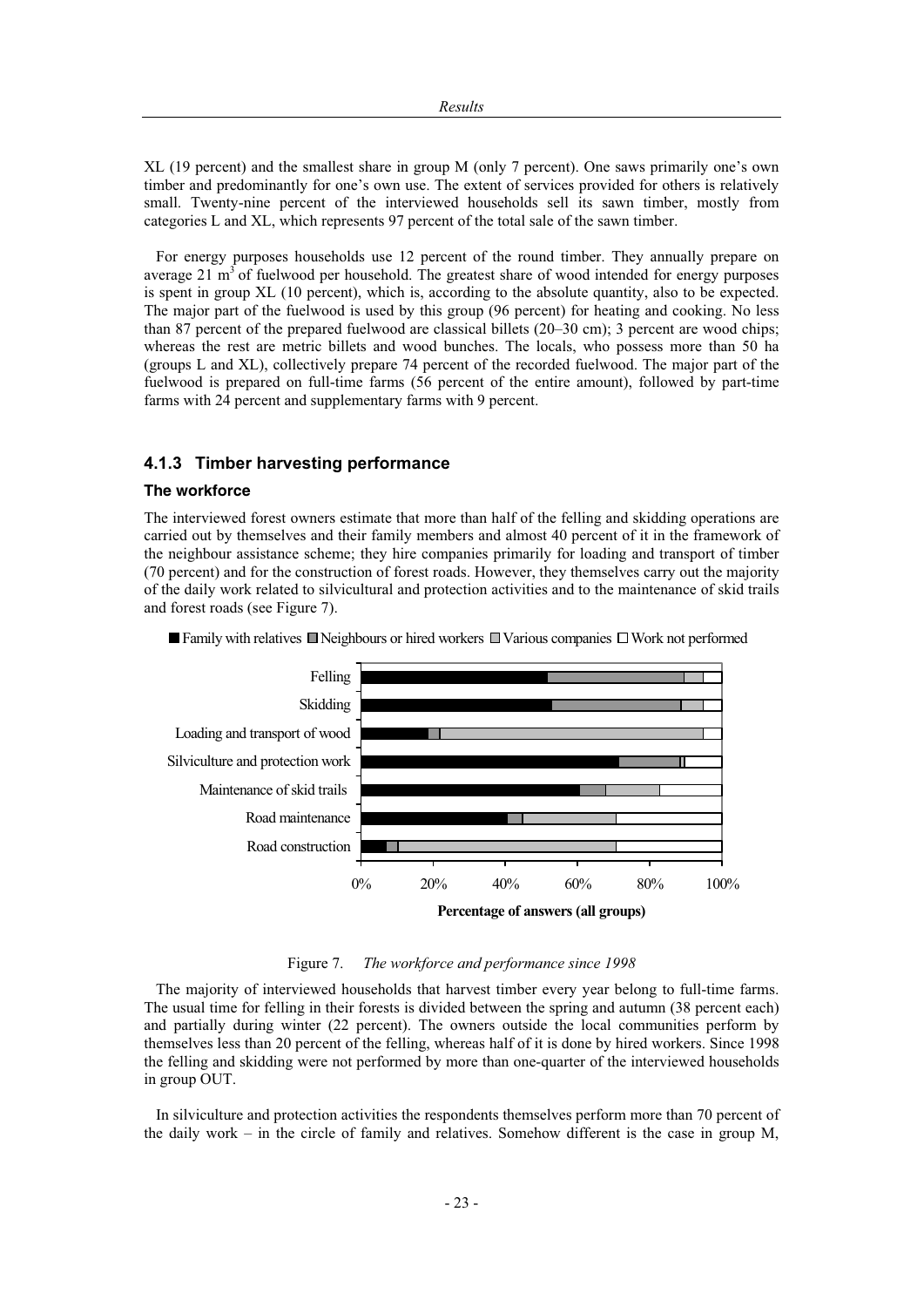where 30 percent of the daily work is done by hired workers or companies, while 40 percent of the daily work is done by the family and relatives. In group OUT, however, since 1998, half of the respondents did not perform such works at all.

Respondents from groups L and XL maintain skid trails regularly and primarily on their own. Similar also is the case of the maintenance of forest roads. In group L respondents with the assistance of their family members and relatives carried out 60 percent of the work, whereas in group XL 42 percent of the daily work related to the maintenance of forest roads. In group OUT, 38 percent of households have not maintained forest roads since 1998. All interviewed households from group XL participated in the construction of forest roads, whereas the share of daily work amounted to 11 percent.

Thirteen interviewed households, out of which three-quarters are full-time farms, perform forestry activities using their own mechanization in the framework of neighbour assistance. The major part of the daily work in forests owned by others is performed by the forest owners from group XL (on average 357 daily wages), followed by group M (116 daily wages) and grpup L (88 daily wages). In total they perform on average 559 daily wages per annum. Regarding the structure, the most part of the daily work is spent on skidding (379 daily wages) and felling (138 daily wages).

The needs of forestry related services until 2007 will be greater in the felling, skidding and transport of timber. No less than 60 percent of respondents believe that they will need additional services in wood production. The minimum of those interviewed believe that in future they will need services for the production of fuelwood.

The majority of respondents in groups XL and L believe that they will be in need of services related to the loading and transport of timber. The increased needs are to be expected particularly in senior and supplementary farms. One-half of those interviewed from full-time and part-time farms judge that in future they will require services in the realm of wood production.

#### **Modes of timber skidding**

In the majority of commercial forests (59 percent), skidding is conducted by tractors. In 40 percent (1 286 ha) of the total area of commercial forests, skidding is performed manually, most frequently as pre-skidding. Cable skidding (logging) currently covers 2 percent (54 ha) of commercial forests of interviewed households, which is less than is actually dictated by terrain conditions in their forests. The areas of manual skidding correspond to the areas that are inaccessible to tractors in commercial forests of the interviewed households (1 343 ha).

# **4.1.4 Machinery and equipment for timber harvesting and wood processing**

#### **Accessibility of the forests**

The interviewed households harvest timber on 3 333 ha of forests, which are located in 78 spatially rounded off forest complexes. The comparison of the basic accessibility indicators among different groups of interviewed households are shown in Table 11. Households in groups XL and L have their forests situated in smaller numbers of complexes in the direct vicinity of their residence. The differences in the skidding distance between the interviewed households in groups XL, L and M are atypical. The longest skidding distances are in group OUT, which has also the longest distance from the residence to the forest estate.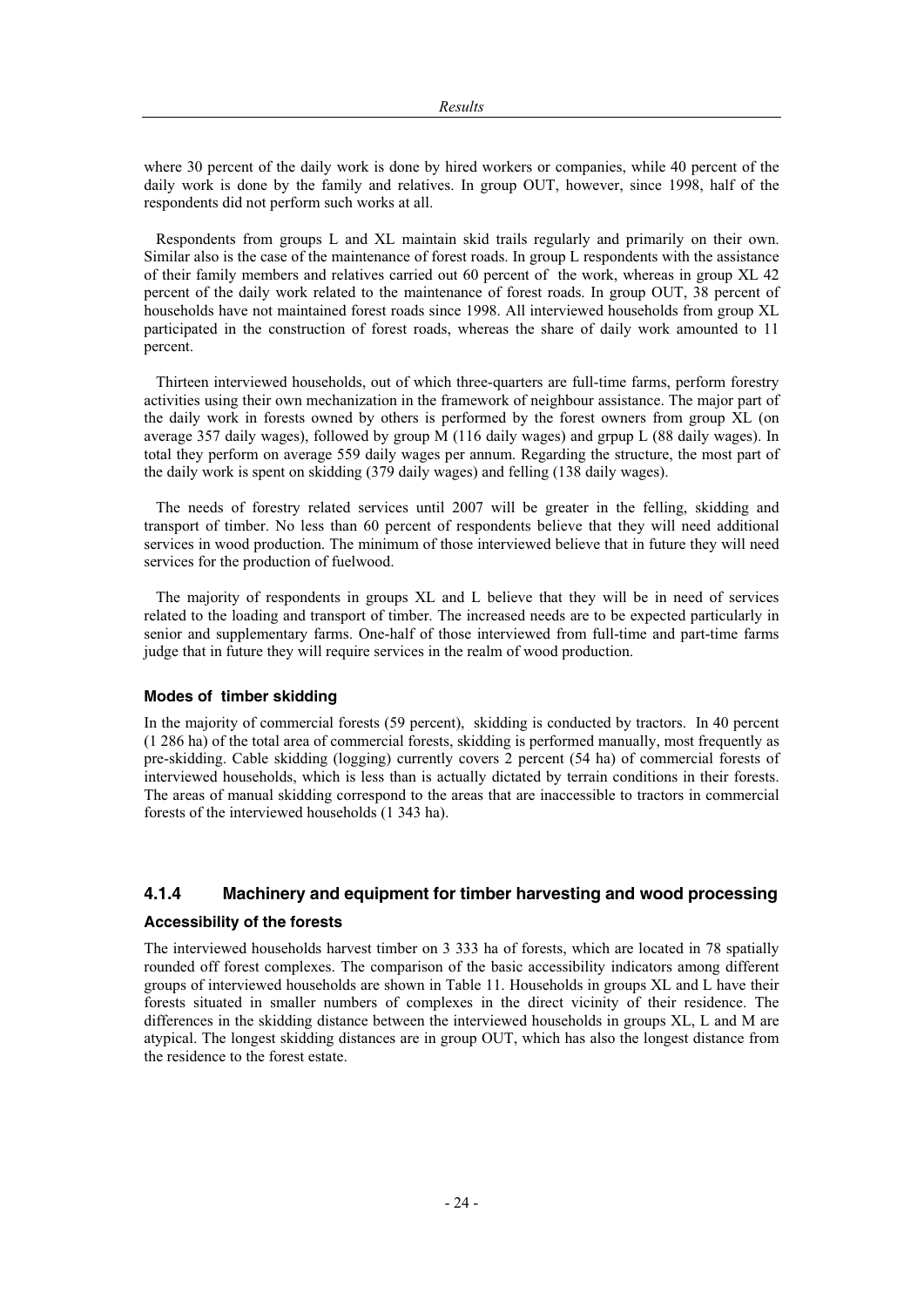|                                                    |      |      |      | <b>Household group</b> |      |
|----------------------------------------------------|------|------|------|------------------------|------|
| <b>Parameter</b>                                   | Unit | М    |      |                        | OUT  |
| Average area of commercial forests                 | (ha) | 21.1 | 47.5 | 115.1                  | 25.6 |
| Average number of forest complexes per household   | (n)  | 1.3  |      |                        | 1.6  |
| Average distance from the residence to the complex | (km) | 3.3  | 1.6  | 4.7                    | 29.5 |
| Average skidding distance                          | (m)  | 913  | 936  | 1 064                  | 265  |

Table 11. *Average forest accessibility conditions among interviewed groups of households* 

Regarding the accessibility for harvesting, the locals evaluate as poor one-third of their forests. Less than one-third of their forests may be considered as properly open.

No less than 73 percent of the interviewed households in groups XL, L and M and 57 percent in the group OUT have been since 1998 active in construction of forest roads – for the most part tractor skid trails. From 2000, regarding the area unit, the respondents from group L invested on average the most, while those from group OUT the least (see Figure 8). The largest absolute investments were made by locals who own 100 ha of forests or more.



Figure 8. *Average annual investment in infrastructure per hectare of commercial forests* 

One-half of the respondents evaluate the maintenance of the forest roads in the area of their forests as very good or good, while less than one-quarter believe that the forest roads are poorly maintained. Twenty-seven percent of the respondents answered that in their forests there are no forest roads, since along the bottom of valleys public roads exist, and they are used for the transport of wood. With rare exceptions in group L, respondents do not encounter any difficulties in the use of forest roads in forests owned by others.

The majority of respondents in group L and all respondents in group OUT do not support the restrictions for the tourist use of forest roads. On the contrary, 62 percent of those interviewed in group XL and 39 percent of those from group L would like to limit, or they already restrict, the tourist use of forest roads in their forests.

The needs for co-financing the opening up of forests in the future are largest in the realm of skid trails, which is followed by the co-financing of maintenance of skid trails and construction of forest roads (see Figure 9). No less than 25 percent of the interviewed would like to stabilize individual skid trails in their forests for the transport of wood by trucks. All who would like to upgrade their skid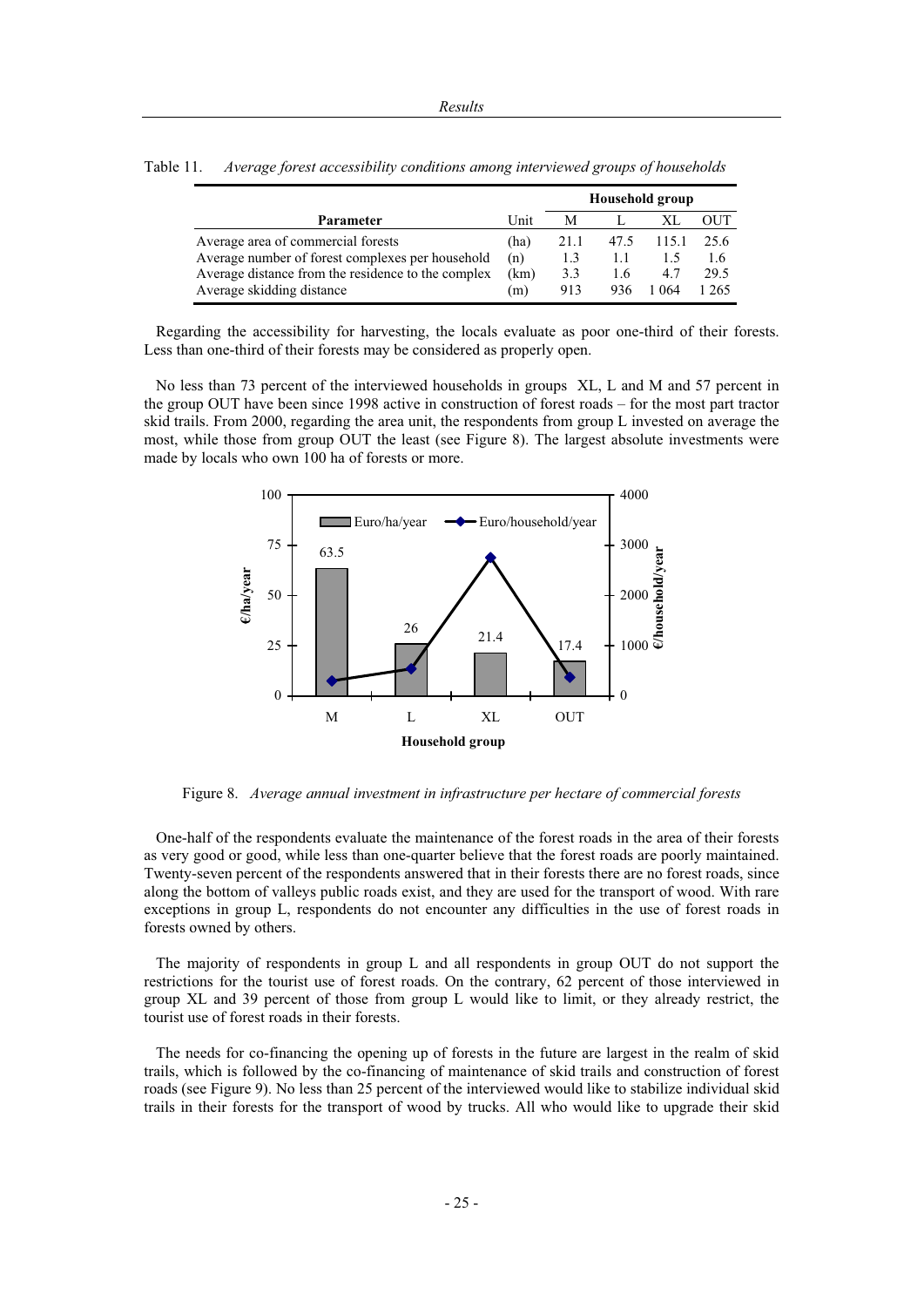trails are located in the Solčava community, and among them the respondents from the group XL are the most numerous.



Figure 9. *Interest in the co-financing of opening up of forests among the interviewed forest owners* 

#### **Possession of machinery and equipment**

All interviewed households possess at least one machine for the production or processing of wood. Interviewed households do not have this type of machinery in collective use. Within the non-formal machine pool the interviewed households share only a cleaving machine for fuelwood. With the exception of one household all other interviewed households own at least one chainsaw (in total they own 145 chainsaws). (see Table 12).

| <b>Type of</b>                     |        | M                  |         |                    |                | XL                 |                | <b>OUT</b>         |          | Total              |
|------------------------------------|--------|--------------------|---------|--------------------|----------------|--------------------|----------------|--------------------|----------|--------------------|
| machine                            | number | machine/<br>estate | number  | machine/<br>estate | number         | machine/<br>estate | number         | machine/<br>estate | number   | machine/<br>estate |
| Chainsaw                           | 29     | 1.9                | 48      | 2.7                | 53             | 3.1                | 15             | 1.9                | 145      | 2.5                |
| Brush cutter                       |        | 0.1                | 2       | 0.1                | $\overline{4}$ | 0.2                |                | 0.1                | 9        | 0.2                |
| Agricultural tractor               | 14     | 0.9                | 25      | 1.4                | 24             | 1.4                | 4              | 0.5                | 67       | 1.2                |
| Forestry tractor<br>Tractor winche | 0      | 0.0<br>0.7         | 3<br>19 | 0.2<br>1.1         | 22             | 0.4<br>1.3         | $\mathfrak{D}$ | 0.1<br>0.3         | 11<br>54 | 0.2<br>0.9         |

Table 12. *Machinery for the production or processing of wood among interviewed households* 

The minimum amount of mechanization for the production of wood is found on senior farms. With the exception of chainsaws, the supplementary and non-agricultural households are also very modestly equipped with this type of mechanization.

The average age of newest machinery for timber harvesting in interviewed households is quite high. The age of the oldest machinery owned by households exceeds 30 years in the case of tractors, forestry tractors and tractor winches; 20 years in the case of chainsaws and 15 years in the case of brush cutters. These numbers indicate the extreme antiquated state of machinery for the production of wood. The average age of the latest chainsaws is the lowest in the group XL (2.7 years). The average age of all chainsaws in interviewed households is almost three times higher (7.8 years). In senior agricultural households the obsoleteness of machinery is the most obvious.

The average utilization of machinery for the production of wood is shown in Table 13. The average utilization of mechaniation in the forest represents the average annual total of working hours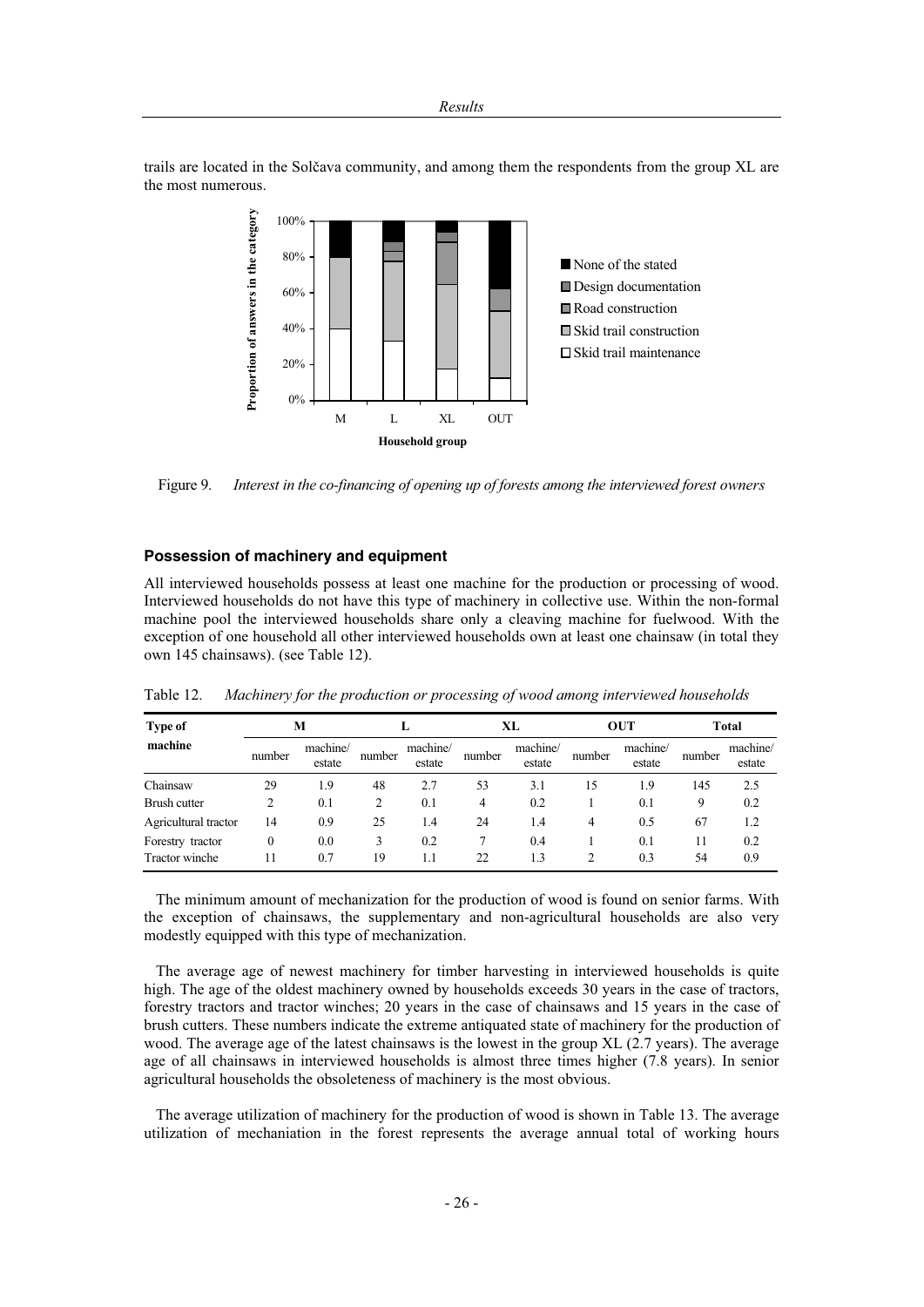performed by all machinery of the same type on the farm estate. Differences in the exploitation of machinery among respondents in groups XL, L and M and in group OUT are statistically characteristic.

| Tape of                   |         |     |     | <b>Household group</b> |     |         |
|---------------------------|---------|-----|-----|------------------------|-----|---------|
| machine                   | Unit    | М   |     | XL                     | OUT | Average |
| All chainsaws             | WH/year | 137 | 159 | 529                    | 77  | 252     |
| All brush cutters         | WH/year | 15  | --- | 13                     | --- |         |
| All agricultural tractors | WH/year | 117 | 115 | 182                    | --- | 147     |
| All forestry tractors     | WH/year | --- | 220 | 643                    | 300 | 464     |
| All tractor winches       | WH/year | 68  | 102 | 347                    | 250 | 182     |

Table 13. *Average annual utilization of machinery in the production of wood (WH: working hours)* 

Other mechanization is less involved in work in the forest, yet it is related to wood which comes out of forests. Machinery of interviewed households has been detailed in the following inventory: 31 tractor trailers/semi-trailers, which usually serve also for wood transport; 3 trucks and 3 loaders with forestry tongs. A cleaving machine is owned by 24 interviewed households and 1 household possesses also a cutter for the production of wood chips. No more than 30 households own a saw for sawing round timber. Other inventoried machinery are: 3 fork-lifts, 1 circular saw and a tractor attachment – tractor excavator.

Full-time farms own 70 percent of the stated mechanization, whereas non-agricultural households do not possess such machinery at all. One-half of the described mechanization is owned by respondents from group XL, while one-third of the machinery is owned by those from group L. The age of the newest machinery is on average even higher than the age of equipment for wood production. The oldest machinery are 2 saws for sawing round timber, which already reach 80 and 150 years, respectively. On the average one finds the oldest machinery for the production and processing of wood in group XL. During the year this equipment is slightly used. The most utilized are tractor trailers (108 working hours/year), which are also the most numerous, and saws for cutting round timber (102 working hours/year).

Average annual costs of maintenance of equipment for the production and processing of wood in interviewed households amount to  $\epsilon$ 718. Because they are for the most part personally able to repair and service the machinery that they own, the time spent by each interviewed household for this sort of work is equal to 36.4 hours per year. The highest costs due to repair and servicing of equipment for the production and processing of wood occurred in households from group XL, since they spend up to three times more time for repairs than respondents from other groups.

For the future, the majority of respondents intend to invest their assets into cleaving machines (6 respondents), and they are also interested in investments in chainsaws (5 respondents), as well as to invest in saws for wood cutting (5 respondents). In future they also intend to invest in tractors adapted to the work in forests (in total 7 respondents), while 3 of them are even considering the purchase of chipping and splitting machines. All prospective investors are members of full-time or part-time farms, and their forest estates measure more than 50 ha.

# **4.1.5 Processing, utilization and sale of wood**

#### **Timber sawing**

Two-thirds of the interviewed households saw the majority of round timber on their own. Among interviewed households the round timber is not sawn by only 28 percent of respondents, particularly from groups M and OUT. Seventy-five percent of wood is sawn by households that possess more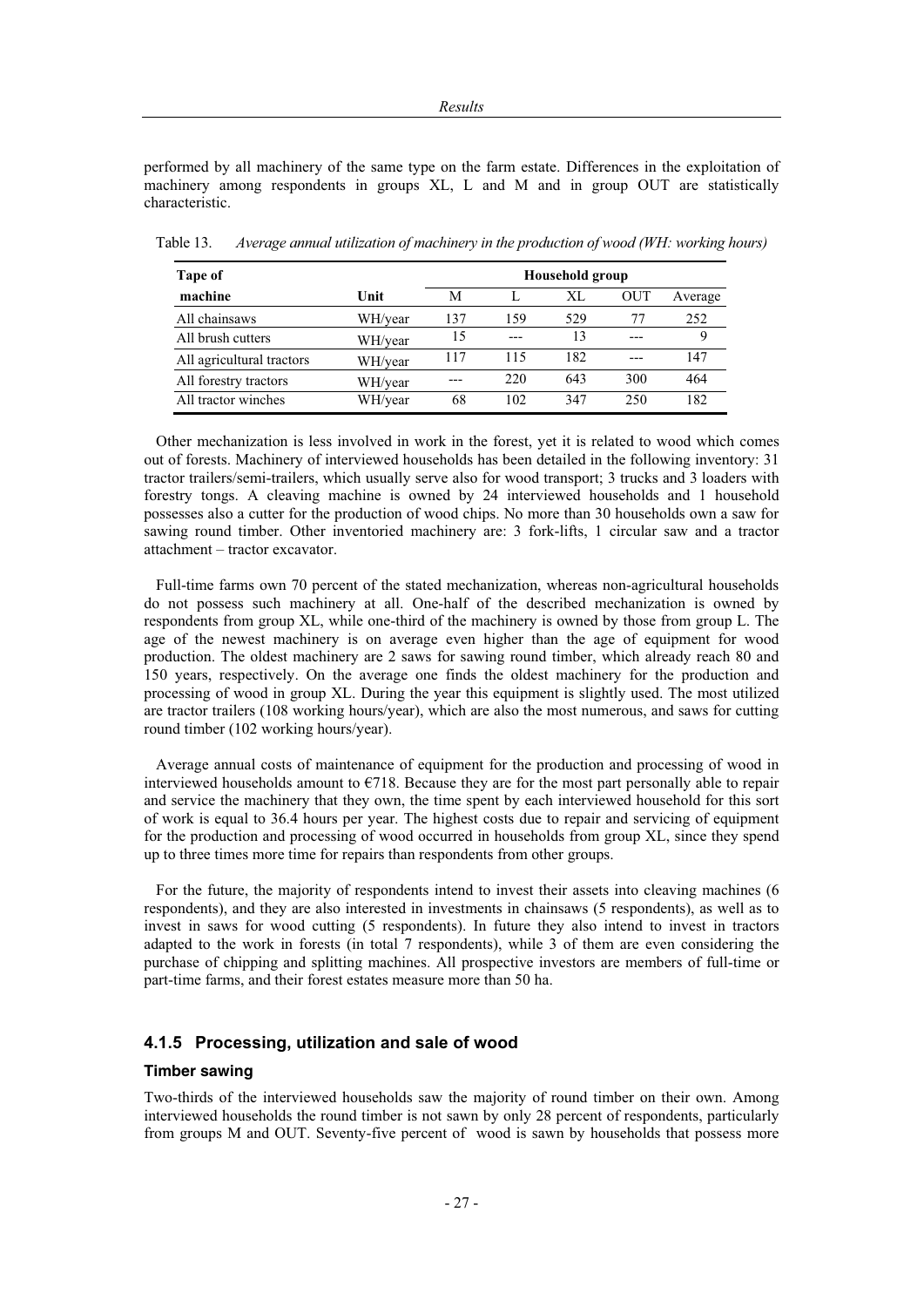than 100 ha  $(1 \ 111 \ m^3)$  of forests. The majority of saws for the cutting of round timber is owned by interviewed households with more than 50 ha of forests (80 percent); two-thirds of all saws for wood cutting are owned by full-time farmers. The extent and exploitation of saws is small, since only 2 respondents saw more than  $100 \text{ m}^3/\text{year}$ . In their providing services to others, however, they also do not saw more than  $240 \text{ m}^3$  per year.

The mean value of the saws' age is 11.5 years, which signifies that 50 percent of the saws are older than 11.5 years. The prevailing type among them are draw saws (75 percent). Among saws used for wood cutting, which are older than 30 years, prevail horizontal and vertical track saws (81 percent). The average working efficiency of saws amounts to  $0.45 \text{ m}^3/\text{WH}$ .

#### **Utilization of wood for energy purpose**

The majority (97 percent) of interviewed households use wood for power generation, yet only 81 percent of households heat their premises exclusively by fuelwood. In 11 cases the wood is only a supplementary fuel material. Besides the principal residential buildings, which are on average older than 90 years and measure on average  $200 \text{ m}^2$ , in 12 cases the households also own another residential building. The heating season lasts on average for 7 months. The majority of interviewed households (74 percent) possess a central heating system for their homes. No less than 20 percent of interviewed households are still heating by means of individual devices, i.e. by rustic brick or ceramic ovens. Regarding data related to the wood balance in households, the conclusion is that the interviewed households spend  $1, 297$  m<sup>3</sup> of wood per year for heating and cooking. The minimal diameter of wood used as fuel measures on average 5 cm.

Households that heat their premises exclusively by wood, spend  $1\,078\,\mathrm{m}^3$  of fuelwood for heating. They spend on average 23  $\text{m}^3$  of fuelwood per year, or 0.2  $\text{m}^3$  per  $\text{m}^2$  of residential area, or 472 kWh/m<sup>2</sup>, which is more than twice as much as the average energy consumption per m<sup>2</sup> in the classically constructed buildings  $(189 \text{ kWh/m}^2)$ . The lowest consumption of wood for heating is found in households with an autonomous type of heating  $(15 \text{ m}^3/\text{year})$ . Differences exist between groups in the utilization of wood for energy purposes, yet they are statistically characteristic only between categories XL and OUT, as well as between M and OUT (F-test,  $\alpha=0.05$ ).

No less than 38 percent of the respondents intend to change their way of heating in the future. The changes in their heating system are planned by the majority of those who still do not own a central heating system. A relatively large number of respondents (12) is reflecting on the system which would use their own wood chips. Less of them are considering the purchase of a modern boiler using billets. Only one respondent intends to start using fossil fuel in the future.

#### **Sale of wood**

Interviewed households annually sell (the average value since 1998):  $7\,399\, \text{m}^3$  of forest timber assortment (92 percent conifers); 1 025  $m<sup>3</sup>$  of sawn timber; and approximately 200  $m<sup>3</sup>$  of other wood material and fuelwood. Wood is sold by 93 percent of interviewed households. The largest buyer of the round timber is a cooperative, which buys 76 percent of all wood sold by the interviewed forest owners (5  $605 \text{ m}^3$ ). Owners sell on their own 14 percent of all round timber (see Figure 10).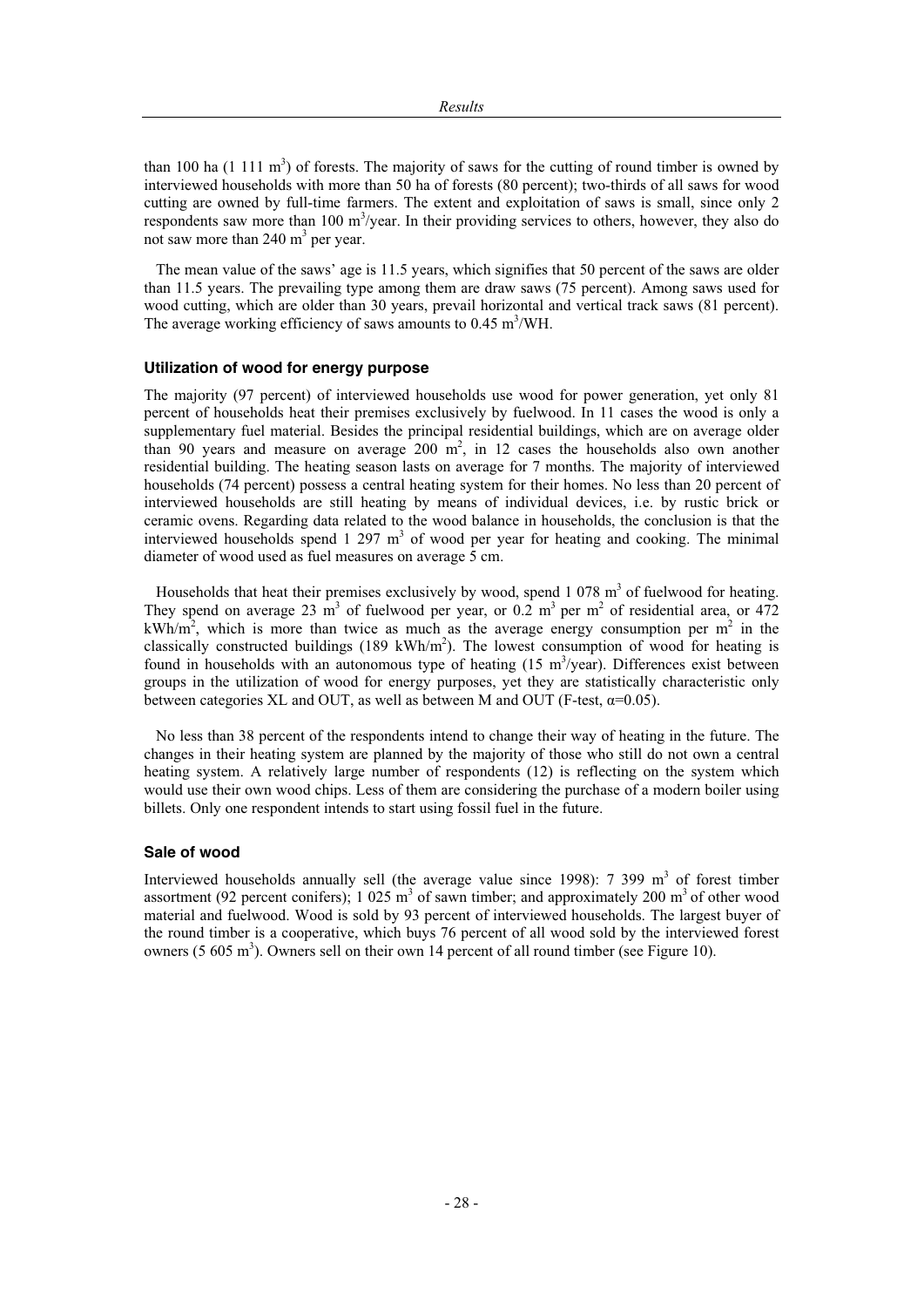

Figure 10. *Manner and structure of the sale of wood by interviewed households* 

Over 50 percent of the sale of round timber is by respondents from group XL. Less important participants in the sale of round timber are respondents from groups M and OUT, who represent only 14 percent of the entire sale among all interviewed households.

Parallel to the enlargement of the forest area is an increase in the average sale (see Table 14). An increase in the diversity of the sale methods is simultaneous with an upsurge in the quantities of sold timber. Since the share of sales conducted on one's own (without intermediaries) is on the rise, the prevailing influence of the largest timber buyer in the community of Solčava – the Agricultural Cooperative Mozirje – is slightly decreasing.

| Table 14. |  | Characteristics of round timber sales in groups of interviewed households |  |  |  |
|-----------|--|---------------------------------------------------------------------------|--|--|--|
|-----------|--|---------------------------------------------------------------------------|--|--|--|

|                                                            |               |          |     |     | <b>Household group</b> |       |
|------------------------------------------------------------|---------------|----------|-----|-----|------------------------|-------|
| Parameter                                                  | Unit          | М        |     | XL  | <b>OUT</b>             | Total |
| Interviewed households                                     | (n)           | 15       | 17  | 18  | 8                      | 58    |
| Households that sell wood                                  | (n)           | 14       | 17  | 18  | 5                      | 54    |
| Share of the sale $\left(\% \right)$ of the entire amount) | $\frac{1}{2}$ | 11       | 32  | 54  | 3                      | 100   |
| Average sale                                               | $(m^3$ /year) | 58       | 137 | 222 | 51                     | 137   |
| Sale performed on their own                                | $\frac{1}{2}$ | $\theta$ | 12  | 18  | 12                     | 14    |
| Sale to the cooperative                                    | $\frac{1}{2}$ | 84       | 80  | 71  | 88                     | 76    |
| Sale to forest companies and to others                     | $\frac{1}{2}$ | 16       | 8   | 11  | 0                      | 10    |

A comparison of the frequency of felling and sales methods among the interviewed households demonstrates that those households that fell trees every year have a more diverse structure of the sale. Those who are not felling trees each year (they contribute 15 percent to the total amount of wood sold), sell practically all their timber to the cooperative. Among interviewed households 83 percent sell their wood exclusively according to the quality classes. Thus 90 percent of the roundwood is sold separated into quality classes.

## **4.1.6 Qualification and safety at work in forests**

#### **Qualification for work in forests**

The respondents were asked how they evaluate the qualification level of household members for work in forests and for sawing timber. The basic results are shown in Table 15. If a comparison is made of only those who are capable of performing work in forests or at wood processing, then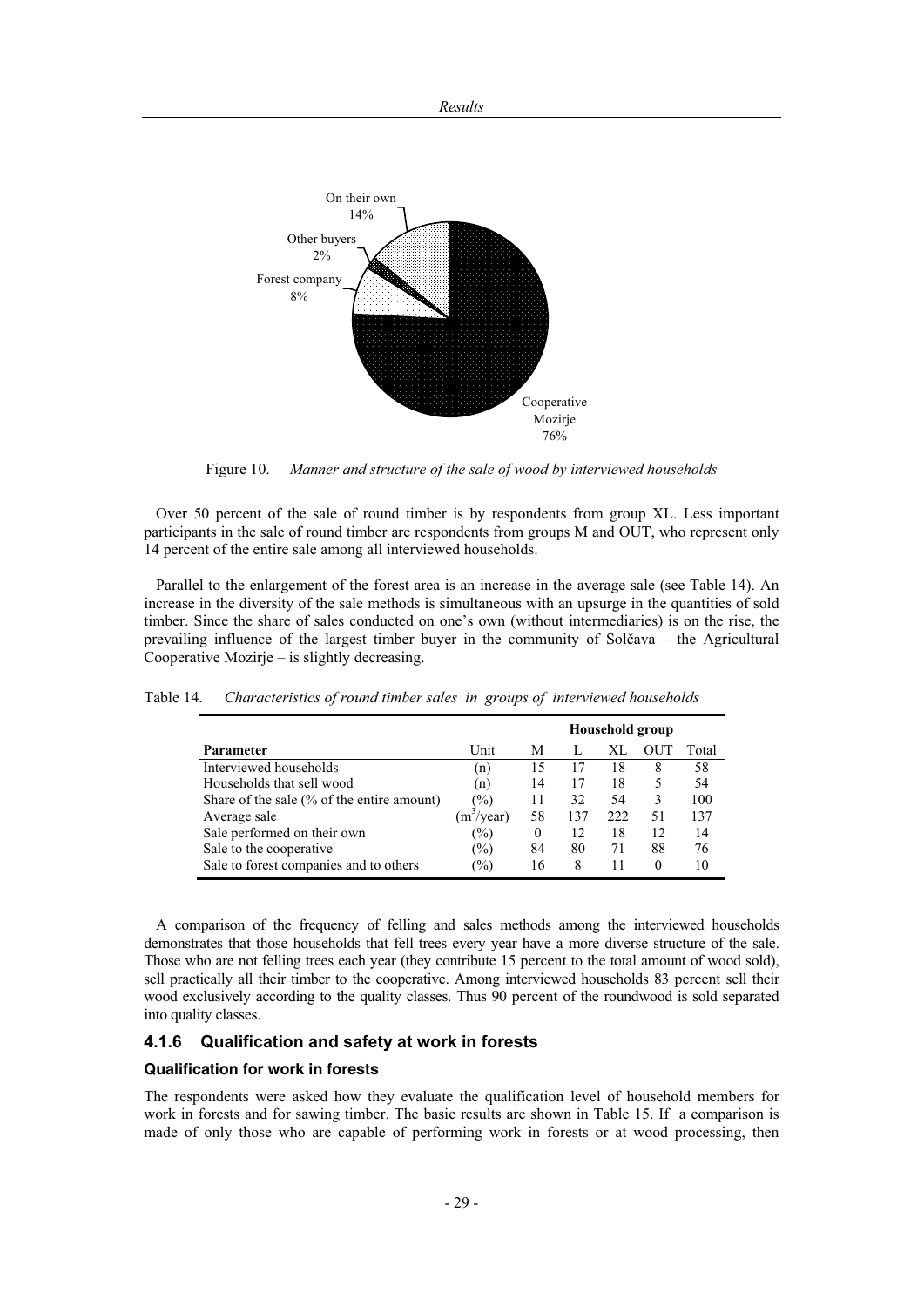respondents' assessments of the qualification in different groups are very similar. The majority of them are not qualified for the loading and transport of timber. In general, answers representing the assessment that they are very poorly qualified for work are very few (2), and for that reason the differences in the average evaluations are insignificant. This applies particularly to groups of households in the framework of the local community, whereas those outside it (OUT) assess their qualification in less positive terms. The owners assess that they are the most proficient in production of fuelwood. In the case of timber harvesting the evaluations for different types of work are very similar. One-third believes that they are well qualified for felling and skidding. Most of them are also able to practice silviculture, yet only one-third is convinced that they can perform it well.

|                                                                  |                                 |                |                |                | <b>Household category</b> |                |     |
|------------------------------------------------------------------|---------------------------------|----------------|----------------|----------------|---------------------------|----------------|-----|
| <b>Type</b>                                                      |                                 | M              | L              | XL             | <b>OUT</b>                | Total          |     |
| of work                                                          | $\mathbf n$                     |                | 15             | 18             | 17                        | 8              | 58  |
| Chainsaw felling                                                 | Not capable $(1) - n$           | $\overline{4}$ | 3              |                | $\overline{2}$            | $\mathbf Q$    |     |
|                                                                  | Capable $(2,3,4)$ - average     |                | 3.5            | 3.4            | 3.4                       | 3.0            | 3.3 |
| Manual skidding                                                  | Not capable $(1) - n$           | 3              | 3              |                | 3                         | 9              |     |
|                                                                  | Capable $(2,3,4)$ - average     |                | 3.3            | 3.3            | 3,2                       | 3.2            | 3.2 |
| Tractor skidding                                                 | Not capable $(1) - n$           | 3              | 3              |                | 3                         | 9              |     |
|                                                                  | Capable $(2,3,4)$ - average     |                | 3.4            | 3.5            | 3.4                       | 2.6            | 3.4 |
| Loading and transport                                            | Not capable $(1) - n$           | 10             | 11             | 10             | 7                         | 38             |     |
|                                                                  | Capable $(2,3,4)$ - average     |                | 3.4            | 2.9            | 3.0                       | 2.0            | 3.0 |
| Silviculture and forest Not capable $(1)$ - n<br>protection work |                                 | $\overline{c}$ |                |                |                           | $\overline{4}$ |     |
|                                                                  | Capable $(2,3,4)$ - average     |                | 3.2            | 3.2            | 3.2                       | 2.7            | 3.2 |
| Firewood splitting                                               | Not capable $(1) - n$           |                | $\mathfrak{D}$ | $\mathfrak{D}$ | 3                         | 8              |     |
|                                                                  | Capable $(2,3,4)$ - average     |                | 3.4            | 3.6            | 3.8                       | 3.2            | 3.6 |
| Sawing<br>$\log s$<br>roofings)                                  | (boards, Not capable $(1)$ - n  | 8              | 5              | $\mathbf{3}$   | 7                         | 23             |     |
|                                                                  | Capable $(2,3,4)$ - average 3.4 |                | 3.4            | 3.1            | 4.0                       | 3.3            |     |

Table 15. *Qualification of household members for various work (Possible answers :1-not capable; 2-bad; 3-good; 4-very good)* 

The National Safety and Health at Work Act stipulates that full-time farmers shall prepare their risk assessment of works in the forest and on the farm. Out of the 29 interviewed full-time agricultural households only 21 percent is well acquainted with the Act's requirements, 62 percent only partly, whereas others are not acquainted with the Act at all.

#### **Accidents in production and processing of wood**

Within the last 10 years the interviewed households have experienced 12 accidents with long-lasting consequences (11 at forest works and 1 at wood processing).

Considering the total felling, which in the last years on average amounted to 9 200  $m<sup>3</sup>$  and the realization of work (felling 48 percent, skidding 55 percent), the evaluation of the the quantity of cut per 1 accident is: on each 4 000 to 4 500  $m<sup>3</sup>$  of felled trees 1 accident occurs with long-lasting consequences for household members. The number of accidents with long-lasting consequences due to injuries is equal to 2.2 to 2.5 on 10 000  $m<sup>3</sup>$  of the cut, that is within the range of the Slovenian average  $(1.3 \text{ to } 2.6 \text{ per } 10.000 \text{ m}^3)$  of felled timber). The major difference in the average conditions in Slovenia is the fact that the forest property in Solčava is at least 10 times larger than the Slovenian average, whereas the average property of respondents is no less than 20 times larger.

In Germany such frequency has been ascertained in case of all accidents and not only regarding those with long-lasting consequences, which according to the Austrian statistics (Stadlmann, 1986) represent 10 to 20 percent of all accidents. For this reason it could be assumed that the safety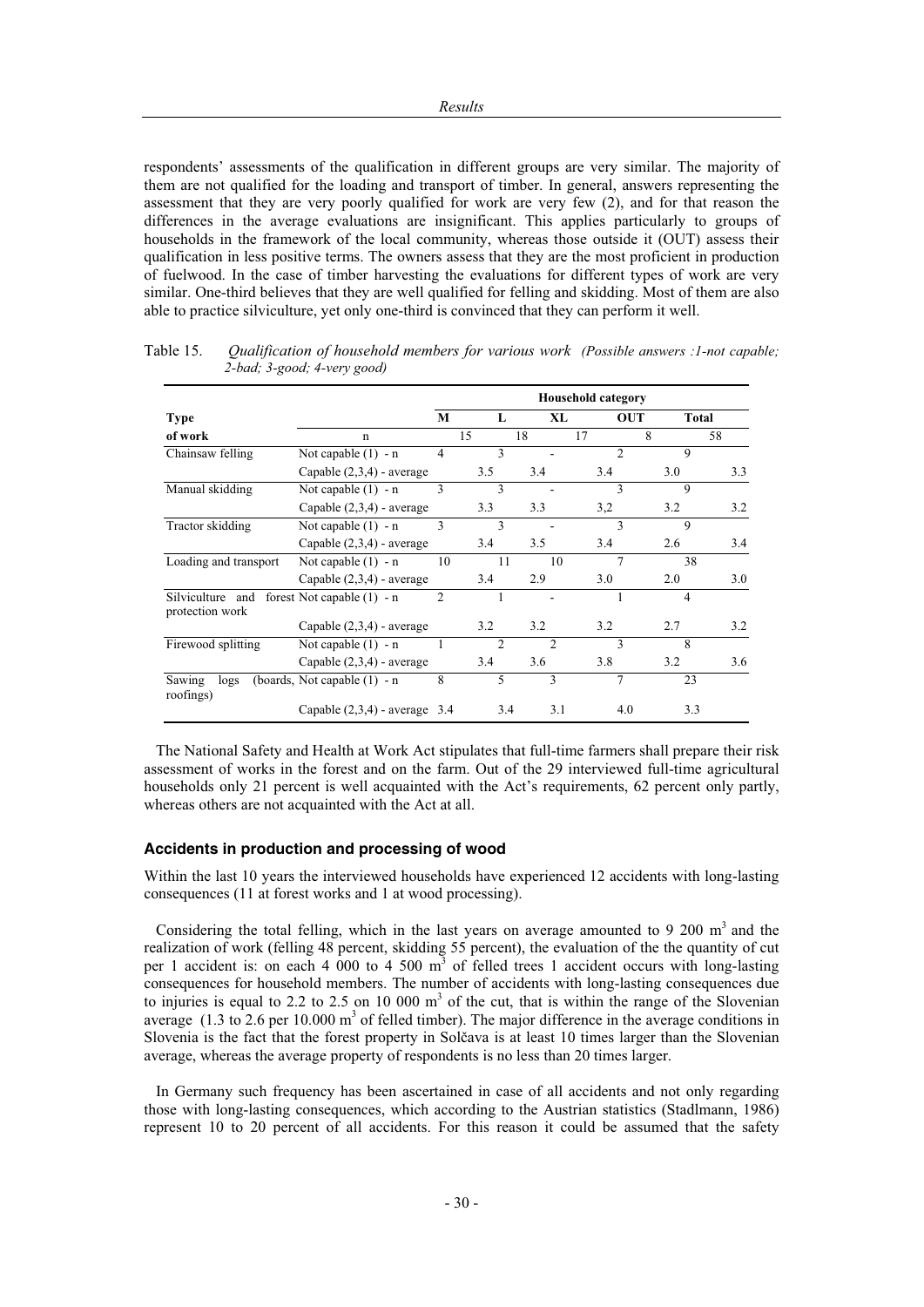conditions in private forests in Solčava represent a problematic issue, and despite the high degree of self-confidence related to the qualification level there is a need for a more detailed analysis in order to improve the current situation. In the considered period of time, in one of the interviewed households in the Solčava region there occurred an accident which claimed one life.

#### **Interest for training**

The level of owners' interest for additional training may be quite diverse, and differences among groups are characteristic. Smaller forest owners have thus lesser interest for any additional training (see Table 16). Interest for training in groups M and OUT is similarly low, except in the case of silviculture (larger interest in the OUT group) and in the sale of wood (lower interest in OUT). In general the conclusion is that owners are interested in education and that their interest is growing proportionately with the size of the estate. Knowledge is in a close and positive correlation with successful management, and because larger owners are more dependent on income from the forest they regard knowledge with greater significance.

|                             |               |      |      | Household group |               |
|-----------------------------|---------------|------|------|-----------------|---------------|
| Topic                       | M             | L    | XL   | OUT             | Average       |
|                             | $\frac{1}{2}$ | $\%$ | $\%$ | $\frac{1}{2}$   | $\frac{1}{2}$ |
| Utilization of wood biomass | 27            | 50   | 59   | 38              | 45            |
| Wood processing             | 20            | 50   | 71   | 25              | 45            |
| Timber harvesting           | 20            | 67   | 71   | 38              | 52            |
| Silviculture                | 40            | 78   | 71   | 63              | 64            |
| Wood sale                   | 53            | 83   | 73   | 13              | 64            |

Table 16. *Share of respondents who have need for additional education* 

The absolutely lowest interest for training in the realm of wood sale is in group OUT, whereas in groups L and XL such interest is the highest. In group M there is only a small interest in education in the realm of wood production and processing, since only one-fifth of them expressed any interest for such training. The interest in training is also influenced by the socio-economic status of the household. The highest interest for training is found among full-time farmers, since the forest and the income related to it represent the largest share in the structure of the household's revenues.

Regarding the type of training, the respondents consider the most appropriate the courses that are organized in their vicinity (in their local environment) and the excursions. Courses organized in the educational centre in Postojna do not interest them. They are also favourably disposed to new approaches, since no less than a half of them (28) supports the idea of individual coaching with a personal instructor with whom they would work in their own forests. The respondents perceive another possibility of training also in study circles, which throughout Slovenia are gaining in importance.

# **4.1.7 Information and cooperation**

Forest owners in general assess the degree to which they are informed as 'good' (57 percent of the answers), while parallel to the size of the forest property there is also an increase in the share of replies that state such degree as 'sufficient'. Respondents from group L are the most satisfied with the quality and amount of information received, whereas those from group OUT are the least satisfied. In the future, a half of them expects improvement in the field of information, although only 6 households devised their own plans for improving their level of information received.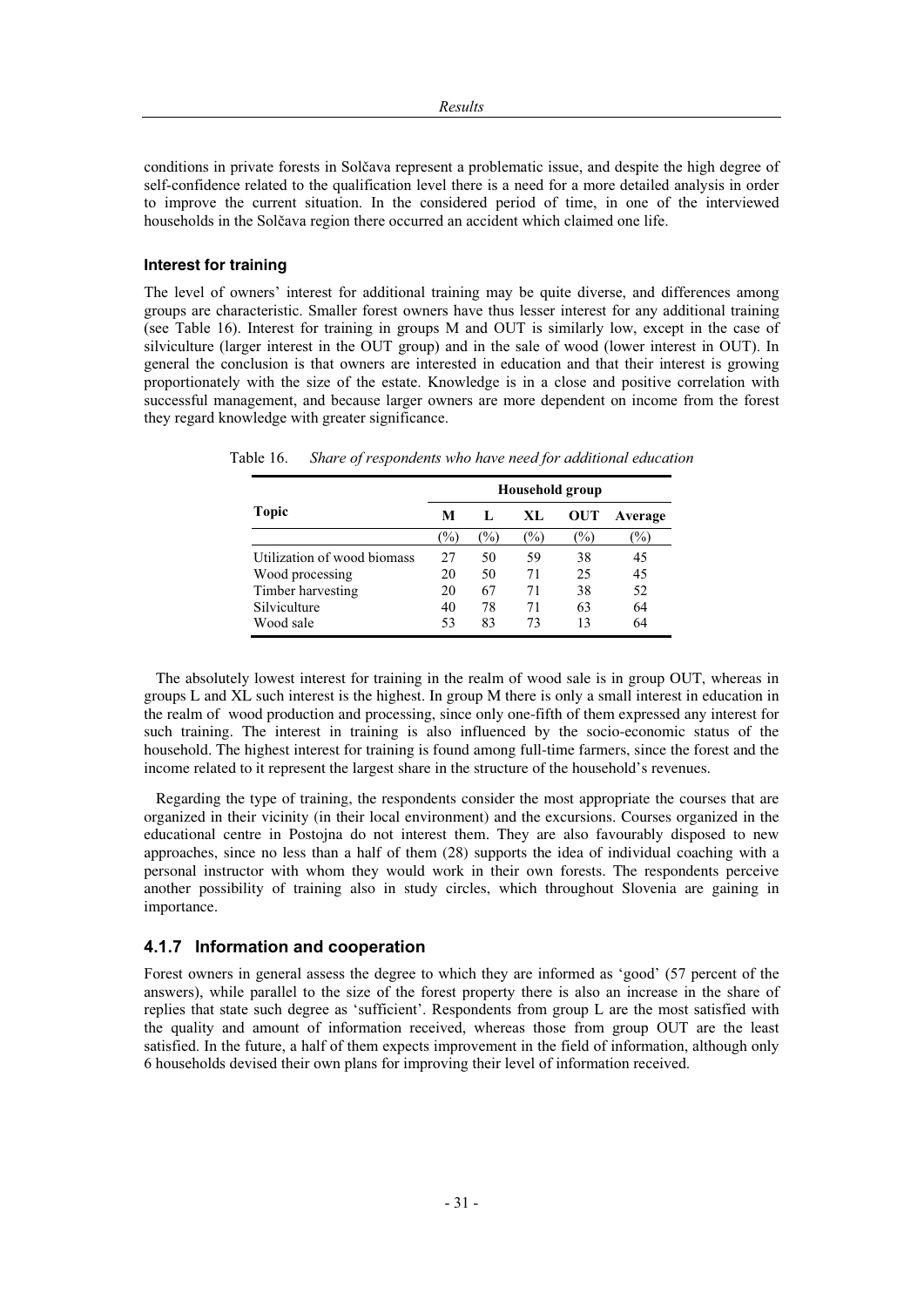#### **Information sources**

The two most important sources of information in the Solčava region are oral consultation by the SFS and informal meetings with other forest owners (see Figure 11).

![](_page_38_Figure_3.jpeg)

Figure 11. *Assessment of the significance of information sources for forest owners* 

#### **Types and accessibility of information**

Respondents enumerated 31 information sources that were of some importance to them and are related to the field of production, processing and utilization of wood. The majority of them consider as the most important information related to: prices of wood., demand for wood, wood sale, silviculture, the offer of machinery, the offer of services and wood processing. Other information, which they also mentioned, were: timber buyers, prices of forest works, permitted annual felling, contractors, bucking of wood, management plan, timber harvesting, forest technology, construction of skid trails, education, modes of payment, damage done to trees, wood transport, utilization of wood for fuel, sawing of round timber, forest road construction, tree planting, the status of wild animals in the forest, subsidies, heating technology, safety measures at work, protection of the environment, maintenance of forest roads and information regarding SFS.

By uniting information on the price of wood, demand for wood, wood sale and buyers of wood, one obtains the common category of information on wood sale (55 percent of answers). The sources of the most important information – wood price – are for the most part (78 percent of answers) purchasers of wood; only 5 percent are foresters of the public forestry service; and 8 percent of the respondents find such information in a newspaper or at the internet wood exchange.

The accessibility of information is in 58 percent of cases assessed as good, in 30 percent as bad, and only 5 percent of them estimate that the accessibility is very good. Owners of larger forest estates turned out to be less satisfied with the accessibility of information and the efficiency of the communication channels for the needs of timber harvesting/processing and wood utilization.

#### **Communication channels**

Members of interviewed households spend on average 2.7 hours per month in reading literature related to the field of timber harvesting and production and utilization of wood, as well as 2.6 hours in watching or listening to specialized broadcasts in the field of timber harvesting and production and utilization of wood.

Internet is also becoming an increasingly important information provider in rural areas. More than half of the interviewed households own a personal computer (see Table 17).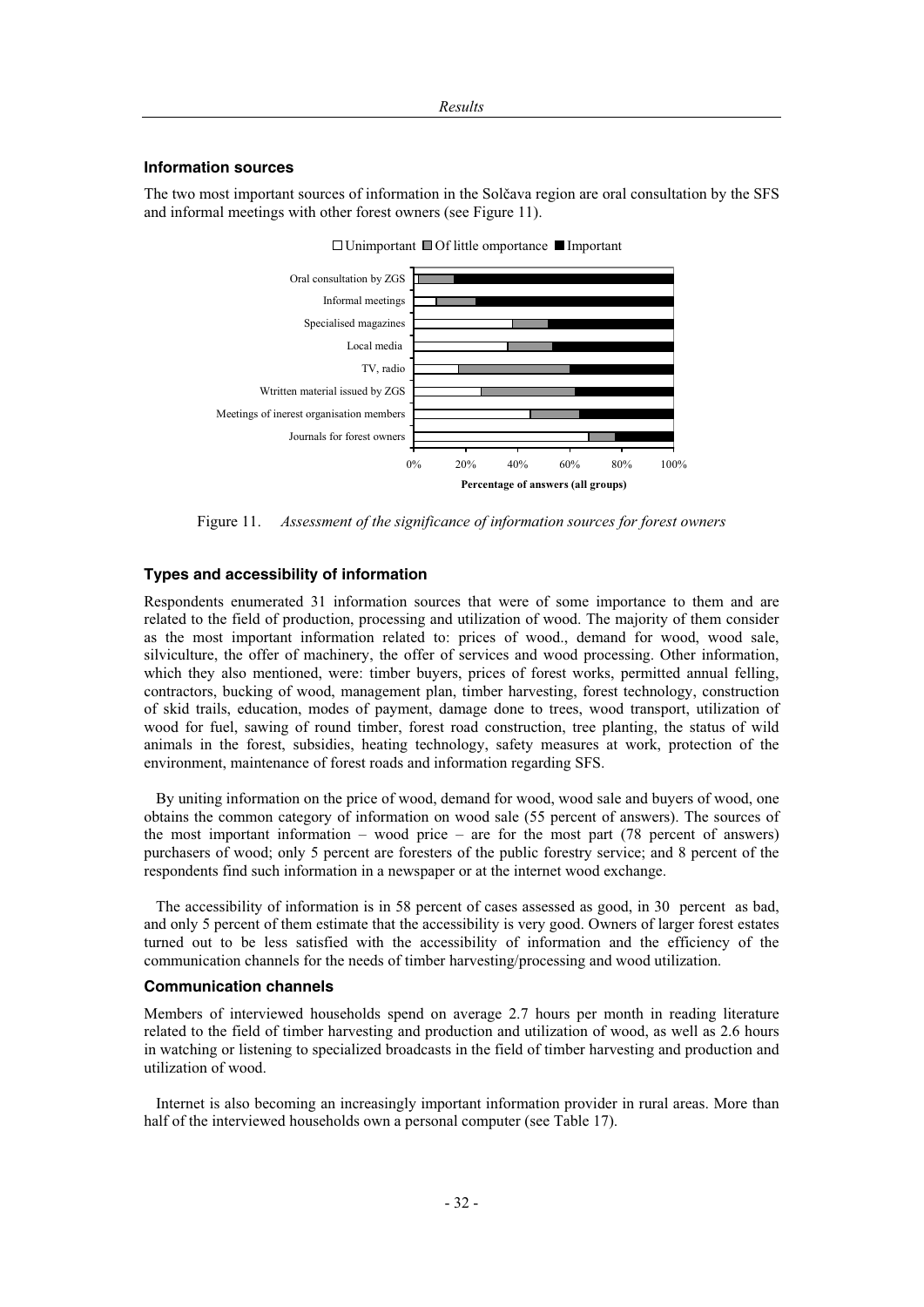| Personal computer | M             |               | XL            | <b>OUT</b>    | All respondents |
|-------------------|---------------|---------------|---------------|---------------|-----------------|
|                   | $\frac{1}{2}$ | $\frac{1}{2}$ | $\frac{1}{2}$ | $\frac{1}{2}$ | $(\%)$          |
| Already has one   | 53.3          | 66.7          | 58.8          | 62.5          | 60.3            |
| Plans to buy      | 13.3          | 22.2          | 23.5          | $\theta$      | 17.2            |
| Do not have any   | 33.3          | 11.1          | 17.6          | 37.5          | 22.4            |
| <b>Total</b>      | 100           | 100           | 100           | 100           | 100             |

Table 17. *Ownership of personal computers in different groups of households* 

The analysis of different groups of households demonstrated that the least equipped with PCs are respondents in group M, yet even there half of them possess one. In the future, respondents from groups L and XL intend to be better equipped with PCs.

#### **Membership in interest organizations**

Membership in interest organizations is a complex communication channel and may represent a complex service for a forest owner. In the former socialist system the forest owners were linked by means of special organizations. In the ensuing transition period their role was taken over by cooperatives, which are active in trading and sale of agricultural and forestry products.

Because of the obligatory membership in the Agricultural Forestry Chamber most of the respondents are members precisely of this organization (79 percent), which is understandable, due to their fairly large forest property. Many of them are also members of cooperatives, i.e. 31 respondents or 53 percent. Membership in other organizations is fairly rare (see Figure 12).

![](_page_39_Figure_7.jpeg)

Figure 12. *Membership of forest owners in various organizations and their number* 

Respondents were given a possibility to express their opinion on the functioning of individual organizations using the grades: 1 - not satisfied; 2- satisfied; and 3 - very satisfied. Most unfavourably was evaluated the activity of the Agricultural Forestry Chamber with an average grade of 1.2, while the best grade was given to the machine pool with a grade of 2.5. Regardless of the fact that the Agricultural Forestry Chamber has been active only for a brief period of time, it is obvious that it did not gain much esteem from forest owners: out of 46 members no more than 27 declared that they are satisfied with its capability, 17 did not know how to evaluate it, while only 7 were satisfied with the function of the Agricultural Forestry Chamber. Respondents assessed much more favourably the Agricultural Forestry Cooperative Mozirje: 43 percent of the respondents were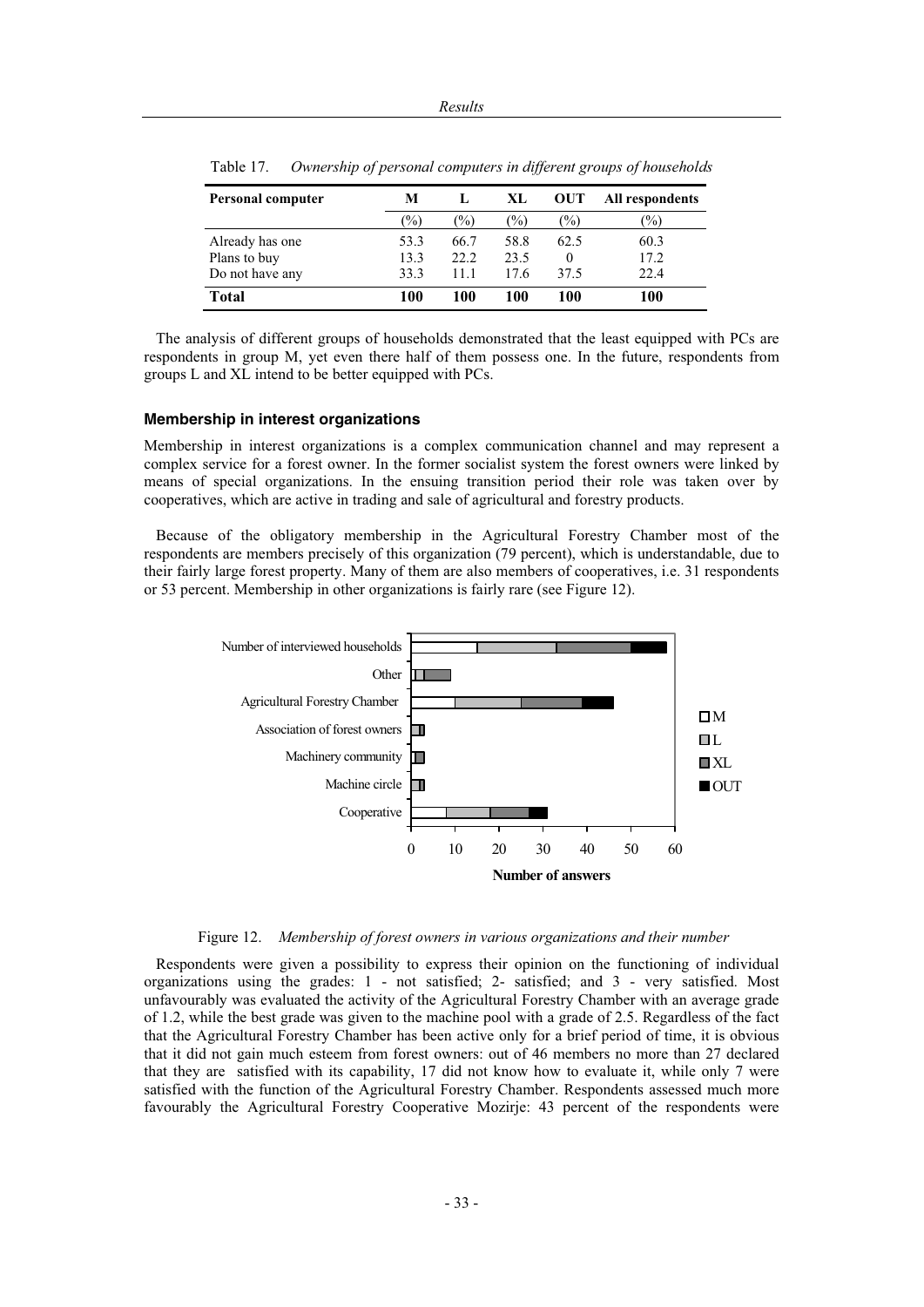satisfied with its capability, whereas only 8 percent expressed dissatisfaction, yet no one declared great satisfaction with the cooperative's performance.

#### **Interest for cooperation with other forest owners**

To the question whether they would like to establish links with other forest owners within the local community 90 percent of the respondents replied positively. Only four of them answered negatively, while two remained undecided.

Respondents who would like to establish such contacts evaluated the significance of the various types of association. Wood sale is almost for the absolute majority the most important, which is followed by mutual exchange of information (see Figure 13). Three-quarters of them believe that the links are important also for wood processing and the execution of forest works. Opinions differ among groups on the need for associating with others in the utilization of wood for energy purposes; however, on average 60 percent of them believe that the use of wood for energy needs, as well as the construction and maintenance of forest roads, are also important fields for cooperation. Exactly one-half of them believe that such association is also important in the field of education.

![](_page_40_Figure_5.jpeg)

Figure 13. The importance of topics for the cooperation of forest owners in Solčava (n=52. The *figure represents the share of those who believe that cooperation is important)* 

Machine pools are also among the voluntary types of association, and for that reason it was necessary to ascertain how well acquainted the forest owners are with this type of association and whether they would join such a pool. These are known to 81 percent of the respondents; the differences among groups, however, are quite large. From such attitudes stem the different interests for participating in these pools. The interest in this type of an association is increasing in correspondence with the size of the forest estate.

Because of the relatively poor formal association among forest owners it was expected that owners cooperate and communicate a great deal more on an informal level. Up to the present, in household groups M, L and OUT no more than 50 percent of the interviewed forest owners have engaged in any mutual consultations regarding their plans for harvesting, processing and utilization of wood. Only 29 percent of these forest owners were represented in group XL. All who are consulting and seeking advice from each other have declared that they could describe such an experience as a positive one.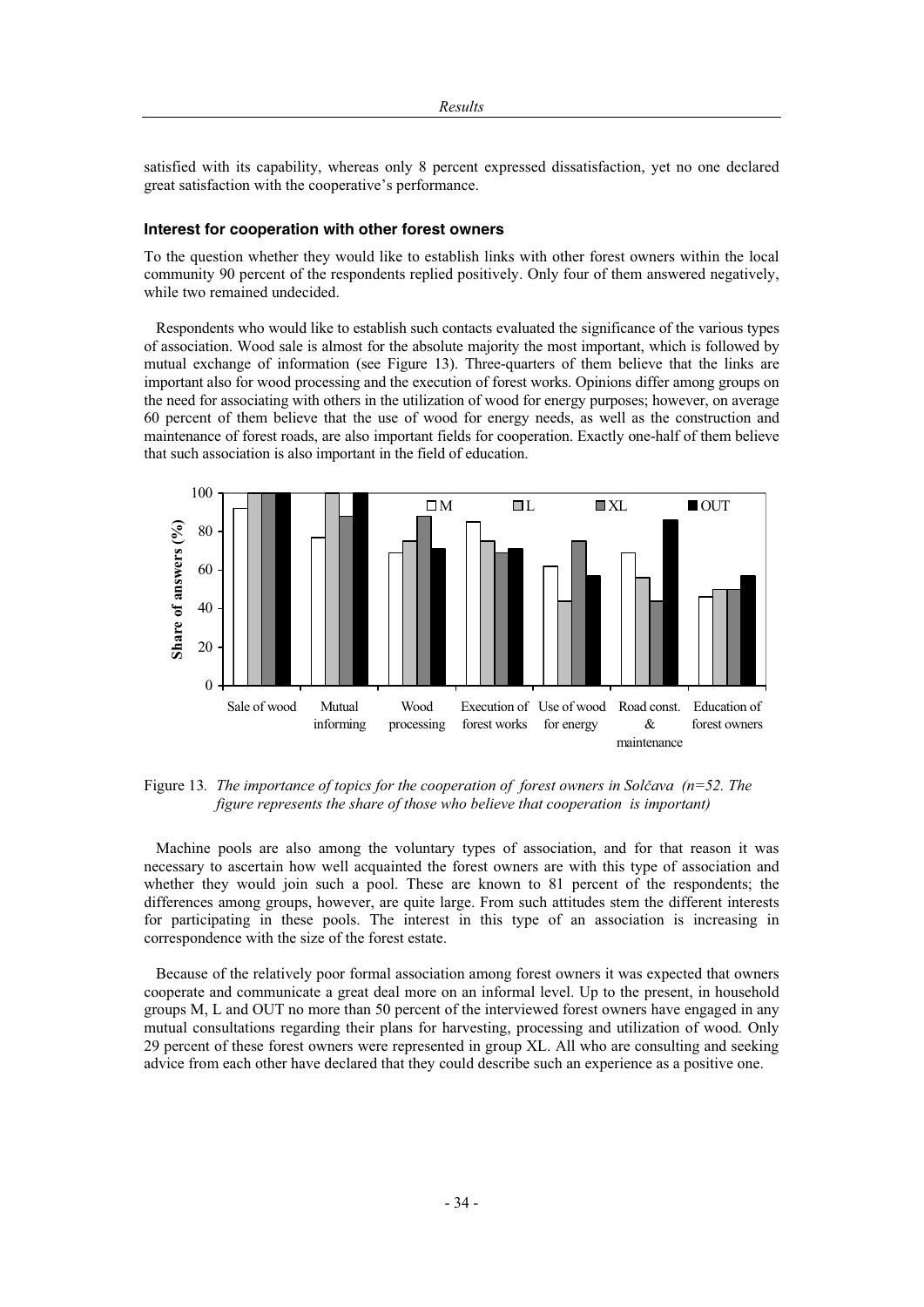# **4.1.8 Perception of timber related conditions and expectations**

In encouraging technological progress in the local community, it is not only the objective conditions in timber harvesting/processing and wood utilization that are of significance in the study, but it is also information on how each individual forest owner perceives these conditions and reacts to them.

In order to determine the owners' attitudes towards the current state in timber harvesting/processing and wood utilization in their household, we posed the following two questions at the end of each questionnaire's chapter (contents 'X' represents the chapter's title):

- *How do you assess the present state of 'X' in your household?* (scores: 1: insufficient; 2: sufficient; 3: good; 4: very good; 5: excellent; 8: no answer).
- *What are your five-year expectations in the realm of 'X' in your household?* (scores:  $-1$ : I expect further aggravation; 0: no changes; +1: I expect an improvement; +2: I have plans for improvemens; 8: no answer).

Because both perception questions (personal viewpoint) were presented at the end of individual chapters, the interviewee already knew the topic under consideration. The uniformity of interviewing enabled the comparison of evaluations between the topics and respondents.

#### **Perception profiles**

The respondent's assessments of the current conditions are represented in the graph (see Figure 14), using an ordinal scale for scores. The profile of conditions was achieved in topics relating to timber harvesting/processing and wood utilization in his/her household.

![](_page_41_Figure_9.jpeg)

Figure 14. *Perception profile of conditions for a randomly selected respondent from the XL group* 

*(scores: 1: insufficient; 2: sufficient; 3: good; 4: very good; 5: excellent)* 

The assessments of conditions differed with respect to the topic. This was a consequence of actual differences in the households as well as differences in the respondents' perceptions of these conditions. The extent of the perception profile suggested the respondent's attitude towards the current state (optimism, pessimism). The shape of the perception profile presented a visualization of the priority topic in relation to the technical progress in timber harvesting/processing and wood utilization. In the same manner, yet with a different scale, the opinion profile of expectations can be represented.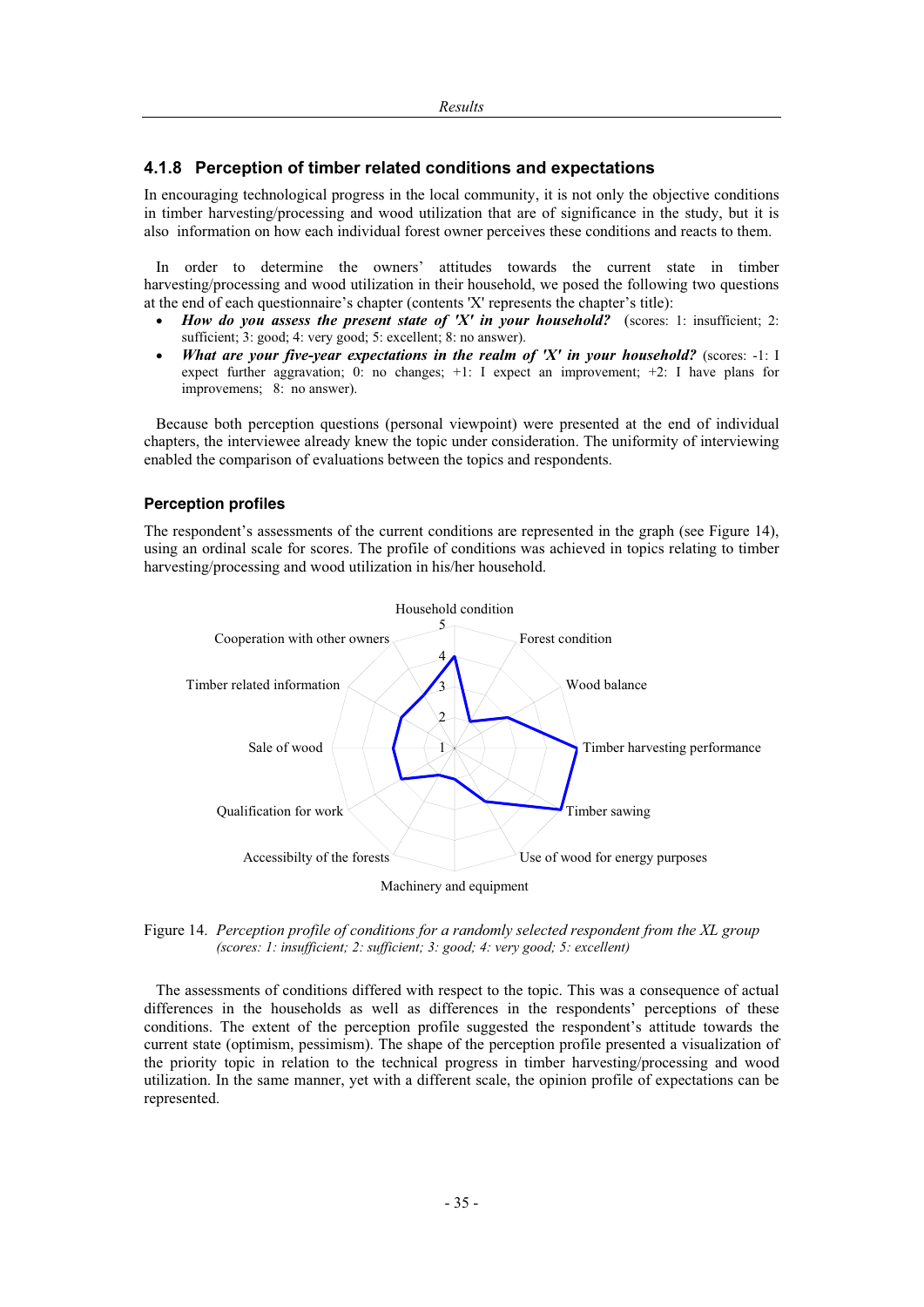Due to the rather rough scale and subjective character of responses, perception profiles are not suitable for detailed analyses of timber related issues in the local community; nevertheless for our purpose collected answers may be considered for the identification of target groups and priority topics.

#### **Comparison of perception profiles among household categories**

Perception profiles enable visual comparisons among a few individual forest owners (up to 5). The ordinal scale of the scores enables two types of analytical comparisons to ascertain whether respondents from different household categories perceive conditions in harvesting, processing and utilization of wood in a different way. First there was a comparison of the average grades of perception responses for individual topics, later there was a comparison of the sum of scores for ten selected topics.

Differences in mean scores among household categories for individual topics are statistically insignificant in a majority of cases, yet in the case of some topics there are noticeable differences between locals and non-locals. Local owners have on average evaluated the current state higher than non-locals regarding the qualification for work in forests and practices in harvesting and utilization of wood for energy purposes, whereas conditions in wood sawing and openness of forests were given lower grades. Similar but less significant are differences in the mean scores related to expectations.

Thirty-nine respondents replied to all perception questions. For this group two general chapters  $-A$ (state of the household) and B (state of forests) – were eliminated, and the rest of the scores per each type of question was totalled. The lowest number of scores in the evaluation of conditions given by a respondent was 10 and the highest 50. The fewest number of scores in evaluating expectations was -10, whereas the highest was 20. Because there were only three respondents from the category OUT who replied to all questions, comparisons of differences in the sum of scores were done with only three categories of locals.

Comparison of mean values for the sum of the scores among groups of locals reveals significant differences ( $p \le 0.05$ ) between group XL and M (see Figure 15).

![](_page_42_Figure_7.jpeg)

*Figure 15. Differences in totals of 10 expectation grades among interviewed locals (n=36)* 

Parallel to the increase in the average size of the forest estate there is also a rise in the average sum of expectation scores, which implies a slightly higher awareness of the importance of technological development among large- and medium-sized forest estate owners.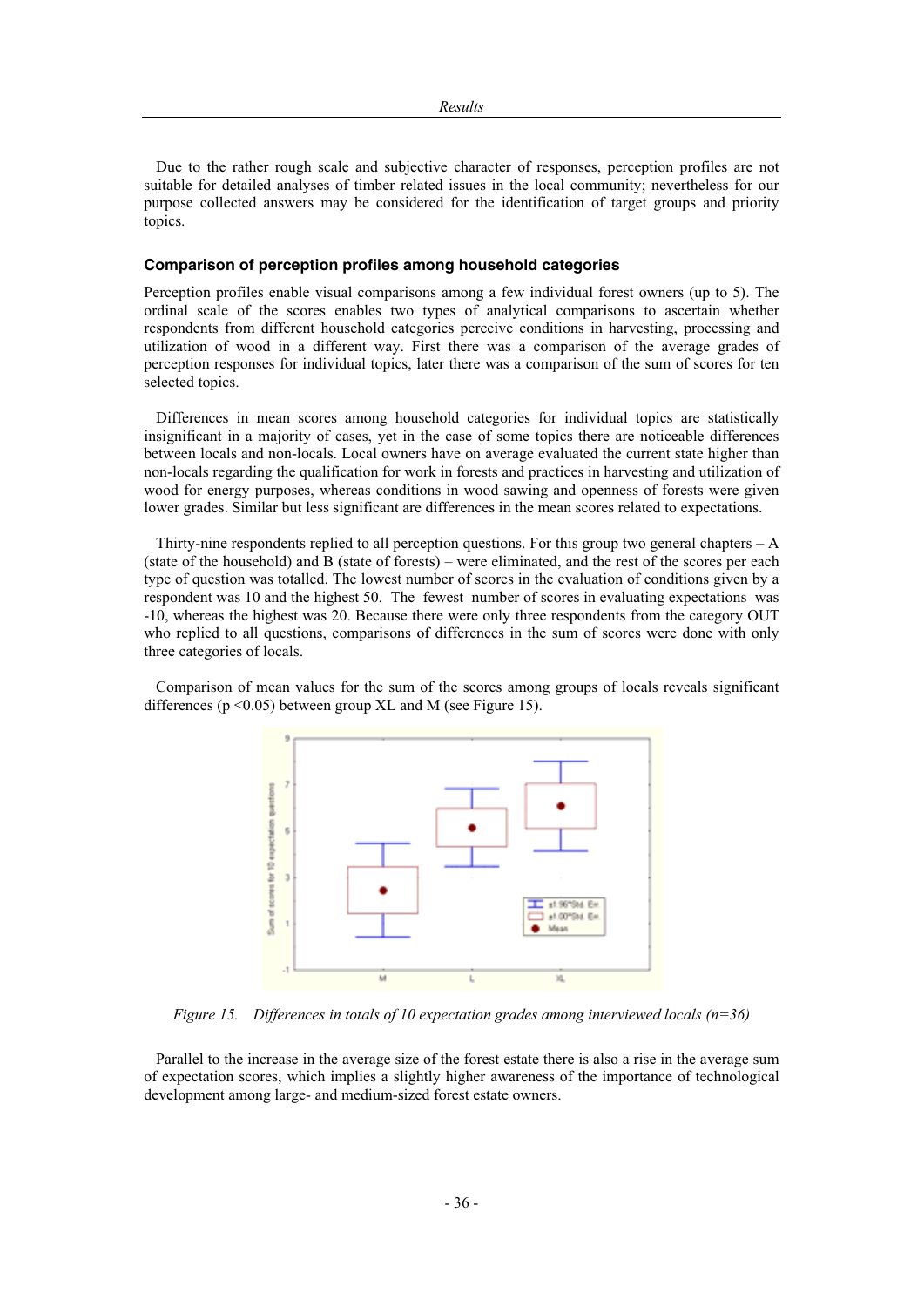#### **Priority topics and target groups**

Within each household category at least one individual was identified who had a noticeably participatory attitude towards conditions in topics related to timber harvesting/processing and wood utilization. Owners of larger and very large forest estates resulted as more active, since some of them proposed no less than four concrete plans for improving conditions until 2007. On the other hand, no more than 20 percent of the interviewed owners of very large forest estates proposed any concrete plans in the realm of harvesting, processing and utilization of wood. The situation in other categories was even worse, so that in category M no more than 20 percent of respondents presented a single plan for improvements in timber harvesting/processing and wood utilization.

For the encouragement of technological progress equally important are topics with several plans for the improvement of current conditions and topics where large portions of interviewees expected noticeable worsening conditions.

Figure 16 presents the share of selected expectation replies. Respondents perceived the worsening of conditions in the sale of wood and in practices of wood sawing, and on this topic there were no differences among household categories. Numerous forest owners in category XL (over 100 ha of forests) expected a general deterioration of economic conditions because of the decline in the sale of wood. Plans for increasing the qualification level and improving cooperation with other forest owners were relatively rare.

![](_page_43_Figure_5.jpeg)

 $\Box$  I expect further aggravation  $\Box$  I have a plan for improvement

Figure 16. *Percentage of collected answers – expectation grades for 58 interviewed forest owners (light: they expect aggravations; dark: they have an improvement plan)*

The majority of respondents who have plans for improvements in the following areas:

- utilization of wood for energy purposes (15 answers);
- opening up of forests by means of forest roads (11 answers);
- investment in machinery and equipment for wood harvesting (6 answers);
- x wood balances structure of wood utilization in households (6 answers).

By means of a synthesis of answers to perception questions on the current state and expectations related to harvesting, processing and utilization of wood, approximate provisonal priorities and target groups were defined for technological development (see Table 18).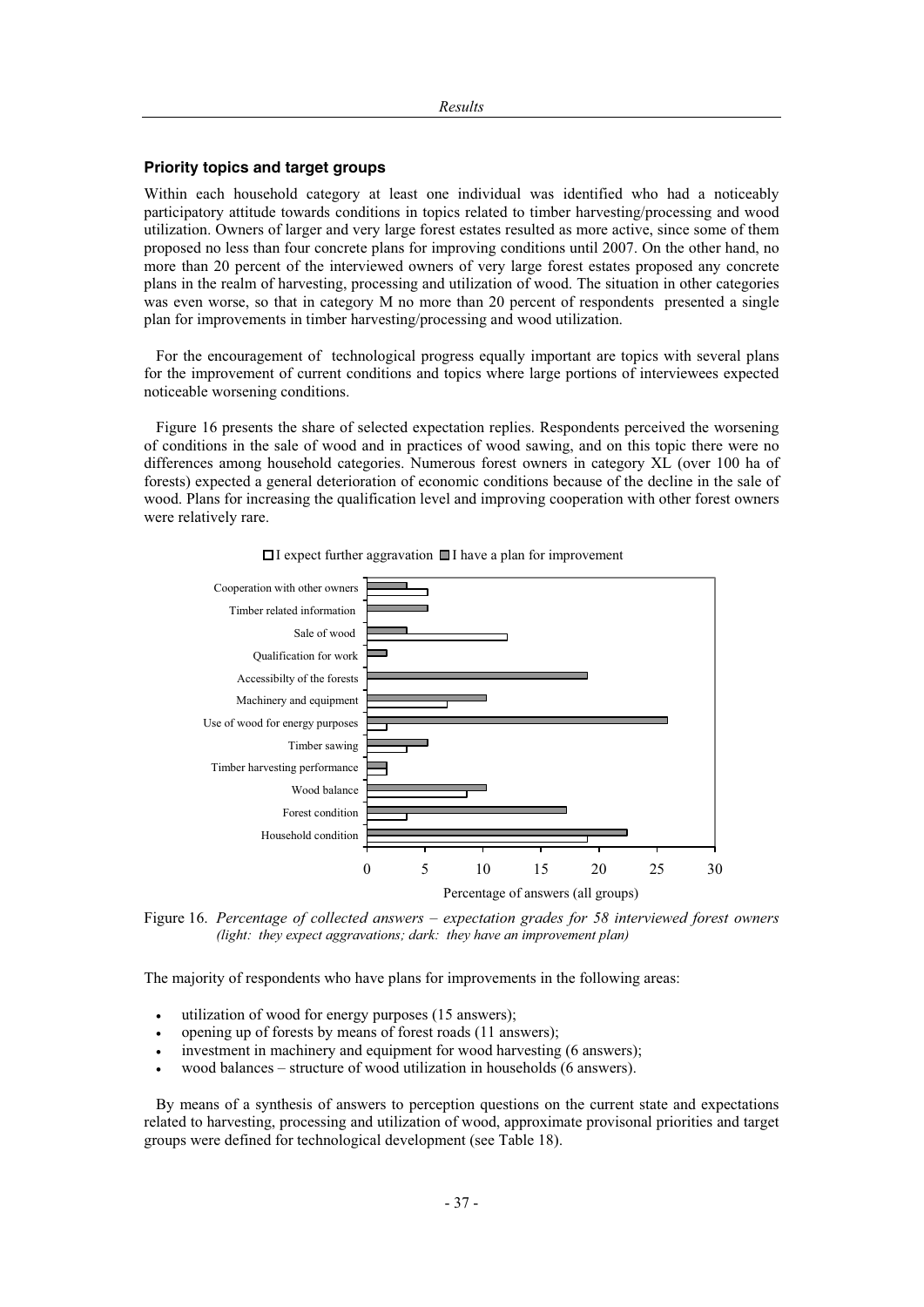Table 18. *Priority areas and target groups for encouraging technological development in Solþava according to the data collected by the inquiries* 

| <b>Topic</b>                                                                                                       | Target groups                                                                                                                                      |
|--------------------------------------------------------------------------------------------------------------------|----------------------------------------------------------------------------------------------------------------------------------------------------|
| wood                                                                                                               | Improvement in the sale and sawing of Households that have a permanent residence in the local<br>community and an estate in excess of 5 ha         |
| Improvements in collective cooperation,<br>of<br>sharing of information, opening up<br>forests, work qualification | Households that have a permanent residence in the local<br>community and an estate in excess of 50 ha                                              |
| energy purposes within households                                                                                  | Improvements in the utilization of wood for Households that have a permanent residence in the local<br>community and an estate in excess of 100 ha |

Because of considerable individuality in encouraging technological progress in individual households one should invite and involve all forest owners in such cooperation, whereas the programmes and solutions should be adapted to different forest estate size categories. The key role in defining the programmes for development of technology belongs to the owners, since only thus will they be motivated to overcome any obstacles that may arise.

# **4.2 ASSESSMENT OF THE DEVELOPMENT OPTIONS**

The sample inquiry among forest owners has confirmed the assumption that the production and utilization of wood represents in the local community of Solčava a strategic production chain, which at present relies almost entirely on the work of forest owners. According to the opinion of the majority of respondents, the two most important roles of their forests are wood production and protection of the forest soil.

The owners are also well aware of the forest's significance for tourism. Despite the numerous roles and functions of forests, owners expect a further drop in the share of revenues from wood harvesting and sawing in the future. In order to avert such a turn of events it will be mandatory to prepare and implement projects within the local community that will exploit advantages and/or remove obstacles concerning equipment and qualification of forest owners and which may enhance their collective association and integration into economic processes within the region.

#### **4.2.1 Development advantages**

#### **Equipment**

An undisputable uniqueness and a basic development advantage of the private forestry sector in Solčava is the structure of the forest estate. It is significantly more favourable than the Slovene average and is comparable to conditions in Scandinavia. Regarding the number of forest owners and forest areas that they possess, there is a predominance of forest owners who own more than 50 ha of forests. An additional advantage is also the fact that the majority of these owners reside within the local community and generally make their living by both agriculture and forestry.

In the municipality of Solčava the actual conditions of private forests  $-$  which are according to respondents' opinions well preserved, of appropriate structure and satisfactorily tended – represent an important development potential. Somewhat surprising may be the conclusion that the majority of the interviewed households are relatively satisfied with their economic status. This is most likely a consequence of property structuring and reflects their optimism and belief in development, which is an indispensable prerequisite for any progress.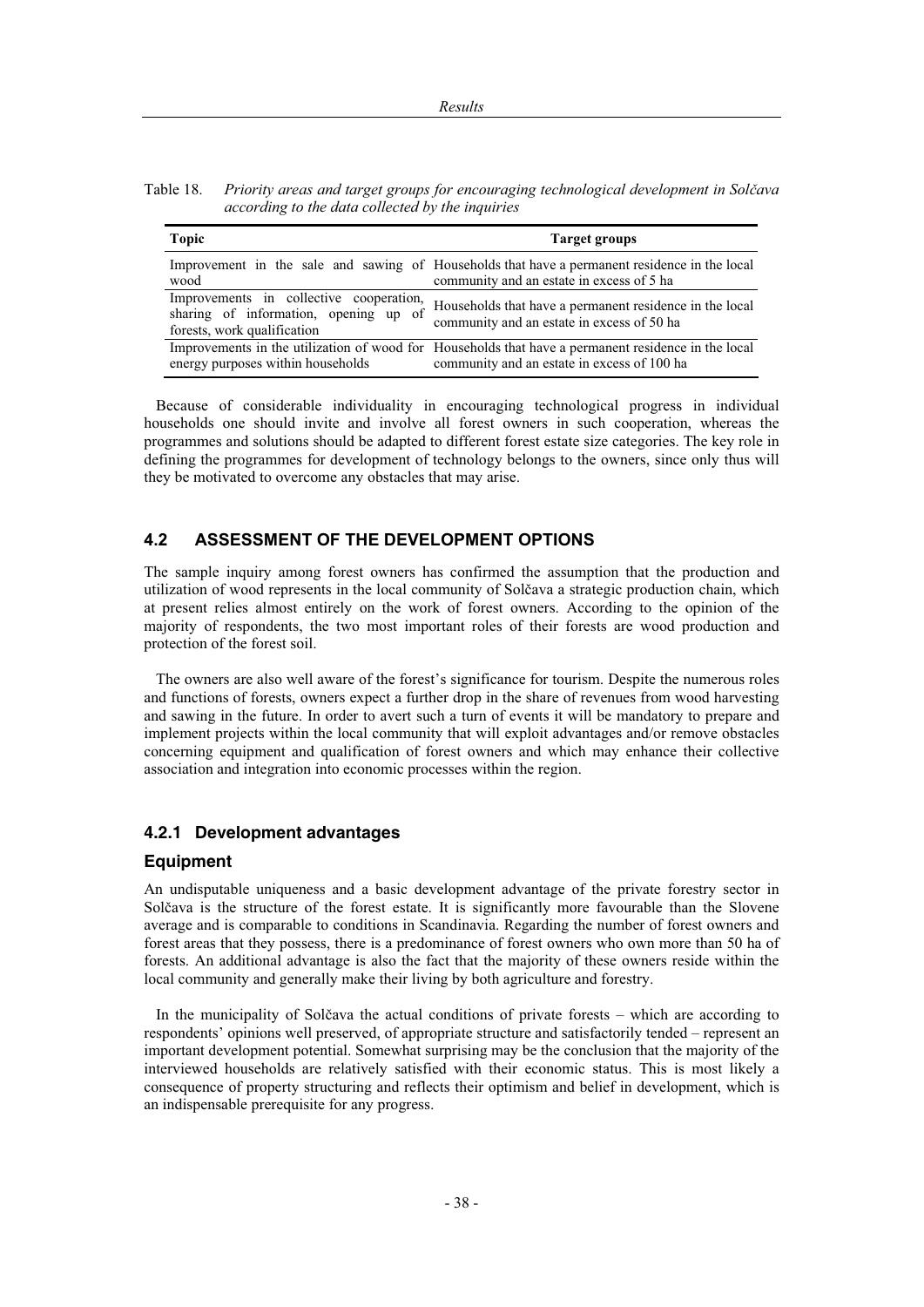In the area there is a great deal of machinery for harvesting and timber sawing, predominately power saws, agricultural tractors – adapted for work in forests – and circular saws of lesser capacity for sawing log timber. In recent years the forest owners have been intensively building tractor skid trails, with which they shortened the winching distances and reduced the share of manual (preliminary) pre-skidding, which is, however, still somewhat largely practised.

Because of the positive experience with modern heating machinery fuelled by wood biomass in some individual households in Solčava and due to the construction of remote heating systems in the local community, there is a great deal of interest in investment in advanced appliances for heating with wood biomass and the organization of the market for wood fuel.

#### **Qualification**

Most of the work in wood harvesting is still carried out by owners themselves. This is made possible by their being well acquainted with all needs and problems related to the felling and skidding of wood, to the preparation of fuelwood and to the maintenance of forest roads. At present, work in wood production, construction and maintenance of forest roads and also partly wood processing represent an important regular or occasional employment in Solčava. Regarding the fact that the employment sector within the local community is in general very limited, there is a need for a wellplanned effort in the preservation and development of work posts that are related to forests and wood.

Non-formal group training for forest owners is performed by the Local Unit of the SFS in Luče. In the realm of wood harvesting they organize periodical courses dealing with safety in felling and skidding of timber. Recently, however, there are also courses on bucking of broad-leaved trees. Thus far they have not initiated any individual training with qualified instructors; nevertheless there already exists a great deal of attention for this educational method among forest owners. Interest for cooperation and for purchasing computer equipment, as well as an active attitude towards the future, indicate great educational potentials among the interviewed locals.

#### **Cooperation and sharing information**

The most frequent voluntary type of association of forest owners is a reciprocal neighbour assistance, which may in future, due to potential dangers related to the work in forests, imply a great risk for the concerned owner. In the local community there are ten individuals who are working in the sector of timber harvesting and processing on a larger scale, as a service, and are interested in associating on the basis of a common interest, particularly with buyers. Forest owners are acquainted with the existence of machine pools but they do not take an active part in them.

The most important type of association is the Agricultural Cooperative Mozirje, which also purchases more than 70 percent of the felled round wood. Cooperation between the forestry sector and forest owners is satisfactory. Direct contacts with a district forester and wood buyer also represent the principal source of information for owners. The use of a personal computer for collecting information related to timber harvesting/processing and utilization of wood is already fairly widespread among forest owners and will soon become quite a daily practice on all larger farms. The Cooperative Solčava is still in a phase of formation. The first objective of the cooperative is the construction of a local plant for cattle, whereas later the members intend to deal also with the production, sawing and marketing of wood.

#### **4.2.2 Development barriers**

#### **Equipment**

Aged, and above all, obsolete and inadequate exploitation of tractors and power saws are reducing the work economy in forests. Existing mechanization hinders any larger expansion of services in the wood production sector. Investments in equipment planned among interviewed owners is fairly modest, and owners of smaller forest estates are even in a more unfavourable position. The latter are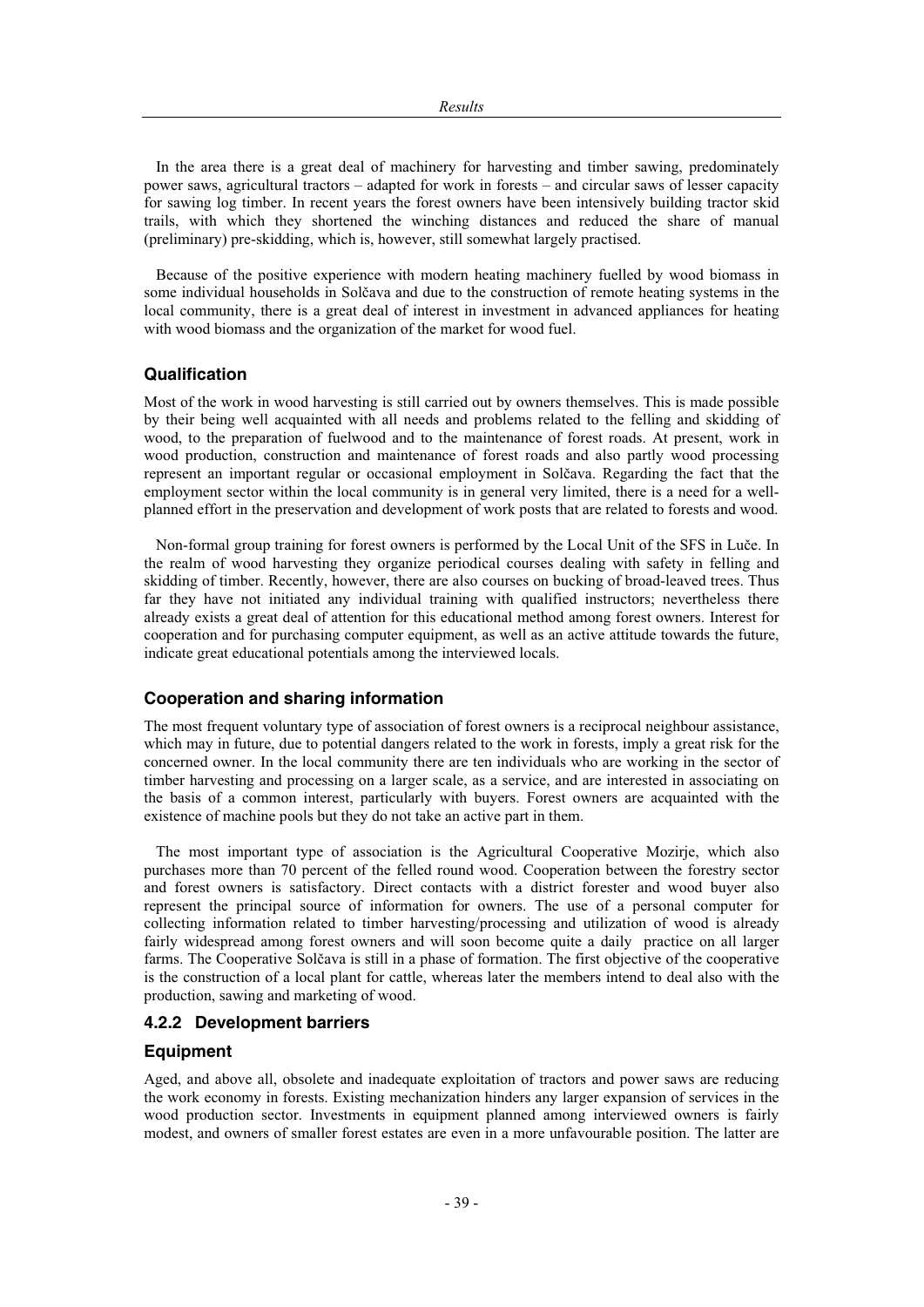vacillating between the purchase of equipment that is less suited to their needs and contracting services of felling and skidding of timber. The potential purchase of modern cable systems for wood skidding, the possibility of machine felling by harvesters or wood transport by forwarders are matters they can hardly reflect upon.

Due to demanding terrain requirements and complicated documentation, owners similarly cannot even consider building forest roads, which could reduce skidding costs. But the inexpensive construction of skidding trails in difficult and demanding terrain causes considerable degradation of the natural environment.

The quality of conifer round timber is below average, whereas the amount of quality assortment is negligible. Wood processing, with the exception of sawing, is underdeveloped. Existing saws for wood sawing are unexploited and outdated. The owners are reflecting, to a surprisingly great extent, on their needed upgrading, but not on the requirements of the wood sawing services. Theoretically forest owners support the local initiative to set up a small-sized saw plant but they still sell their timber to the highest bidder.

 The heating machinery is for the most part outdated, while buildings that are heated by them are poorly insulated and for that reason wood consumption is not advisable. When added to this is the low economy rate in the harvesting and production of fuelwood, then it is painfully obvious the ineffectiveness of wood as a raw material, both in domestic consumption and in the sale of round timber and fuelwood.

# **Qualification**

The formal education level of interviewed forest owners is similar to the Slovene average for the rural population. For the time being, Solčava does not possess capacities for formal education of adults and a similar situation is found in the neighbouring Luče. The educational infrastructure for non-formal training methods is poorly developed. The SFS cannot cover education in sectors that are of crucial importance to owners (wood marketing).

Forest owners read very little and surprisingly rarely discuss the technological problems of wood production. They apparently underestimate the significance of any recent knowledge related to skills in the felling and skidding of timber and in the production of fuelwood. Innovations in the technological area are slight.

The owners are aware of inadequate knowledge and lack of skills in the bucking and sale of wood. They waver between the traditional (e.g. learning, sharing knowledge among household members) and modern methods of learning (e.g. the use of internet), yet in their quest for educational practices and methods that would suit them the most they are relatively indifferent.

In order to reduce production costs, forest owners personally maintain machinery and equipment for work in the forest; they are willing to invest very little funds or nothing at all in acquiring adequate knowledge in work methods, safety measures and how to reduce damage done to trees and soil. The awareness of environmental issues is very limited.

#### **Cooperation and sharing of information**

The inhabitants of Solčava are traditionally renowned as proud and self-relying peasants, which enabled them to survive in the past. They are hardly willing to accept the fact that present conditions in society dictate cooperation and integration in the production and added value chains. Their indifference is a major obstacle to any attempt at enhancing an integration among forest owners.

Present organizational types of integration are either restrictive or do not offer any direct benefits to the forest owner. Presently no institution or individual exists who could adequately represent the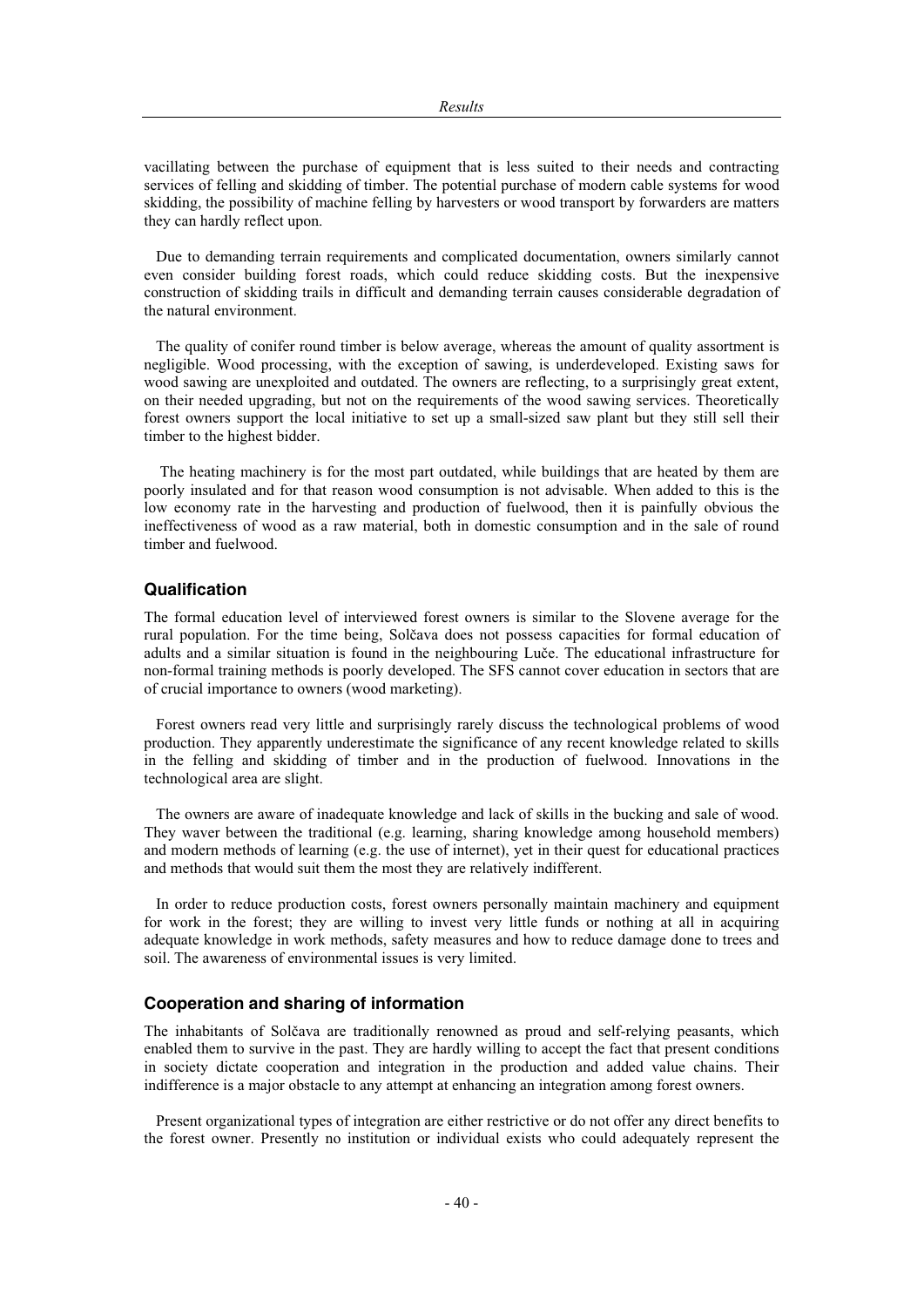interests of the forest owners in timber harvesting/processing and utilization of wood. Regarding the implementation of projects with a communal significance, there are several institutions whose attitude towards forestry – and especially towards a forestry related technology – is noticeably passive.

The central motivation of forest owners for associating is to enhance log timber marketing. This is, however, not the most important and it is also not the only option. In conditions of the European market of wood and wood assortment, the difference between the wood's purchase price and production costs is getting ever slighter. The forest owners are underestimating the significance of reducing production costs and of wood processing, which are the weakest links in the production chain involving the majority of forest owners and the entire local community of Solčava.

# **4.2.3 Technology development priorities**

On the basis of identified development advantages and obstacles and together with district foresters and representatives of the institution for adult education, a list has been elaborated of ten crucial topics for encouraging technological progress among forest owners in Solčava:

- $\bullet$  enhance the exploitation of machinery for timber harvesting;
- open up of forests and the use of forest roads;
- establish local offers of services for the works in wood production;
- increase the efficiency of utilization of wood for energy purposes within households;
- improve the qualification and safety of household members in their work in forests;
- improve the availability of information and cooperation among forest owners;
- improve the integration with local /regional wood consumers (buyers);
- reduce the negative consequences of timber harvesting and construction of forest roads;
- improve the success rate of marketing of wood products;
- improve the economy of domestic wood processing.

Determined priorities do not denote the projects themselves, since the owners should first declare their own standpoint. The meetings with the forest owners should be devoted to this principle and where they select and concretize the project proposals. In order not to mislead the participants of these meetings with expertly outlined proposals, these areas were merged into four topics, which were used for realizing group procedures with forest owners.

# **4.3 INITIATIVES OF FOREST OWNERS**

The principal objective of both workshops was to encourage the participants to create their own plans for improvements in harvesting, processing, utilization and marketing of wood. In order to achieve this principal objective a combination of proven group procedures were applied. Both workshops with forest owners were held on the premises of a hunting lodge, which offered sufficient space for accommodating work groups in separate rooms. A great deal of our attention was dedicated to the preparation of space and conditions for a pleasant and creative atmosphere (arrangement of tables, biscuits, non-alcoholic beverages, etc.) (see Photo 5).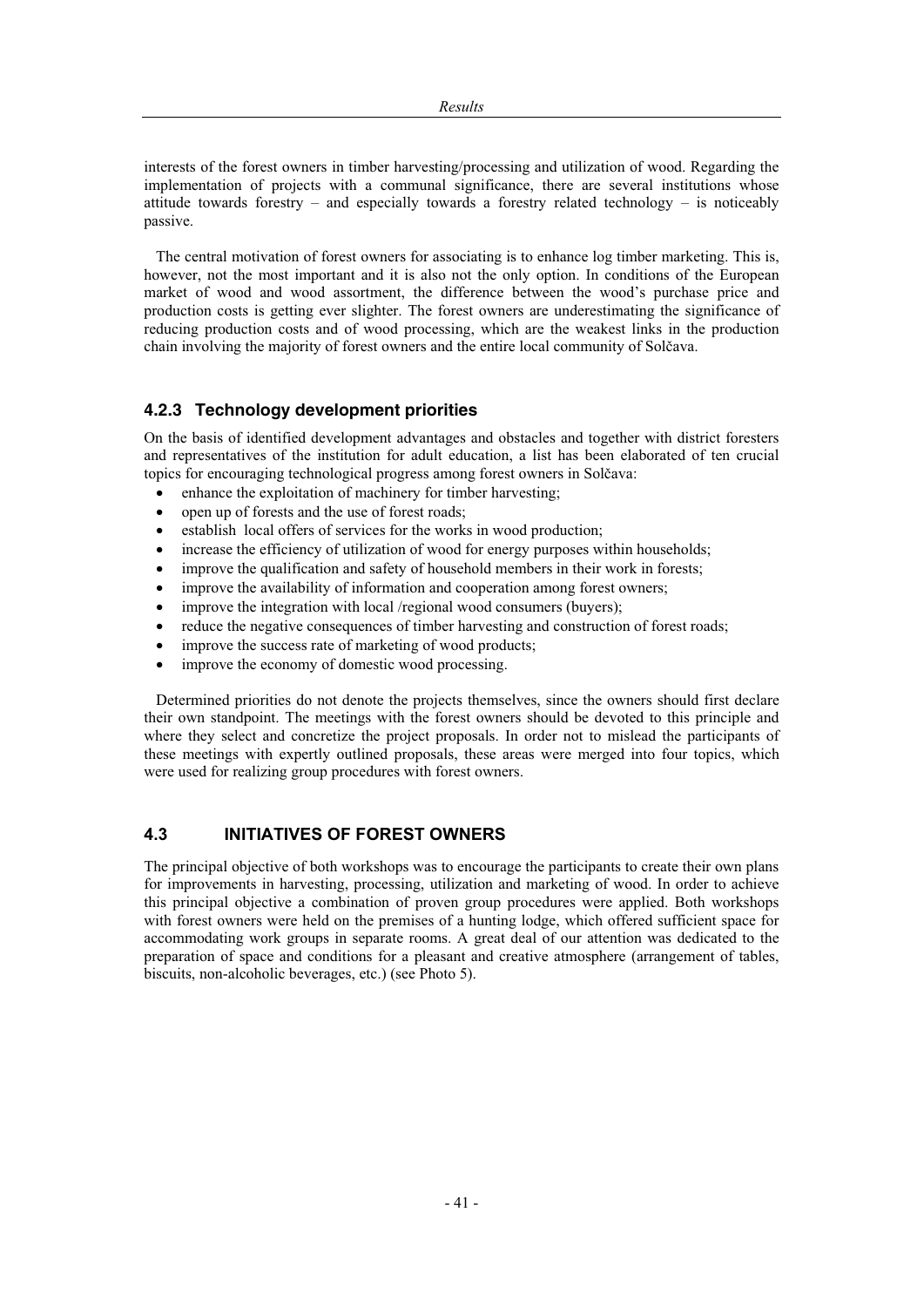![](_page_48_Picture_1.jpeg)

Photo 5. *Team work of subgroup – table* 

Each of the workshops was attended by 22 forest owners (see Table 19). In both cases men aged from 31 to 50 years predominantly attended, and there was also one woman participant. Numerous forest owners who had attended the first workshop participated also in the second one, but there is no detailed data on how many of them. In addition to the invited forest owners, 10 experts were also present at the first workshop. The group of experts included foresters from the SFS and researchers from the Slovenian Forestry Institute.

| Age group    | <b>First workshop</b> | Second workshop |
|--------------|-----------------------|-----------------|
| Up to 30     |                       |                 |
| $31 - 40$    |                       |                 |
| $41 - 50$    | O                     |                 |
| $51 - 60$    | 3                     |                 |
| 61 and over  |                       |                 |
| <b>Total</b> | 22                    | 22              |

Table 19. *Age structure of forest owners who attended the workshops* 

# **4.3.1 Formulation of the initiatives**

The aim of the first workshop dealt with the development of initiatives for increasing revenues from harvesting, processing and utilization of wood among forest owners in Solčava and the elaboration of action plans. It was held on 18 January 2003 from 11.00 to 15.00 hours and was directed by two moderators from the SFS. Each moderator had two assistants.

Subsequent to the introductory presentation of the workshop's objectives, aims and work methods, moderators presented the main topics, whereby the owners should search for ways that would lead to the attainment of the workshop's general objective, which was: "**Creation of development initiatives for the improvement of harvesting, processing, utilization and marketing of wood in Solčava".** Participants assessed which topics are, according to their opinion, the most relevant for encouraging improvement in this objective. During the voting period each attendant used three beans, which each allocated to the proposed subject (see Table 20). In addition to forest owners, four experts, i.e. local foresters, voted as well.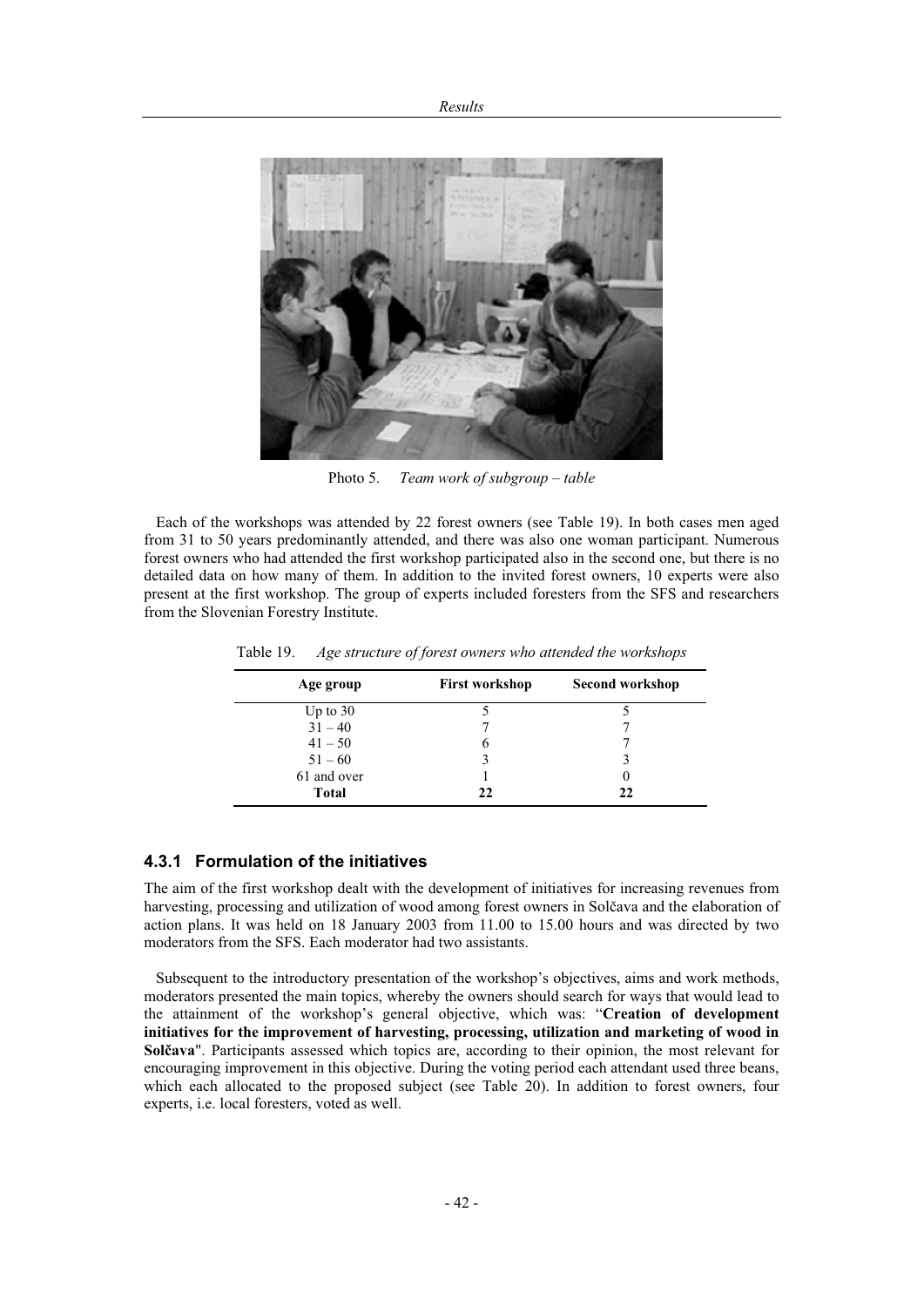| <b>Proposed subjects</b>                                                                                          | Number of votes Share $(\% )$ |    |
|-------------------------------------------------------------------------------------------------------------------|-------------------------------|----|
| <b>WORK IN THE FOREST</b> (machinery, services, safety and<br>qualification)                                      | 13                            | 17 |
| <b>ACCESSIBILITY OF FORESTS BY ROADS AND SKID</b><br><b>TRAILS</b> (construction, reconstruction and maintenance) | 12                            | 15 |
| PROCESSING AND UTILIZATION OF WOOD (sawing,<br>further processing and use of wood for heating)                    | 18                            | 23 |
| MARKETING OF WOOD (sale of log-timber, processed wood<br>fuelwood and wood chips)                                 | 35                            | 45 |

Table 20. *Results of the voting on the proposed topics* 

The majority of participants believe that the most important area for encouraging technological development and increasing revenues from the forests involves the marketing of wood (45 percent of the votes), whereas in second place they attributed the processing and utilization of wood (23 percent of the votes).

After the voting the attendants were divided into two working groups and seven 'tables' with at least four members at the table. The first group dealt with the processing and utilization of wood, while the second one dealt with the marketing of wood. Groups worked in separate rooms. Inside the first one there were four tables of which one consisted of experts. In the second room there were three tables; also in this group one table was composed of experts.

# **Work results of the first group**

After the presentation of the work method the participants at the table filled in the H-form. The first group searched for solutions and answers to the following question: 'How do you assess the processing and utilization of wood (see Photo 6)?'

![](_page_49_Figure_7.jpeg)

Photo 6. *H- method as presented at the non-profesional table in the first group* 

The overall results of the H-method in the first group (four tables) are given in Table 21. Participants within the first group assessed the current conditions in the processing and utilization of wood at their own homes. Evaluations were relatively low, which signified that the majority of them were to a large extent dissatisfied with the conditions in the domestic processing and utilization of wood. Subsequent to this they wrote down, on stickers, at least three reasons why they had not opted for grade 10. Deficiencies in processing and utilization of wood were, according to the participants: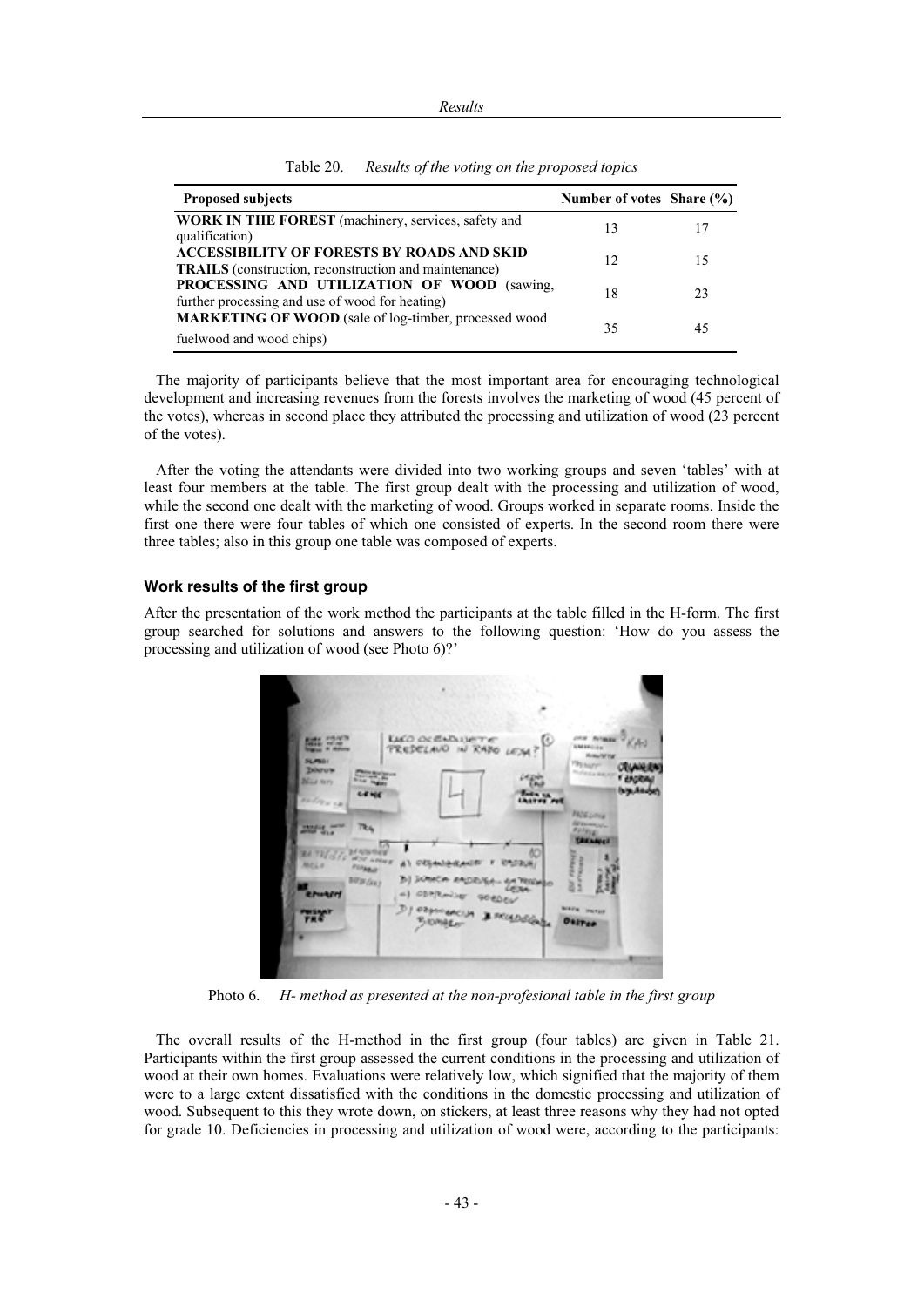the poor quality of the log-timber, poor competitiveness, outdated technology and the lack of time. Among the advantages of the domestic processing and utilization of wood the participants specified: covers one's own needs for wood, the tradition and reduction of costs within households. Collective evaluations proposed by four panels were also low, which evidently signifies that participants are not satisfied with the current state of the processing and utilization of wood.

Table 21. *H-method: How do you evaluate the current state in the processing and utilization of wood in your home* 

|           |                                     | How do you evaluate the               |   |                                     |
|-----------|-------------------------------------|---------------------------------------|---|-------------------------------------|
|           | Why not 10 (deficiencies)           | state in the area of                  |   | Why not 0 (advantages)              |
| $\bullet$ | poor wood quality                   | processing and utilization of $\cdot$ |   | covering one's own needs for        |
| $\bullet$ | poor accessibility of forests       | wood at your home?                    |   | technical wood                      |
| $\bullet$ | lack of work force and time         |                                       |   | satisfactorily equipped<br>with     |
| $\bullet$ | incompetitiveness of the home       |                                       |   | machines $-$ for covering one's     |
|           | skilled work with respect to        |                                       |   | own needs                           |
|           | companies                           |                                       | ٠ | it enables the selection of wood of |
| $\bullet$ | absence of wood products            | 10<br>$\mathbf{0}$                    |   | corresponding quality – for one's   |
|           | appealing to the market             |                                       |   | own needs                           |
|           | absence of any large processing     |                                       |   | possibility of the use of branch-   |
|           | plant (larger saw mill)             | Summarized proposals for              |   | wood and wood residue for           |
| $\bullet$ | it is difficult to find a buyer for | improvements presented in             |   | heating                             |
|           | the processed wood                  | Table 22                              | ٠ | the use of wood chips for heating   |
| $\bullet$ | outdated machines – suitable        |                                       |   | information via internet            |
|           | solely for covering one's own       |                                       |   | experience in wood cutting and      |
|           | needs                               |                                       |   | sawing $-$ it is a tradition        |
|           | too low a profit margin             |                                       |   | reduces costs in the household      |
|           |                                     |                                       |   | (technical wood, fuelwood or        |
|           |                                     |                                       |   | wood chips)                         |

After reporting on the work done by individual panels, there followed the method of pairing the comparisons (see Table 22) and the elaboration of the action plan related to the proposal, which was to the largest extent supported by participants during pairing comparisons.

| Table 22. Synthesis of proposals for improving the current state in processing and utilization of |
|---------------------------------------------------------------------------------------------------|
| wood (H-method) collected from all panels in the first group                                      |

| Proposals for improvements of the current state in the field of<br>processing and utilization of wood | Number of votes in<br>pairing comparisons |
|-------------------------------------------------------------------------------------------------------|-------------------------------------------|
| Uniting                                                                                               | 10                                        |
| Subsidies for machinery and appliances                                                                |                                           |
| Associating in the marketing procedures                                                               |                                           |
| Common saw mill                                                                                       |                                           |
| Opening up of forests                                                                                 |                                           |
| Redirecting into the utilization of wood chips                                                        |                                           |
| Expert assistance in selection of machinery and boilers                                               | 0                                         |
| Organization of the warehouse for wood chips                                                          | $_{0}$                                    |
| Improvements in infrastructure (electricity)                                                          | 0                                         |

The majority of participants from the first group believed that the best solution for the improvement in the current state of the processing and utilization of wood was in associating and/or uniting all interested forest owners. Association was of key significance primarily for the common presentation in the market. An important factor was considered also state assistance (non-refundable means given as subsidies) for the purchase of machinery and appliances.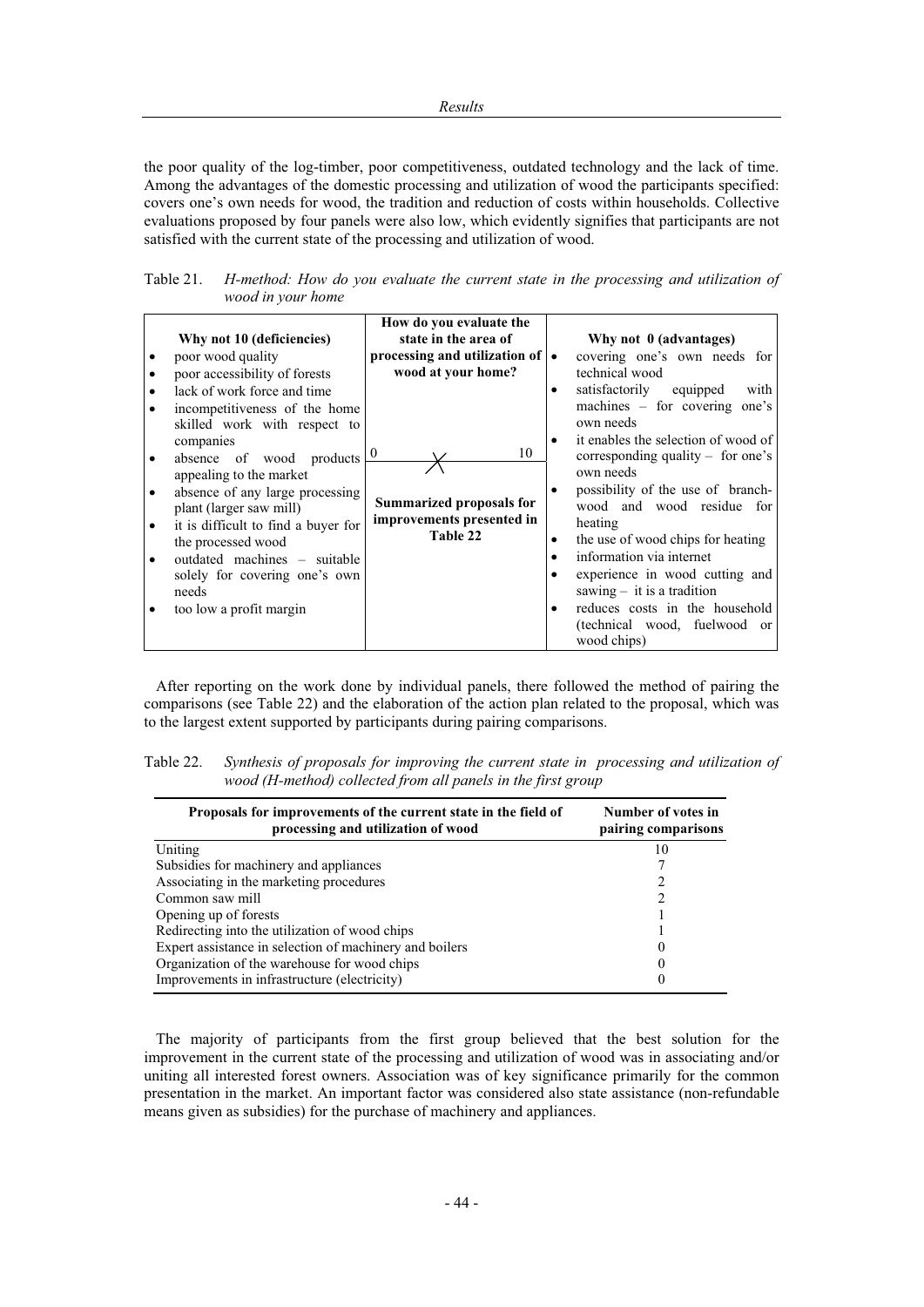Panels elaborated action plans only for those proposals that were most frequently selected in pairing comparisons. Forest owners from the first group deemed that the most essential prerequisite for improving the processing and utilization of wood in Solčava was uniting and associating. According to the opinion of the expert panel, however, the most significant factor was the encouragement of advanced individual and group systems related to the wood biomass.

# **Work results in the second group**

In the second group the participants reflected on the marketing of wood. The overall results of the Hmethod are represented in Table 23. In this group as well the grades were relatively low, which signified that they were for the most part dissatisfied with the marketing of wood. According to the participants' opinions the most outstanding deficiencies were: buyer's monopoly, low prices and financial indiscipline.

Table 23. *H-method: How do you evaluate the current situation in the marketing of wood* 

| Why not 10 (deficiencies)                                                                    | How do you evaluate the<br>marketing of wood?                            | Why not 0 (advantages)                                                    |
|----------------------------------------------------------------------------------------------|--------------------------------------------------------------------------|---------------------------------------------------------------------------|
| Poor marketing potentials for<br>the sawn wood                                               |                                                                          | Ensured sale of wood<br>٠                                                 |
| Buyer's monopoly $-$ absence<br>of competition                                               |                                                                          | Sale of all wood (also of poorer<br>٠<br>quality)<br>Regular payment<br>٠ |
| Low prices – average flat<br>price (regardless of quality)                                   | 10<br>$\bf{0}$                                                           | Regular transport of wood<br>٠<br>Sale of wood all year-round             |
| Financial indiscipline<br>Poor state of the<br>wood<br>processing industry<br>Poor informing | <b>Summarized proposals for</b><br>improvements presented in<br>Table 24 |                                                                           |

Solutions related to improvements in the marketing of wood proposed by participants at the individual panels, were then (see Photo 7) arranged according to their significance (see Table 24).

![](_page_51_Picture_7.jpeg)

Photo 7. *Pairing comparisons*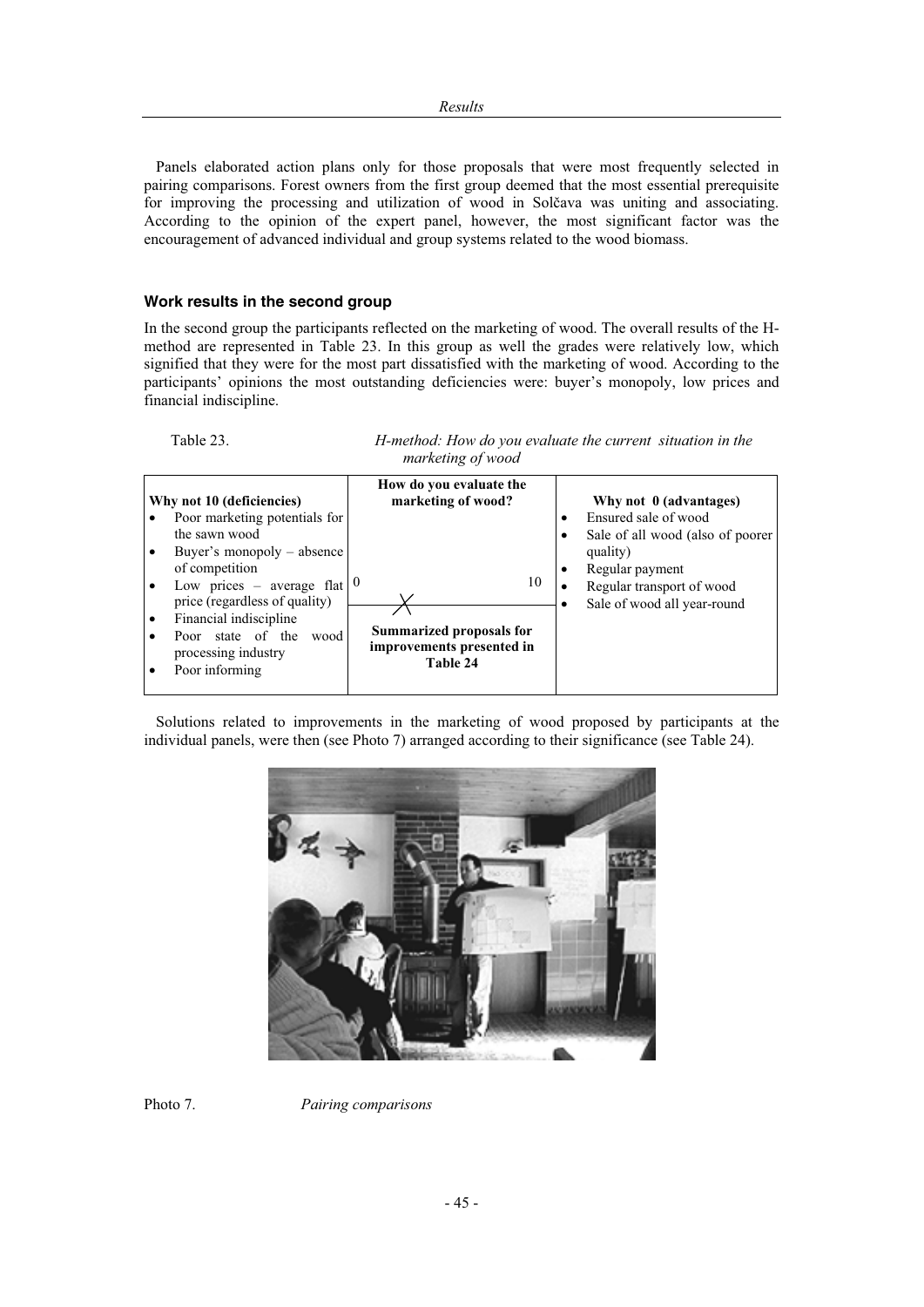| Table 24. | Proposals for improvements in the current situation in wood marketing (H-method) |  |
|-----------|----------------------------------------------------------------------------------|--|
|           | presented by all panels in the second group                                      |  |

| Proposals for improvements in the current situation in wood marketing Number of votes from the | pairing of comparisons |
|------------------------------------------------------------------------------------------------|------------------------|
| Associating in the marketing – common presentation in the market                               |                        |
| Organizing their own processing                                                                |                        |
| Flow of information on wood buying                                                             |                        |
| Marketing of the sawn wood                                                                     |                        |
| Associating of forest owners                                                                   |                        |
| Education providing knowledge of bucking                                                       |                        |
| Improved bucking of round timber                                                               | 0                      |
| Certifying the wood (common trademark)                                                         | $\theta$               |

The second group arrived at a similar result as the first one, since the majority of participants agreed that associating and uniting were a key to improved wood marketing. Enhanced wood marketing, however, should subsequently, to a large extent, contribute also to technological progress and thus also to interrelated increased revenues from the forest.

#### **Action plans**

Participants at each table elaborated their own action plan (see Photo 8) for the selected proposal (for the improvement in the current state).

![](_page_52_Picture_6.jpeg)

Photo 8. *Action plan – an example* 

In the course of the analysis all action plans were united, since common development initiatives in the harvesting, processing, utilization and marketing of wood were the objectives. Seven tables in both groups elaborated action plans for six different initiatives:

- $\bullet$  uniting (two panels);
- organizing the cooperative (association);
- combining efforts in wood marketing;
- common presentation of owners in the market;
- x encouraging introduction of advanced modern individual and group systems related to wood biomass;
- marketing of non-timber forest products.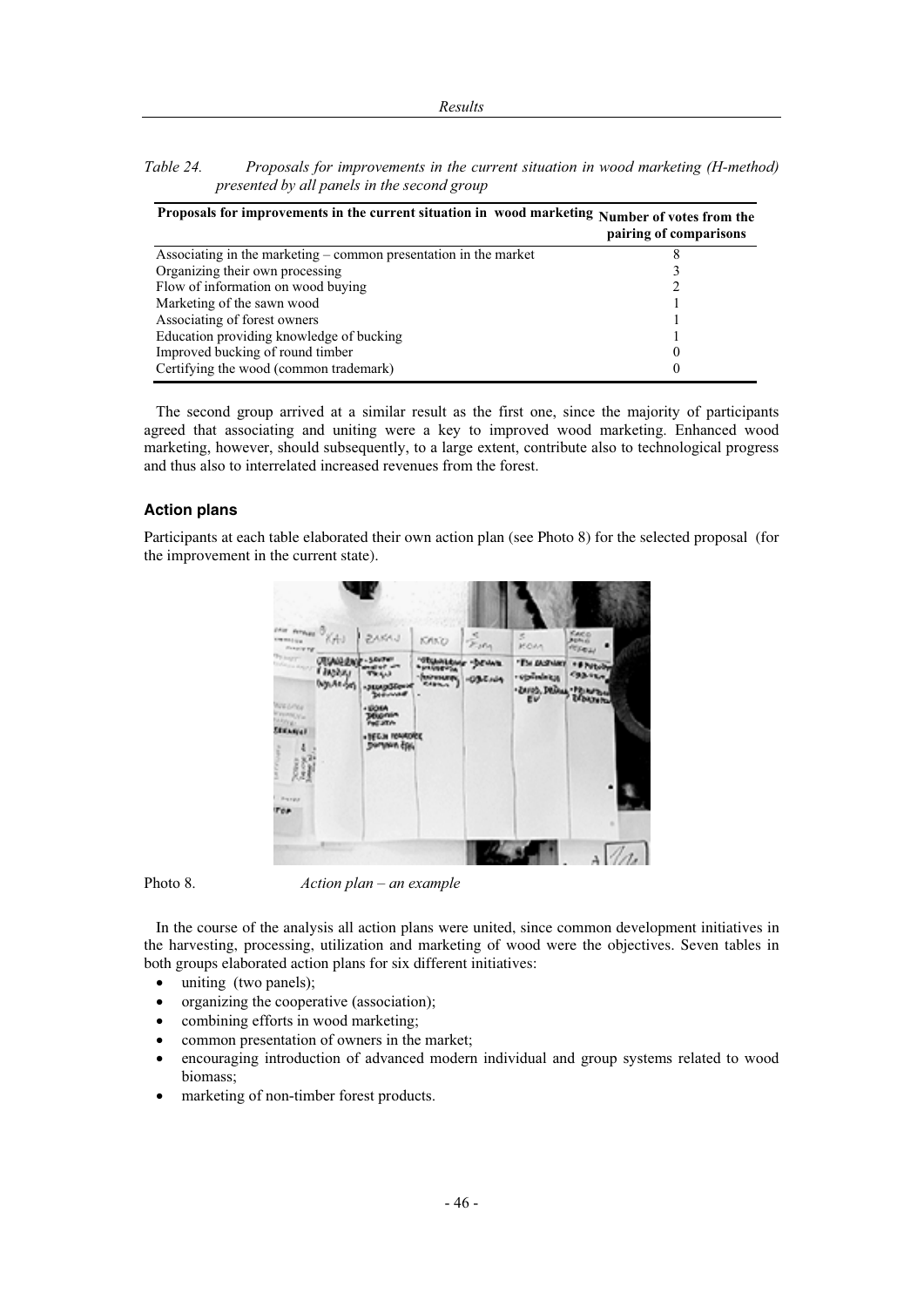The first four action plans were related to uniting or/and associating forest owners in various formal groupings (cooperative, association). The fifth plan was elaborated by one of the expert groups, whereas the sixth one dealt with a subject outside the project's content and will therefore not be represented in any further detail.

The most important reasons for uniting or associating in the action plans were for:

- improved financial efficiency;
- less problems with marketing;
- common presentation in the market;
- purchase of machinery;
- determining common prices;
- informing:
- new work posts;
- larger utilization of domestic saw mills.

 Besides the forest owners, among the most important actors in uniting and associating also are the municipality, the SFS and the existing Agricultural Cooperative. The effects of the union should be evident in the financial results, facilitated sales and an unmistakable trademark.

# **4.3.2 Verification of the initiatives**

The objective of the second workshop was: **"Presenting the development initiatives to interested individuals and institutions and encouraging their realization."** It was held on 25 January 2003 from 14.00 to 17.00 hours and was directed by two moderators from the SFS.

#### **Target**

At the beginning of the second workshop were presented the results of the work with forest owners from the municipality of Solčava up to the present. After the presentation of the results of the inquiry and of the first workshop, the participants, by "shooting" into a target (see Photo 9), replied to the question: "To what extent have we by the work accomplished thus far pinpointed your problems in harvesting, processing, utilization and marketing of wood?"

![](_page_53_Picture_16.jpeg)

Photo 9. *Target: 'How well have we pinpointed your problems?'* 

The target contained marks from 5 (centre) to 1 (the lowest grade). The average evaluation of participants was 3.7, which signifies that their problems have been satisfactorily identified by the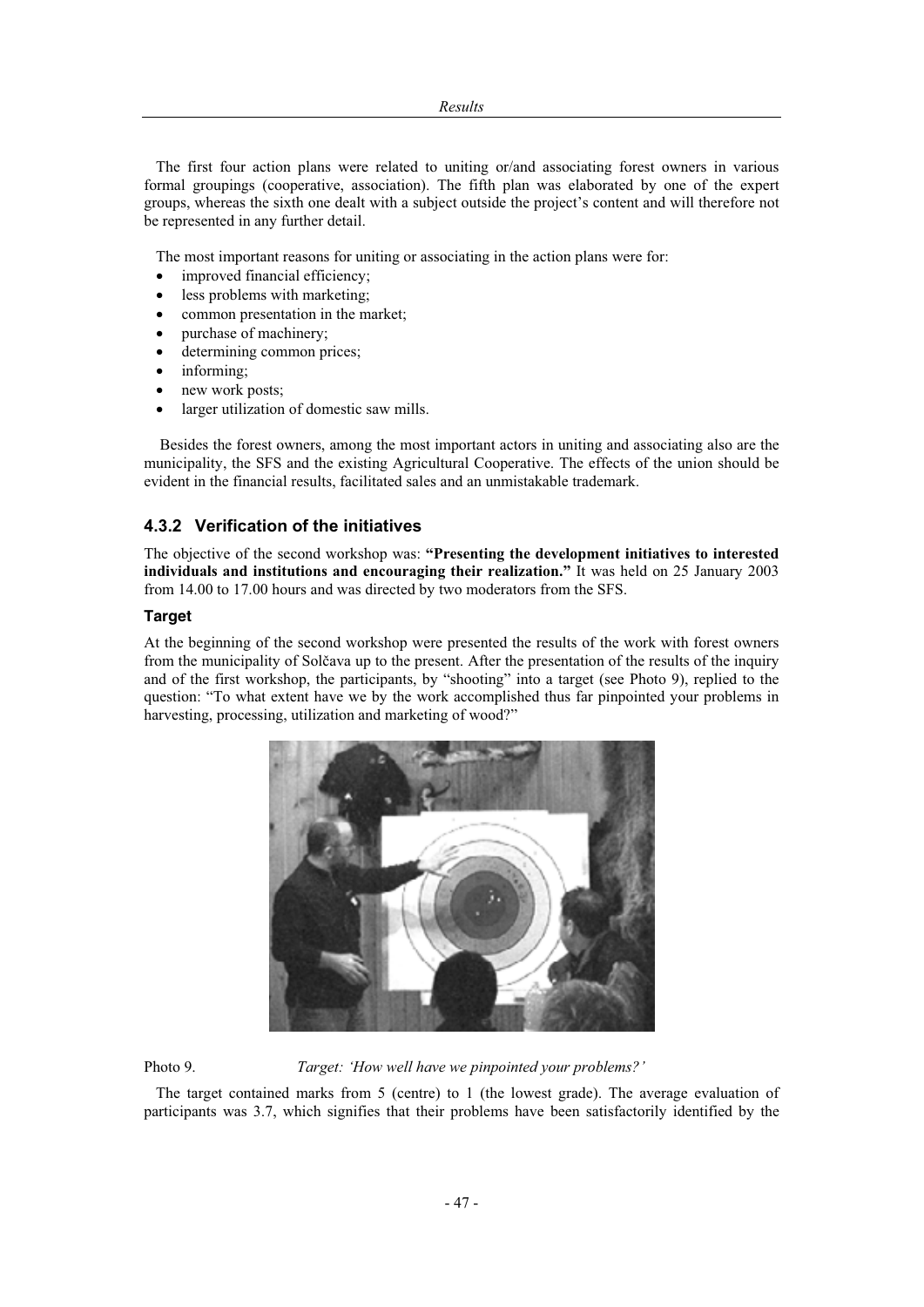workshop. Three of the attendants hit the target's centre (the highest grade), only one participant opted for grade 2, whereas the majority indicated 4.

Before verifying the initiatives from the first workshop, the participants were demonstrated some already existing methods of uniting and associating forest owners in Slovenia. For that purpose, three lecturers were invited, who in the second part of the workshop presented activities of the forest owners' association from Mirenska dolina as well as the functions of the machine and study circles.

#### **Updating the initiative list**

Of key importance for further work with forest owners was the presentation of existing forest operations related to initiatives, as well as supplements to the list of initiatives. The list from the first workshop was upgraded, and the final list comprised seven initiatives or proposals for improvements in harvesting, processing, utilization and marketing of wood. Each participant in the second workshop had an opportunity to 'stick' (see Photo 10) his name under all the proposed initiatives according to his intention for an active participation in the realization of the initiative (see Table 25).

![](_page_54_Picture_5.jpeg)

Photo 10. *Selection of the proposed initiatives according to individual preferences* 

| Initiatives or proposals for improvements in the field of<br>harvesting, processing, utilization and marketing of wood | Number of attendants, who<br>wanted to participate actively |               |
|------------------------------------------------------------------------------------------------------------------------|-------------------------------------------------------------|---------------|
|                                                                                                                        | number                                                      | share $(\% )$ |
| Associating, uniting                                                                                                   | 16                                                          | 73            |
| Education, training                                                                                                    | 13                                                          | 59            |
| Marketing and adjusting non-wood forest's functions                                                                    |                                                             | 50            |
| Opening up of forests                                                                                                  |                                                             | 23            |
| Professional assistance in the selection of machines and boilers                                                       |                                                             |               |
| Organization of wood processing                                                                                        |                                                             |               |
| Utilization of wood chips                                                                                              |                                                             |               |

|  | Table 25. Initiatives for improvements in harvesting, processing, utilization and marketing of wood |
|--|-----------------------------------------------------------------------------------------------------|
|  |                                                                                                     |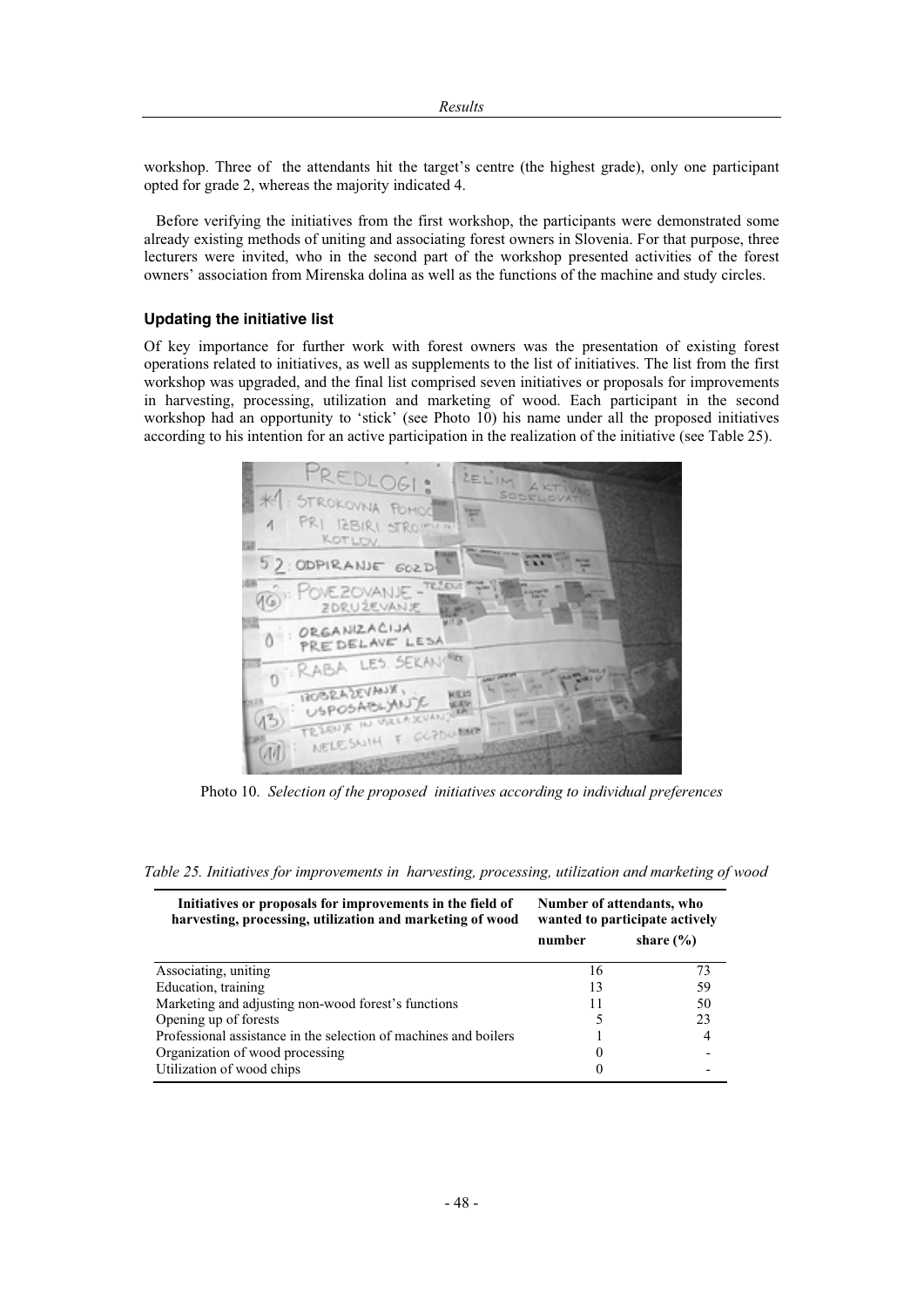The expressed interest in a concrete cooperation and active engagement in these fields confirmed results of the first workshop, since the majority of the participants displayed an interest in associating and uniting. An equally important area turned out to be education and training.

 Somehow disputable among all seven proposals was the one related to "Marketing non-timber forest products" because it did not refer to harvesting, processing, utilization and marketing of wood. However, according to opinions of the organizers of the workshops and above all also according to those of the participants, this area proved to be of such considerable significance for forest management within the considered local community that it could not be eliminated.

#### **Allocating individuals to initiatives**

The final step was an election of the leader for each of the three most supported initiatives. The leader has to be a member of the local community. His duty is to gather those who signed up for the initiative within two months after the workshop for the initiative realization. Without much difficulty individuals were identified who would within the local community, and particularly among the interested forest owners, organize and direct all future activities. Those who were considered decided to accept this responsibility on a voluntary basis.

The second workshop was formally concluded by bestowing symbolic presents to all participants. Unofficially it ended only after additional less formal talks which demonstrated that any reservations and distrust between the participants of the inquiry and the forest owners had been overcome.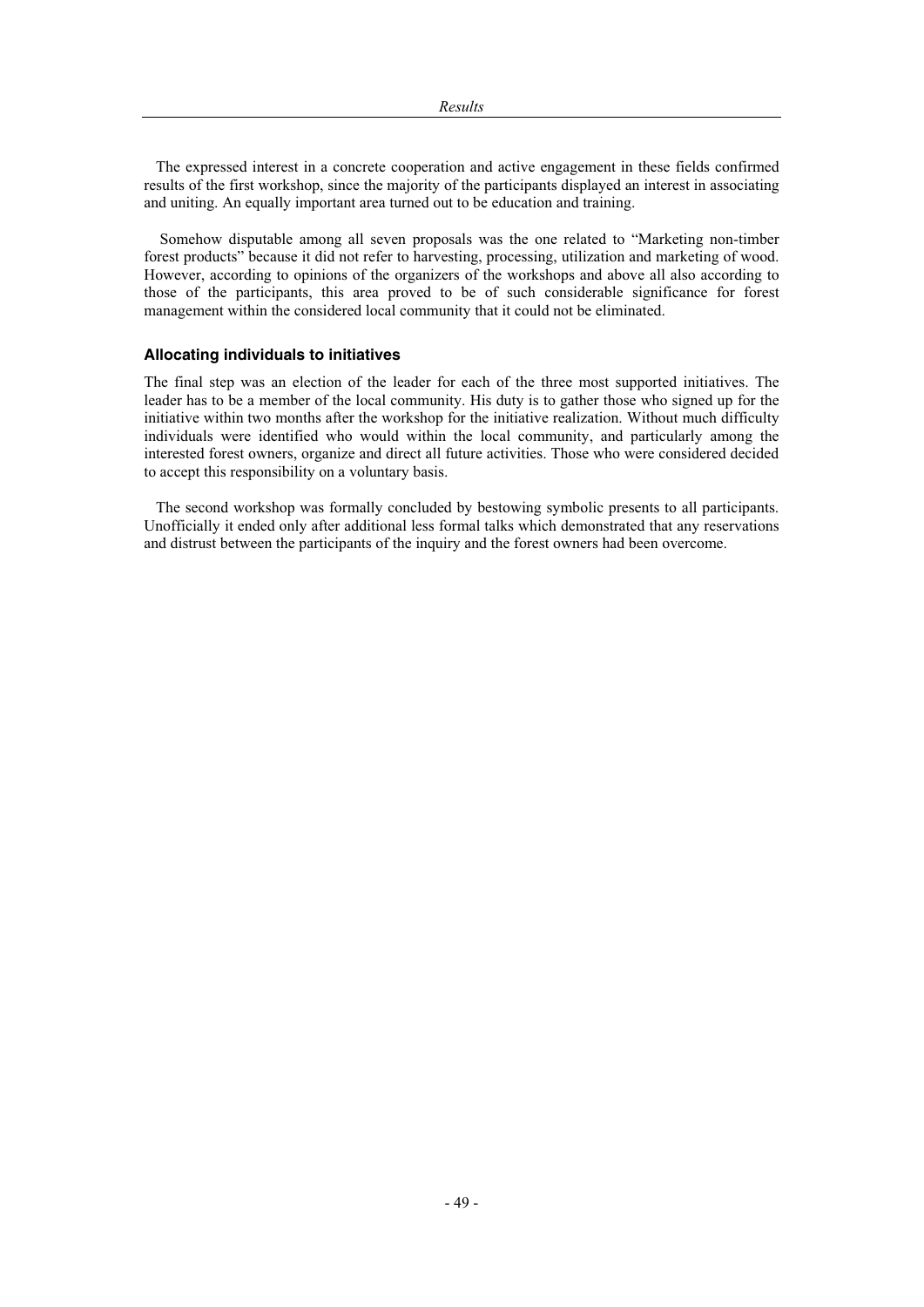# **5. DISCUSSION AND MAIN OBSERVATIONS**

# **5.1 POSSIBILITIES FOR IMPROVEMENTS IN FOREST RELATED OPERATIONS IN SOLýAVA**

#### **Wood – a strategic natural resource in Solìava**

**The local community of Solþava is a fair example of a Central European rural local community, which will in future economically rely on forests (Matk, 2000)**. Solčava belongs to a group of municipalities with a development level below the Slovenian average. Regarding the number of inhabitants it is the third smallest municipality in Slovenia, whereas geographically it may be ranged among 32 local communities within the Savinjska region. Four-fifths of the municipality's entire area is covered with conifer forests. Eighty-three percent of forests are privately owned by 135 households, which are predominantly full-time or part-time isolated farms. Twenty-three percent of the forest owners have a permanent residence outside the Solčava municipality. The ownership structure of private forests is a favourable one, i.e. the average forest estate is ten times larger than the Slovenian average. Subsequent to denationalization in 1991, the number of owners and coowners of forests in Solčava has increased almost threefold, whereby the majority of new owners belong to a category of non-farmers. For the most part of those households that own over 4 ha of forests the revenue from forestry and wood sawing represents at least one-third of the household's entire income. Of great importance also is the role of the domestic utilization of wood, which reduces the household's costs especially for heating.

**Revenues from wood sale, which represents for the majority of Solþava households the most important benefit provided by forests, are declining because of an underestimation of the potential benefits from technological progress in timber harvesting/processing and utilization of wood.** On average, forest owners realize only 75 percent of the allowed cut. Forests are managed most intensively on medium and large forest estates, where the annual fell is around  $3.3 \text{ m}^3/\text{ha}$ . Owners with a forest estate over 100 ha fell less trees, on average 1.9  $m<sup>3</sup>/h$ a per annum. Forests are managed most extensively by owners from outside the local community  $(1.5 \text{ m}^3/\text{ha/year})$ , since these owners are the least dependent on forest related revenues. Wood prices in the market have been stagnating for years. Yet the costs of work and material in timber harvesting are rising, and for this reason owners have felled less trees in the last three years, and in future a further drop in revenues from the forest is expected. Much more than potential cost reductions in the wood production value added chain, forest owners are focusing on a search for solutions in more efficient marketing of wood, as well as in marketing the forest's non-timber products and services. Great emphasis is placed on re-establishing the rights for marketing the hunt within their forests, which however would not represent a realistic alternative to the wood production function of forests in Solčava.

**Marketing landscape values of forests in Solþava does not exclude the exploitation of forests, yet it may intensify strict rules for its sustainable use.** Numerous environmental values in the local community are inseparably linked with forests. Forest owners are well aware of the forest's role in the protection of soil, water resources and in the development of tourism, but for the time being they do not reap any direct economical benefits from this. Further development of the Logarska dolina landscape park will have to take into consideration the rules of timber harvesting, wood construction and use of forest roads, whereas forest owners will have to raise the quality level of work in production procedures through the use of technological progress.

**Technological development in fields related to wood is not solely a problem involving an individual forest owner but represents a strategic orientation of the entire local community of Solčava.** Through the use of technology development, objectives may be achieved in the development of managing forest areas, in tourism and in the protection of nature, and for that reason the municipality of Solčava, as well as the Savinjska Development Agency, represents a key partner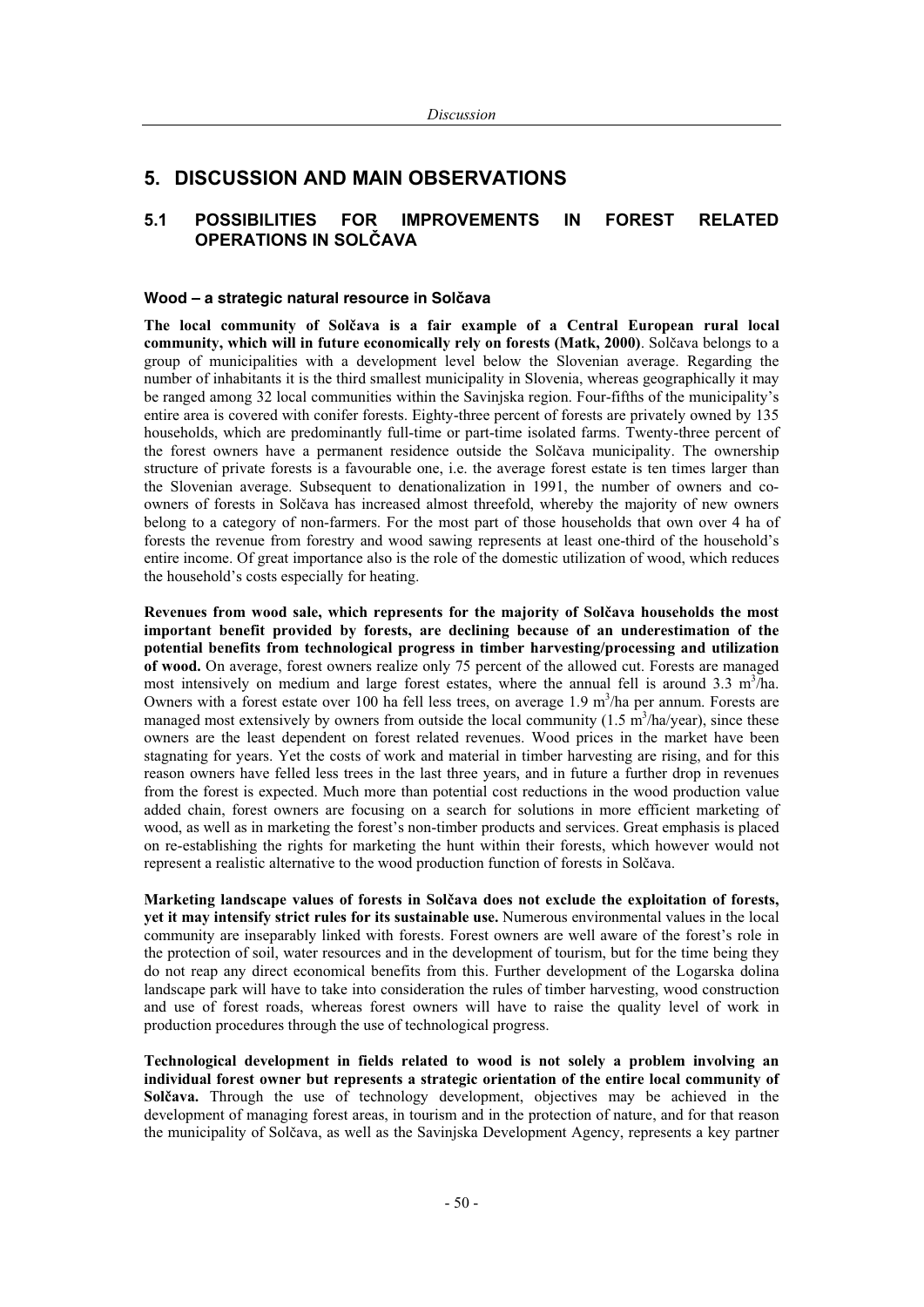among forest owners in the realization of projects related to technological progress in timber harvesting/processing and utilization of wood.

#### **Value added chains – common issues and priorities**

**Wood from Solþava has a low added value – predominantly sold is conifer round timber of average quality.** Owners sell round wood, sawn wood and fuelwood. Ninety-two percent of all round timber are conifers. The extent of sawn timber is fairly small, whereas the extent of the sale of fuelwood is negligible. The sale of round timber is concentrated on a single buyer, which is acceptable from the viewpoint of owners. Full-time and part-time agricultural households that own more than 50 ha of forests represent a majority of the wood sold. Owners do not cooperate in the sale of wood. Larger owners try to find other buyers of wood as well. In their search some started to use internet, which is expected to increase in importance in the future. Round timber is sold by almost every household that owns a forest. Less than one-third of the owners sell sawn wood, whereas wood for heating purposes is sold by only 17 percent of the households. Practically only conifer timber is sawn. Among the interviewed there was no noticeable amount of sawn timber for external customers, and the use of wood in handicraft in Solčava is absent as well. The sawn wood is sold mostly by fulltime farmers with an estate over 50 ha – predominantly as construction wood. Sixty percent of all interviewed agree with the idea of setting up a local saw plant in Solčava. The greatest interest for this exists among owners of larger estates, who are also for the most part willing to invest in such a plant. Half of the respondents would agree to sign a long-term contract for supplying the plant with raw material, yet few among them are owners of very large forest estates.

**In the utilization of wood for energy purposes there are still great reserves.** All interviewees heat their premises with wood, whereas 81 percent of the households use wood exclusively. The energy consumption for heating per square metre of residential surfaces is 2.5 times higher than the Slovenian average. Many are interested in the modern heating systems, machinery fired by wood chips and only to a lesser degree also in modern machinery using billets. Respondents are well acquainted with planned projects for central heating systems fired by wood biomass in Solčava and Logarska dolina. The interest to provide a supply of the fuel for such central heating systems is moderate and is estimated to amount for an individual owner to 2 000  $m<sup>3</sup>$  per year. Greater interest for supplying the wood biomass is found among owners of larger forest estates. Sixty-six percent of interviewees would sign a long-term contract for supplying the raw material, which would ensure an approximate amount of  $1\,400\,$  m<sup>3</sup> per annum. They estimated that a part of the actual potentials related to the wood biomass still remains unexploited within the area and lies in the brushwood.

**Households alone perform half of the work in timber harvesting and the other half is carried out by hired workers who do not possess any formal qualification for such work.** The hiring of various service companies or contractors to carry out felling and skidding is rare in Solčava. Most of it is done by a system of local exchange of services, whereby no one has a formally registered forestry service activity. Payments are made within a system of hired labour or moonlighting, which for the time being is suitable to everyone involved. The increased and strictly defined labour and social-health legislation, however, will create changes. The majority of those who provide a service to others will perform forestry services as a supplementary farm activity. The demand for forestry services is expected to increase in the future. Regarding the fact that in the local community no one presently formally or legally fulfils requirements for performing commercial forestry activity, education certainly will be highly necessary.

**According to interviewee opinions, work qualifications involved for forests is good, whereas consequences of forest accidents reveal a different situation.** Owners of larger forests were more confident in their own knowledge, yet they nevertheless showed greater interest in training than owners of smaller estates. The least qualified are owners residing outside the local community, who also showed the least interest in training. The interviewed owners experienced in the last 10 years 11 accidents with permanent consequences, which is in the range of the Slovenian average but far above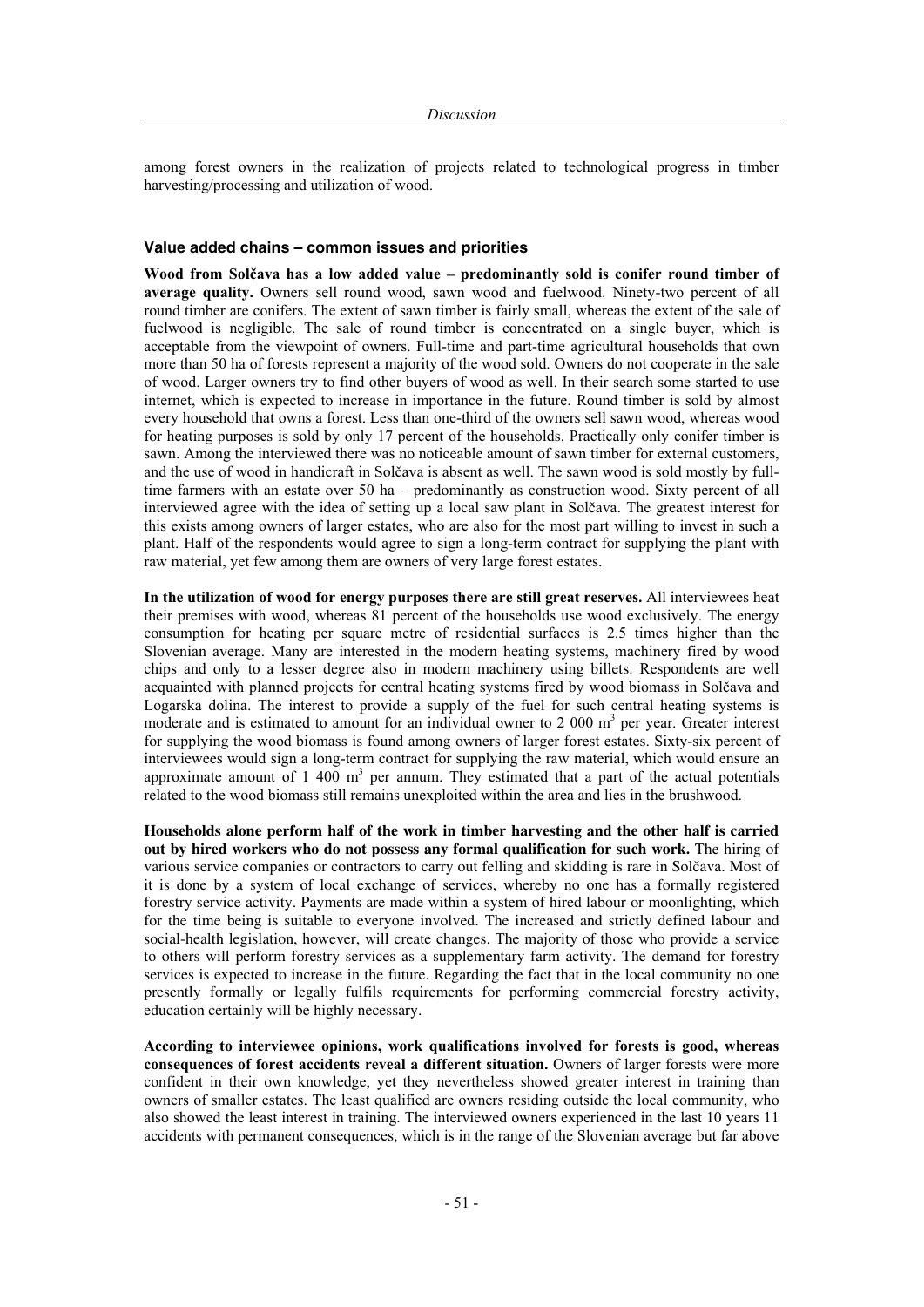conditions in comparable forest estate structures in Europe. Forestry skills could be taught in courses, study circles and by instructors within their own forests.

**Private forests in the Solþava municipality are not optimally opened up either by forest roads or by forest skid trails.** From the beginning of the transition period, when centralized financing – which provided for the construction of forest roads – was abolished the owners predominantly opted for individual construction of tractor skid trails. Lower investment costs have not solved the basic essential problem: the high cost of skidding at average distances of over 900 m. Poor accessibility of forests is one of the reasons why the wood cut is not greater. It is thus necessary to elaborate a strategic plan of further opening up of forests in the future.

**Wood skidding is done along the ground; the machinery for work in forest is plentiful, yet outdated.** Tree felling is completely carried out by motor saws, which are in abundance on farms but are on average only insufficiently exploited. Wood skidding in the Solčava region is traditionally conducted along the ground, manually and by tractors; despite very demanding and steep terrain, aerial cableways are rarely used. Equipment for timber harvesting ages every year, and tractors and winches are used as long as they function. Owners maintain tractors for forest work, which have, for the most part, not been technically examined.

**Forest owners are not satisfied with the established associations. They were initially interested in associations but became hesitant.** Almost nine-tenths of the interviewees expressed an interest to establish links with other forest owners within the local community. As members of the Mozirje Agricultural Forestry Cooperative and of the Agricultural Forestry Chamber, forest owners have not been entirely satisfied with their methods. The operation of these organizations are too remote to actually meet the concrete needs in everyday living (marketing, consultation, sale, representation of local interests). By the end of 2002 the Solčava Agricultural Cooperative was founded whereby it is intended to also cover timber harvesting and sawing, as well as collection and distribution of wood fuel. In order to make the association of Solčava's forest owners a success story, the voluntary principle of membership and equality of all members will have to be consistently respected.

# **Forest owner's initiatives – a key to forest operation improvements**

**Forest owners in Slovenia and similarly also those in Solþava in the past were quite indifferent and transmitted the importance for development mostly to state institutions.** With the new forest law (1993) owners were granted an entire new set of rights and responsibilities. For the time being they are making only little use of them, but are adapting very quickly. This became apparent already during the inquiry and to a larger degree in workshops with forest owners.

**Through a simple analysis of the current situation participants of the first workshop proposed development initiatives and ranked their significance.** Participants quickly and easily managed to adopt and also successfully apply methods that they had learned at workshops. Action plans, which were created at the conclusion of the first workshop, revealed various forms of association/integration of forest owners as the most relevant initiative. By the end of group action, participants identified both with the objective and the way to attain it. This target was not imposed upon them by someone outside the local community but resulted from the principle of "from bottom up". A pleasant atmosphere, a respect for rules of the firm and sound communication further contributed to the fact that participants felt equal and were also able to express details that had not been brought up during interviews.

**At workshops forest owners underestimated the significance of the development in forest technology, where the forestry sector is aiming for an optimal equilibrium between costs and impacts on environment.** This is partly a consequence of the still relatively favourable economic conditions and partly a consequence of work methods, which had excluded the problem of optimizing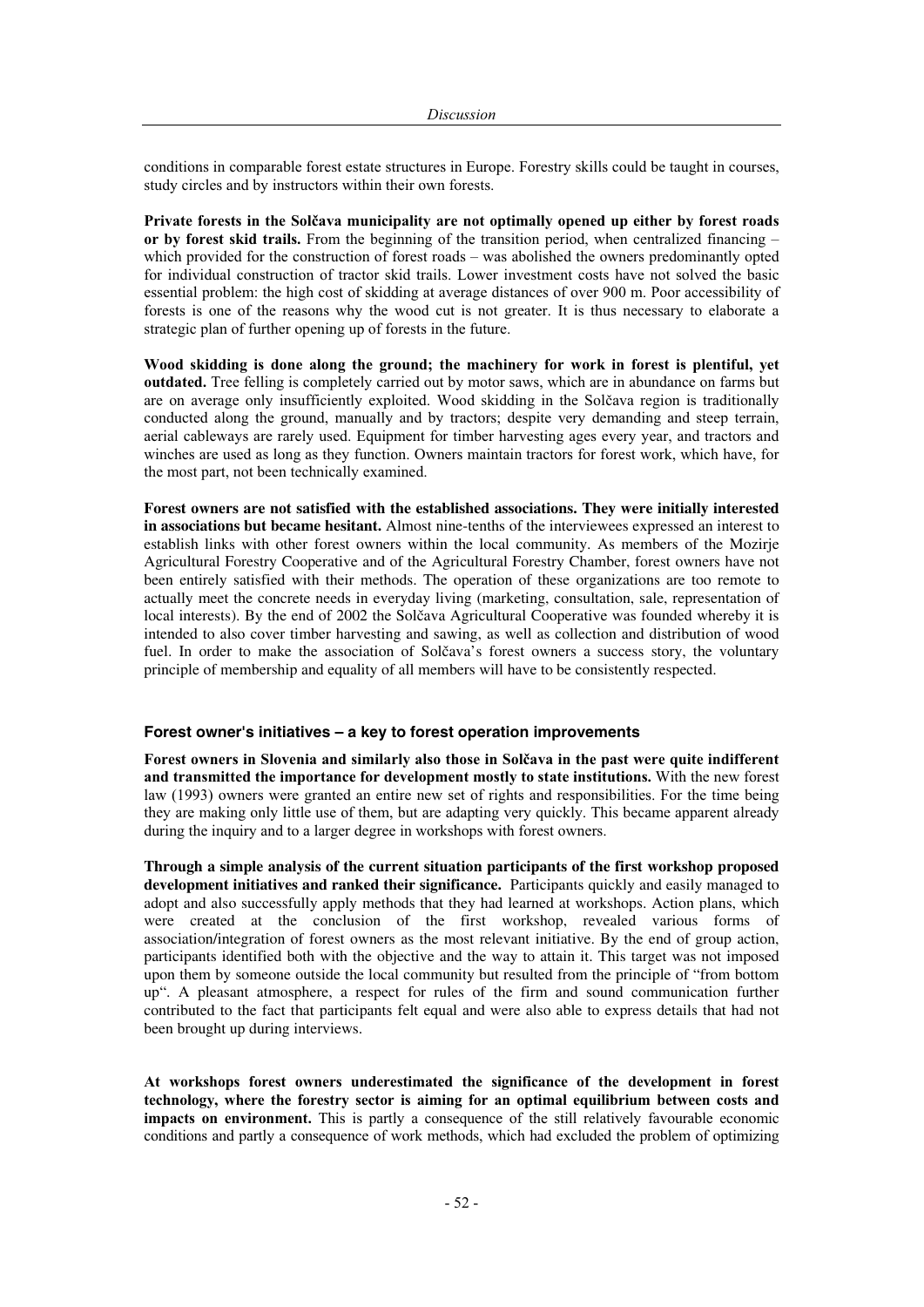production procedures in timber harvesting and construction of forest roads at the very beginning of group activities. Forest owners dedicated a surprisingly minor degree of attention to upgrading their equipment for work in forests, although during the interviews they showed interest in updating machinery and equipment for wood skidding. They believed that each individual should personally solve this and that this did not unite them. With the aid of our inquiry and through group procedures in Solčava we did not detect anyone inclined to invest in the modern technologies of cable yarding and machine felling in the near future.

**According to expectations, 73 percent of the participants in the second workshop have shown interest in cooperating and interest in a voluntary association of forest owners.** An additional topic – which the owners themselves listed among initiatives for improvement of current conditions – came under the heading of "Education and Training", and the high level of individual awareness (59 percent) of this need has nevertheless, by the end of the second workshop, been surprising. Through much research and also by inquiry in Solčava it was found that owners were previously greatly convinced of their knowledge and experience in wood production and consequently did not show much interest in training. This change in attitude among the workshop participants represents a unique success and a great challenge in the training of forest owners in Solčava, both with respect to educational procedures as well as to its contents.

**As in other sectors, in the field of harvesting, processing, utilization and marketing of wood, human resources are the principal generator of progress.** Knowledge is the most powerful tool for attaining development objectives and for promptly responding to changes, which are brought about by integration procedures in the framework of the European Union. Modern developments in adult education will have to be methodically and carefully introduced also in forestry, which all too often cannot see people for the trees. Forestry increasingly implies an active cooperation with people. If there is no active participation with forest owners, the realization of forest management plans for private forests will be impossible. Positive results emerging from individual cases of such active roles of foresters are an excellent encouragement so that an active involvement of owners through group procedures may provide a new impetus for improved forest management plans. Similarly as forest development is not accomplished by focusing on a single tree but instead on stands, forest management likewise – especially on fragmented forest estates – cannot be handled by an individual owner but by groups of owners. The example of the Solčava local community compels a reflection on how dealing with human resources, forest owners, may indirectly influence the overall result of forest management. Both in dealing with forests as well as working with human resources the positive results become apparent only after some time. This, however, should not be a deterrent to dealing with human resources and developing modern methods for forest owners.

# **5.2 APPROACHES TO PROMOTION OF TECHNOLOGY DEVELOPMENT**

#### **Local approach**

**As a result of the present case study it is apparent that one may realistically expect shifts to a positive direction only after a long period involving a few individuals from the local community.** Even in such cases there are, however, many obstacles yet to be overcome before reaching the goal. The awareness that cooperation among forest owners leads to the achievement of desired results is not sufficiently present. Most frequently only during critical situations (e.g. severe storms or marketing competitions) are restraints for cooperation among forest owners lessened.

**The promotion of technological development in the local community requires a complex knowledge of natural, technological and social conditions.** Regarding the case study of the local community, 12 months were required to familiarize with forest owners, organizations, municipality representatives and the general economic, and social conditions – despite the fact that at our disposal were four generations of ten-year forest management plans. Foresters from the Forest Service, particularly both of the district foresters who work in the area of the Solčava local community,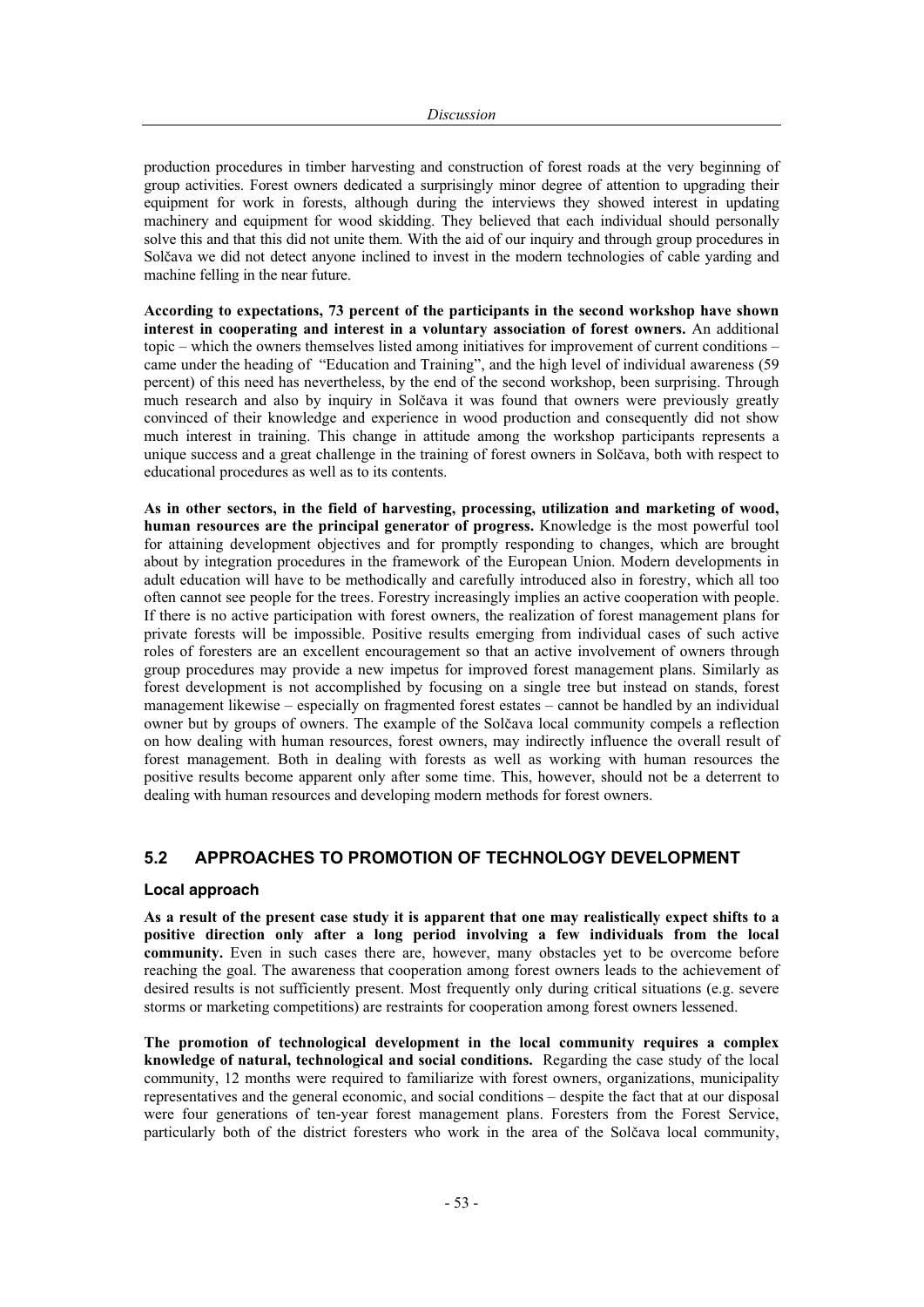proved to be of invaluable help. Both groups are highly respected by forest owners. They may be considered as veritable 'motors of local development', who are well aware that the promotion of technological development is the correct way for sustainable forest management.

#### **Inquiry**

**In preparing the interview methods the procedure followed previous interviews of forest owners on a national level.** The questionnaire was adapted to Slovenian conditions, yet it could also be adjusted for research in other countries. In such cases it is possible to select from the extensive set of questions only those that are most relevant to the community under examination. Moreover, in the promotion of technology development in wood production among private owners it should also be obligatory to be familiar with the extent and type of wood processing; this as well as familiarization with key parameters of utilization of wood biomass for energy purposes within households and in the local community.

**A sampling of forest owners is a prerequisite for a rational realization of the inquiry, whereas the sampling method depends on the population structure and objectives of the inquiry.**  Because of the exceptionally large numbers of owners who possess very small estates, the analysis of current conditions, by means of a simple random sampling, proved to be less appropriate. In sampling, the formation of strata was applied (in the case under study, these were size categories of forest estates); thus, in determining the results of the sample units, it was considered that at least 10 percent of the owners refused to answer to the inquiry in each separate class. Whenever feasible, large samples according to strata were used, since in this way it was possible to normalize the distribution of the majority of variables.

**The questionnaire is a fast and simple analysis of conditions that otherwise would be too**  lengthy. The extent of the questionnaire is justified when, such as in the present study, examined were the objectives of several other projeacts. Because of such a comprehensive questionnaire, the interviewing was lengthy, which was also disclosed by some owners. On the other hand, the majority of owners positively evaluated the thoroughness and depth of the research, which are apparent in the contents of the questionnaire.

**An innovation in the questionnaire are perception questions (personal viewpoint) pertaining to the evaluation of conditions and future plans.** Perception questions facilitated the processing of collected data, yet the scales used for answers did not prove to be optimal. Perception questions should be dealt with both within specific chapters as well as on the whole.

#### **Workshops**

**Workshops have significantly contributed to reducing the basic obstacle in the promotion of technological development, which is a lack of confidence between forest owners, the forestry sector and professional and administrative services in the local community.** The timing and location of workshops met the requirements of all participants. In future, however, more attention should be devoted to the locally established modes of informing.

**Although all inhabitants were informed on the workshops through the local media, these were actually attended solely by forest owners (besides foresters).** Because forestry is of strategic importance in the studied local community insufficient attention was given to the participation of other interest groups. The regional agency for the development of rural areas did not attend the workshops, which was a great disadvantage.

**Participation methods and group techniques applied during the research were experimented and used for the first time.** Assisting were foresters from SFS, who began to apply various methods in Slovenia in the year 2000. The combination of different methods has yielded satisfactory results. Enough time was also devoted to the preparation of areas and the training of facilitators, yet there was a lack of experience in moderating. The number of workshops was appropriate as well as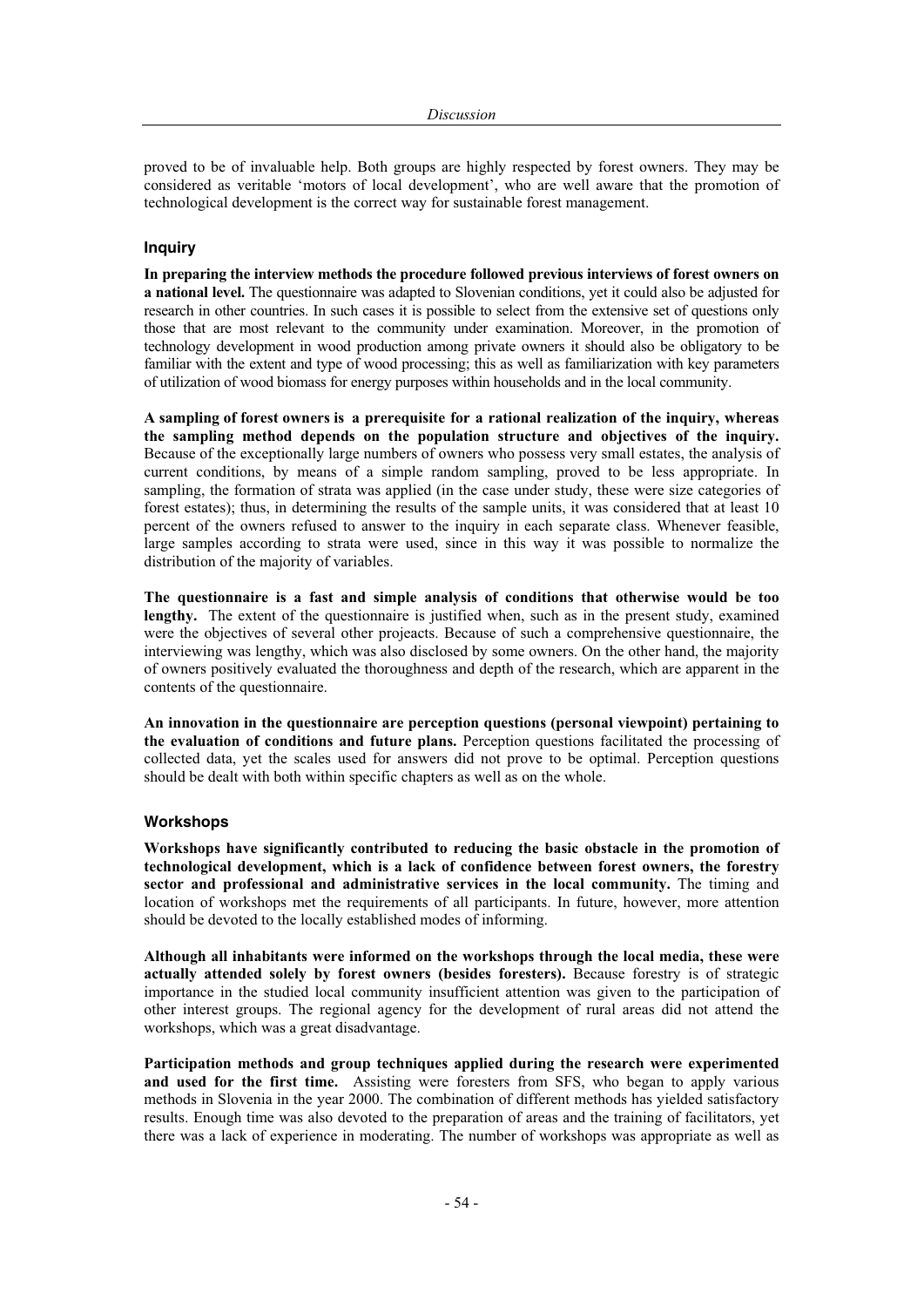the timing of their presentation. Despite doubts about the need for two workshops, it proved to be that both of them were well attended and achieved their aim.

**A significant support in determining the development initiatives during workshops was the pledge by organizers that they would, within limited capacities, cooperate in realizing the most relevant initiatives.** Unlike usual workshops, which ultimately exhaust their topics, the workshops were rather an introduction to the realization of defined initiatives. This awareness was also shared by participants in workshops, and this additionally stimulated their optimism.

**The promotion of technological development among private forest owners proved to be a complex and long-term task, which in its quality and content exceeds individual consultations with owners.** This was recommend for local communities with a prevalence of private forest estates and where the forestry sector has a prominant economic role. The principal actor in the promotion of technological progress in timber harvesting/processing and utilization of wood is the local forester, who is first of all a coordinator. By means of the inquiry, for an expert assessment of development potentials, and by both workshops, the present technological level could not be changed; nevertheless some obstacles were removed that might hinder projects of technological development for the future regarding harvesting, processing and utilization of wood.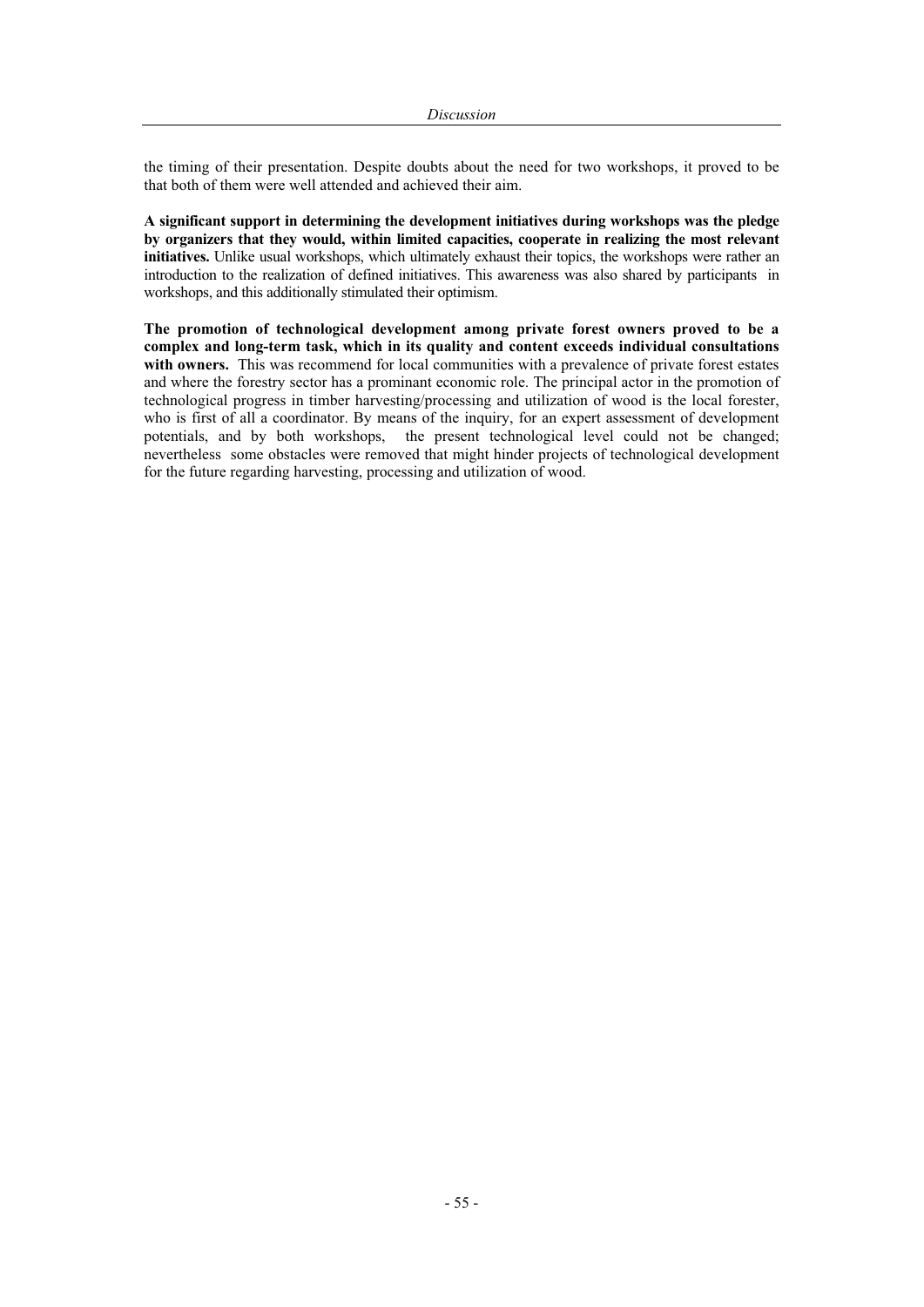# **6. CONCLUSION**

Progress in technology in timber harvesting/processing and utilization of wood is not intended for its own sake. It is much more a tool for attaining objectives in forest operation, that is, objectives that are at the present time generally described in terms of sustainable, environment friendly and multipurpose. Realization of such objectives in privately owned forests is particularly demanding since the private and public interests are in confrontation; moreover there are many and diverse owners with specific life needs.

The present research has once again confirmed that the encouragement of technological progress among private owners is a demanding and long-lasting task. More often than not one would rather not deal with it, and when it is, the national and theoretical level proves to be, as a rule, far less complicated than the practical level. Nevertheless it is precisely the positive shifts at the local level that act as the strongest inducement; this also attracts other forest owners within the same community as well as other local communities in the vicinity and in the wider neighbouring areas.

By means of a study on the significance of timber harvesting/processing and utilization of wood in the municipality of Solčava we analysed the current conditions in the stated area and assessed the development potentials, made available by the production chain in the local community. Through our comparison of advantages and obstacles in areas of equipment, qualification and integration of forest owners we indicated the priorities for encouraging technological development, which should alleviate the trend of a falling economic significance of forestry and at the same time ensure the protection of the natural environment.

According to opinions prevalent in the forestry sector, in Solčava one should above all strengthen interest ties among forest owners, raise the level of qualification and knowledge of modern methods of work in forests and with wood in general, and methodically support the investment in equipment for those owners who are already today semi-professionally performing services in the sector of production and processing of wood.

In our study of development initiatives we looked for those domains and individuals who have a clear vision and sufficient courage to assume a leading role within the local community of Solčava. Such persons are actually not in short supply, but they are rather reticent towards foresters and not accustomed to work collectively. Foresters as well – local ones and researchers – are much more familiar with work in stands and associations than with directing persons to certain goals in domains which are heavily interfering with forest ecosystems and landscape.

Group procedures, conducted among Solčava's forest owners, were an innovative and valuable lesson for all participants. First results indicate that larger blunders or resentment did not occur, whereas it is premature to exult in possible success. Interest groups were formed, the principal actors (facilitators) are known and that which follows is the realization of technological initiatives, which are close to owners and lead to sustainable exploitation of forests and the holistic development within the area of the Solčava municipality.

Through the present research we have not attained a new technological level in timber harvesting/processing and utilization of wood in the analysed local community. We removed some obstacles for realization of concrete projects, which will in the ensuing years surely lead to new, higher quality of work in forests and with wood in Solčava. The case study proved to be a highly enlightening lesson for all those who will tread along similar paths, not so much due to a precise amount, but more so because of the complexity of the approach and the selection and application of methods.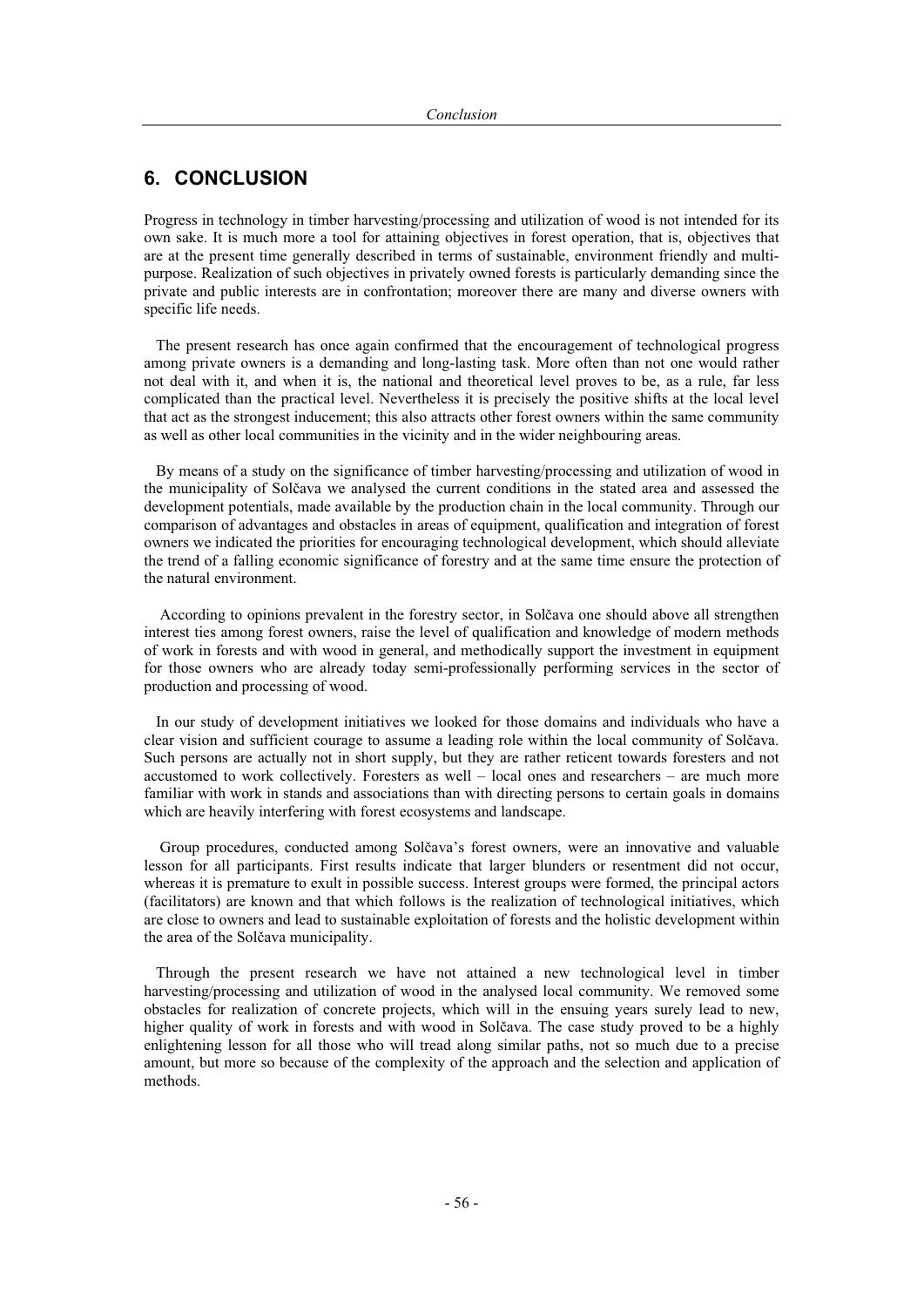# **7. REFERENCES**

- **Buttoud, G.** 1999a. *Approaches to multifunctionality in mountain forests*.- EFI Proceeding No. 32, Joensuu: 6 pp.
- **Buttoud, G.** 1999b*. Principles of participatory processes in public decision making: Theoretical and emirical considerations on the Example of procedures for Forest Policy and Startegic Planning.*- EFI Proceeding No. 32, Joensuu: 17 pp.
- **Chambers, R.** 1992. *Rural appraisal: rapid, relaxed and participatory*.- London, IDS Discussion Paper 311. 68 pp.
- **Dernulc, S., et al.** 2002. Popis kmetijskih gospodarstev *(Census of Agricultural Farm Estates from the year 2000)*. Rezultati raziskovanj št. 777, Ljubljana, Statistični urad Republike Slovenije. 256 pp.
- **FAO.** 1997. *Issues and opportunities in the evolution of private forestry and forestry extension.-* 1997, Rome, FAO,. 163 pp.
- Gozdno gospodarstvo Nazarje. 1962. Ureditveni načrt 1961- 1970. Gozdnogospodarska enota Solčava.- Nazarje, Gozdno gospodarstvo Nazarje. 81 pp.
- **Gozdno gospodarstvo Nazarje.** 1979. Obnovitveni gozdnogospodarski načrt za razdobje 1971 1980. Gozdnogospodarska enota Solčava.- Nazarje, Gozdno gospodarstvo Nazarje. 92 pp.
- Gozdno gospodarstvo Nazarje. 1987. Obnovitveni gozdnogospodarski načrt 1981 1990. Gozdnogospodarska enota Solčava.- Nazarje, Gozdno gospodarstvo Nazarje. 92 pp.
- **Harrison, S. (Ed).** 2003. Small-scale Forest Economics, Management and Policy.- Small-scale Forest Economics, Management and Policy 2, 1: 1-115.
- **Heinimann, R.H.** 2000. Business Process Re-Engineerig a Framework for Designing Logistics Systems for Wood Procurement.- In: *Logistics in the Forest Sector,* 1st World Symposium on Logistics in the Forest Sector. Helsinki, May  $15 - 16$ , 2000. p. 269 –287.
- **Ingles, A.W., Musch, A. & Quist-Hoffman H.** 2000. FAO: The Participatory Process for Supporting Collaborative Management of Natural Resources. TCP/SVN/8922-*Capacity Building for Suport to Private Forest Owners and Public Participation*. ZGS & FAO. 70 pp.
- **Jischa, M. F.** 1998. Sustainable development: Environmental, Economic and Social Aspects.- Global J. Engng. *Education* 2, 2: 115-124.
- **Lahdensaari, L. (Ed).** 2001. *European small-scale Forestry and its challenges for the development of wood harvesting technology*. Helsinki, Työtehoseura, TTS Institute. 124 pp.
- **Matk, K.** 2000. Strategija kmetijstva v povezavi s turizmom in ostalimi panogami v občini Solčava (Agriculture strategy in connection with the tourism and other branches in municipality Solcava).- Solčava, Logarska dolina d.o.o. 22 pp. (in Slovene).
- **Medved M.** 2000.Gozdnogospodarske posledice denacionalzacije gozdov (Forest management consequences of the denationalisation of the forests). Doktorska disertacija, Ljubljana,  $BF$ oddelek za gozdarstvo in obnovljive gozdne vire. 230 pp.
- **Niskanen A. & Vayrynen J. (Ed).** 1999. *Regional Forest Programmes: A participatory approach to support forest based regional development*. EFI Proceeding No. 32. Joensuu, 240 str.
- **Peluso, L.N. & Turner, M.** 1994. *Introducing Community Forestry.* Rome, FAO. 141 pp.
- **Sennblad, G.** 1988a. *Survey of logging and silviculture in non-industrial private forestry in Sweden 1984.* Part 1. *Logging and silviculture and who performed the forest work.- Garpenberg*. The Swedish University of Agricultural Sciences , Department of Operational Efficiency, Report No. 175. 56 pp.